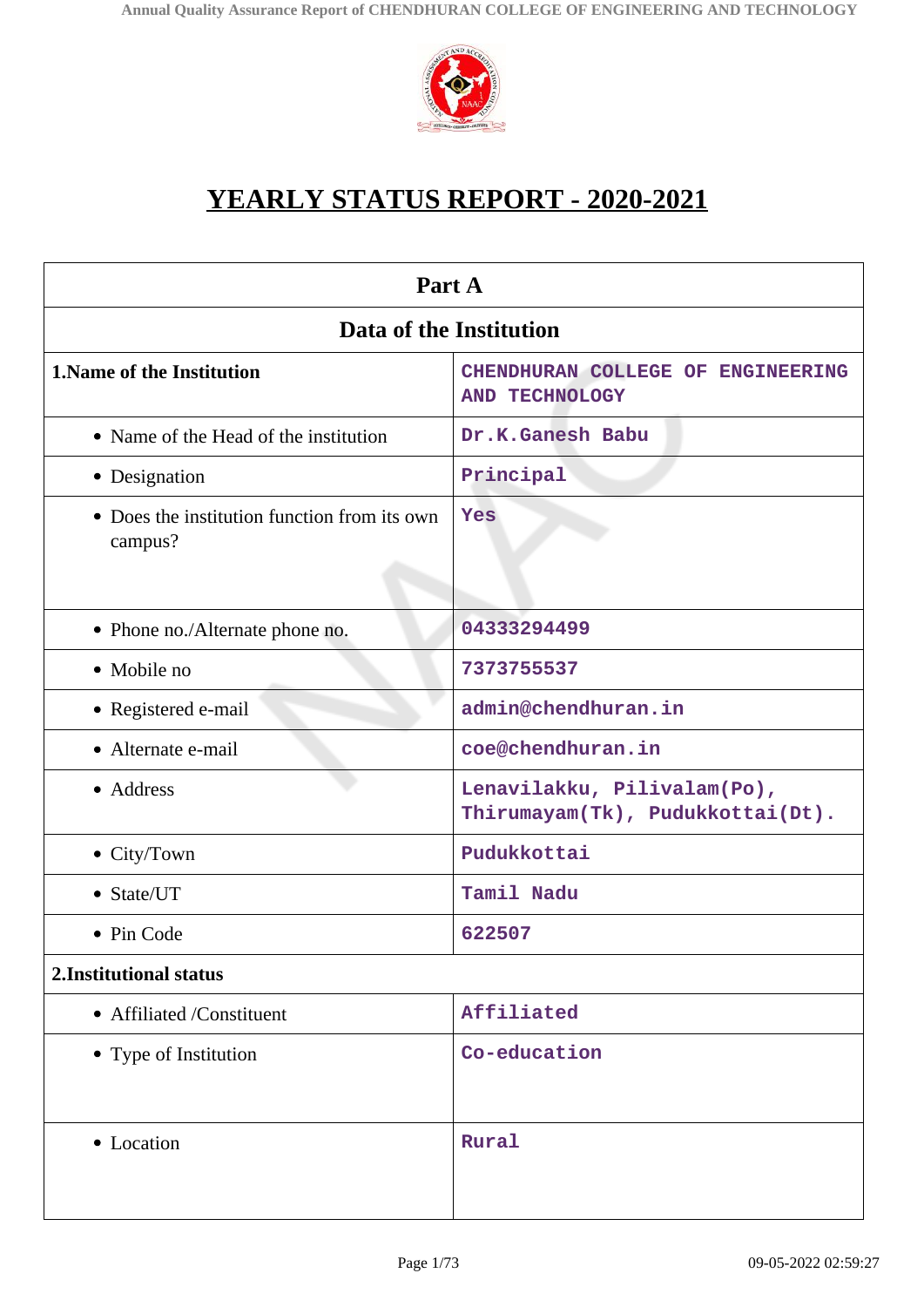| • Financial Status                     |                                                                                                                   | Self-financing        |                     |               |                                |  |                                   |
|----------------------------------------|-------------------------------------------------------------------------------------------------------------------|-----------------------|---------------------|---------------|--------------------------------|--|-----------------------------------|
|                                        | • Name of the Affiliating University                                                                              |                       |                     |               | ANNA UNIVERSITY, CHENNAI       |  |                                   |
|                                        | • Name of the IQAC Coordinator                                                                                    |                       | Dr. R.Ashokkumar    |               |                                |  |                                   |
| $\bullet$ Phone No.                    |                                                                                                                   |                       | 04333249666         |               |                                |  |                                   |
| • Alternate phone No.                  |                                                                                                                   |                       | 04333249666         |               |                                |  |                                   |
| • Mobile                               |                                                                                                                   |                       | 9791547316          |               |                                |  |                                   |
| • IQAC e-mail address                  |                                                                                                                   |                       | admin@chendhuran.in |               |                                |  |                                   |
| • Alternate Email address              |                                                                                                                   |                       | ceo@chendhuran.in   |               |                                |  |                                   |
| (Previous Academic Year)               | 3. Website address (Web link of the AQAR                                                                          |                       |                     |               | http://chendhuran.ac.in        |  |                                   |
| during the year?                       | 4. Whether Academic Calendar prepared                                                                             |                       | Yes                 |               |                                |  |                                   |
|                                        | • if yes, whether it is uploaded in the<br>Institutional website Web link:                                        |                       | £                   |               |                                |  | http://chendhuran.ac.in/ac2021.pd |
| <b>5. Accreditation Details</b>        |                                                                                                                   |                       |                     |               |                                |  |                                   |
| Cycle                                  | Grade                                                                                                             | <b>CGPA</b>           |                     | Accreditation | Validity from                  |  | Validity to                       |
| Cycle 1                                | $B+$                                                                                                              | 2.56                  | 2017                |               |                                |  | 19/07/2017 18/07/2022             |
| <b>6.Date of Establishment of IQAC</b> |                                                                                                                   | 21/01/2016            |                     |               |                                |  |                                   |
|                                        | 7. Provide the list of funds by Central / State Government<br>UGC/CSIR/DBT/ICMR/TEQIP/World Bank/CPE of UGC etc., |                       |                     |               |                                |  |                                   |
| Institutional/Depa<br>rtment /Faculty  | Scheme                                                                                                            | <b>Funding Agency</b> |                     |               | Year of award<br>with duration |  | Amount                            |
| <b>NIL</b>                             | <b>NIL</b>                                                                                                        | <b>NIL</b>            |                     | <b>NIL</b>    |                                |  | <b>NIL</b>                        |
| <b>NAAC</b> guidelines                 | 8. Whether composition of IQAC as per latest                                                                      |                       | Yes                 |               |                                |  |                                   |
| <b>IQAC</b>                            | • Upload latest notification of formation of                                                                      |                       | <b>View File</b>    |               |                                |  |                                   |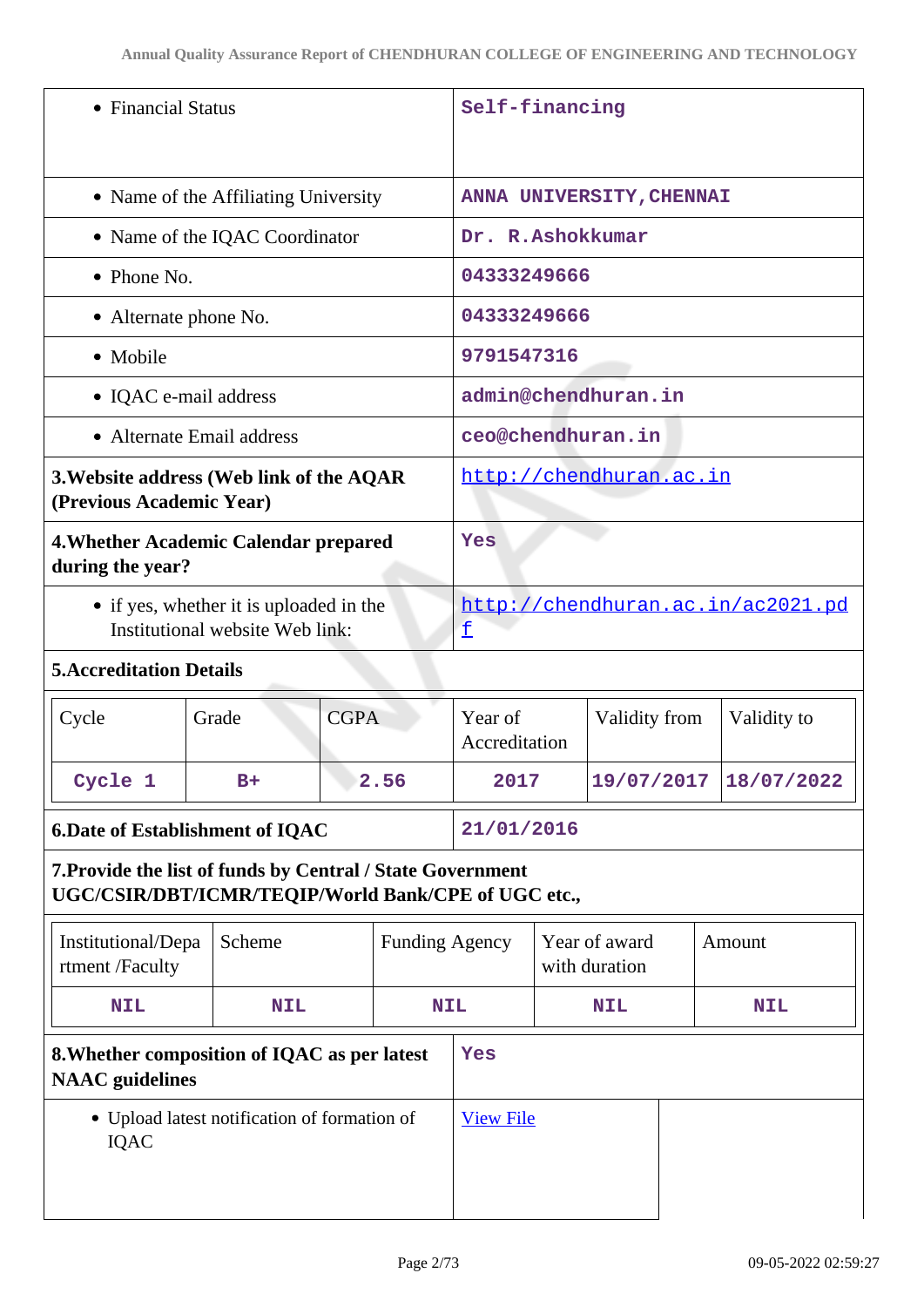| 9. No. of IQAC meetings held during the year                                                                                                                                                  | $\overline{\mathbf{2}}$ |  |
|-----------------------------------------------------------------------------------------------------------------------------------------------------------------------------------------------|-------------------------|--|
| • Were the minutes of IQAC meeting(s) and<br>compliance to the decisions have been<br>uploaded on the institutional website?                                                                  | Yes                     |  |
| • If No, please upload the minutes of the<br>meeting(s) and Action Taken Report                                                                                                               | No File Uploaded        |  |
| 10. Whether IQAC received funding from any<br>of the funding agency to support its activities<br>during the year?                                                                             | <b>No</b>               |  |
| • If yes, mention the amount                                                                                                                                                                  |                         |  |
| 11. Significant contributions made by IQAC during the current year (maximum five bullets)                                                                                                     |                         |  |
| Dr.N.Sabarirajan department of mechanical engineering completed his<br>Ph.D Viva voce examination under Anna University Chennai on<br>$05 - 03 - 2021.$                                       |                         |  |
| Most of the feed back on syllabus and student satisfaction survey<br>are collected from all stake holders through goggle form and better<br>clearance was obtained.                           |                         |  |
| Many activies of acadamic and extra co curricular activities was<br>developed through online mode and student, faculty and<br>administrative people are trained for usage of online platform. |                         |  |
| 12. Plan of action chalked out by the IQAC in the beginning of the Academic year towards<br>Quality Enhancement and the outcome achieved by the end of the Academic year                      |                         |  |
|                                                                                                                                                                                               |                         |  |
|                                                                                                                                                                                               |                         |  |
|                                                                                                                                                                                               |                         |  |
|                                                                                                                                                                                               |                         |  |
|                                                                                                                                                                                               |                         |  |
|                                                                                                                                                                                               |                         |  |
|                                                                                                                                                                                               |                         |  |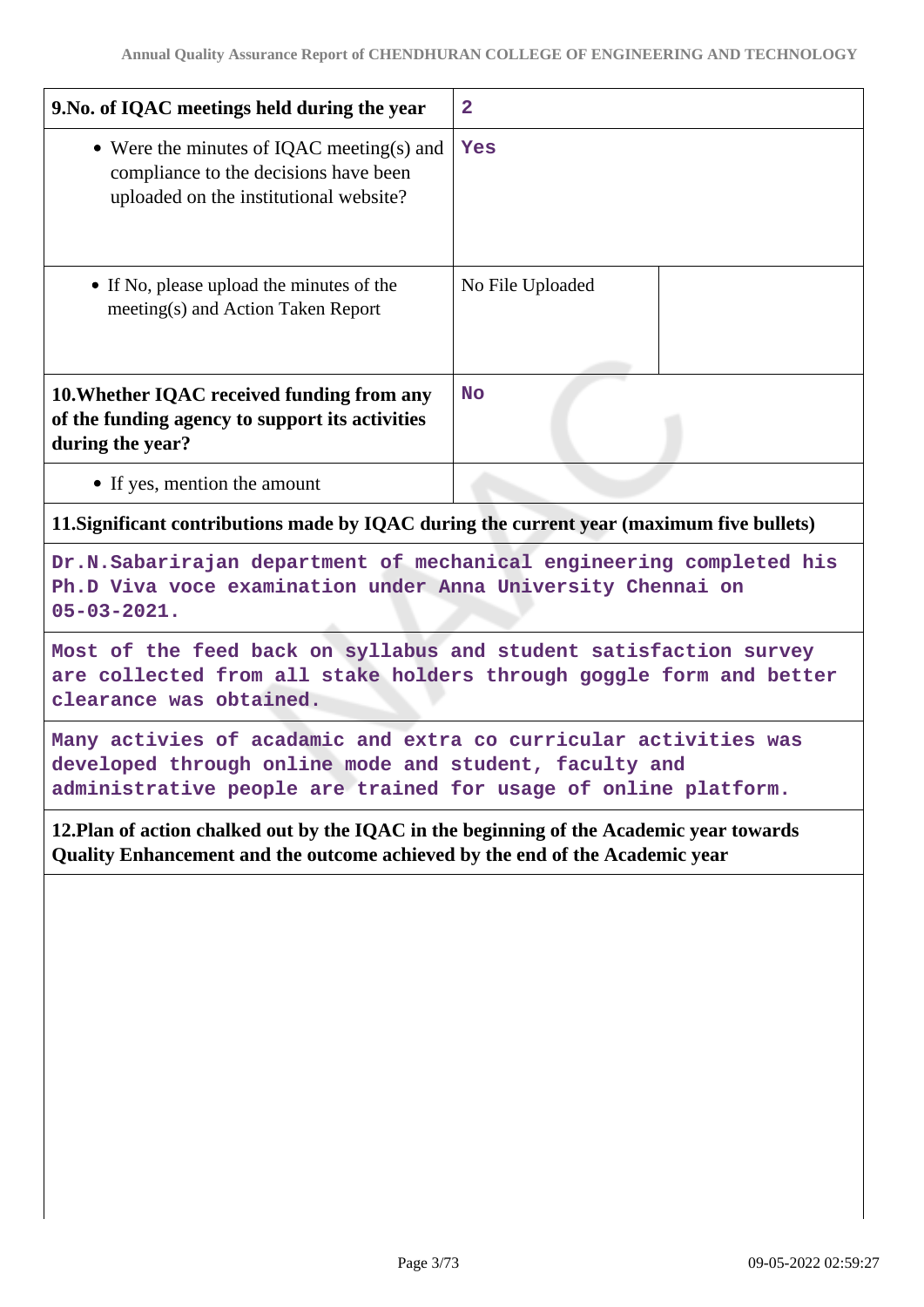| Plan of Action                                                                                                                                                                                                                                                                                                                                                     | Achievements/Outcomes                                                                                                                                                                                                    |
|--------------------------------------------------------------------------------------------------------------------------------------------------------------------------------------------------------------------------------------------------------------------------------------------------------------------------------------------------------------------|--------------------------------------------------------------------------------------------------------------------------------------------------------------------------------------------------------------------------|
| Preparation of college level<br>academic calendar and department<br>level academic calendar which<br>includes all IQAC coordinators<br>level meetings, academic and non<br>academic activities. It is<br>advised to conduct the programs<br>mentioned the academic calendar<br>as per the government direction<br>through online mode due to COVID<br>'19 pandemic | Many activies of acadamic and<br>extra co curricular activities<br>was developed through online<br>mode and student, faculty and<br>administrative people are<br>trained for usage of online<br>platform.                |
| Quality initiative to enhance<br>the value added program /<br>certificate program /<br>workshops/Seminars at<br>departmental / inter<br>departmental level in the<br>Institution based on the<br>facility provided by free online<br>tools.                                                                                                                        | Maximum effort was taken to<br>complete possible value added<br>cources and certificate programs<br>with available facility of<br>online mode. Students and<br>faculty are participated many<br>programs through online. |
| Collect of feedback on syllabus<br>from all the stake holders and<br>also collect the student<br>satisfying survey from all the<br>students with action taken<br>report. The mode of condution of<br>classes and exams are through<br>online, it was proposed get the<br>feed back system through online<br>survey platform.                                       | Most of the feed back on<br>syllabus and student<br>satisfaction survey are<br>collected from all stake holders<br>through goggle form and better<br>clearance was obtained.                                             |
| Quality initiative to involve in<br>research work and try to get<br>fund projects from government<br>and non government sectors.                                                                                                                                                                                                                                   | Dr.N.Sabarirajan department of<br>mechanical engineering completed<br>his Ph.D Viva voce examination<br>under Anna University Chennai on<br>$05 - 03 - 2021.$                                                            |
| 13. Whether the AQAR was placed before<br>statutory body?                                                                                                                                                                                                                                                                                                          | Yes                                                                                                                                                                                                                      |

Name of the statutory body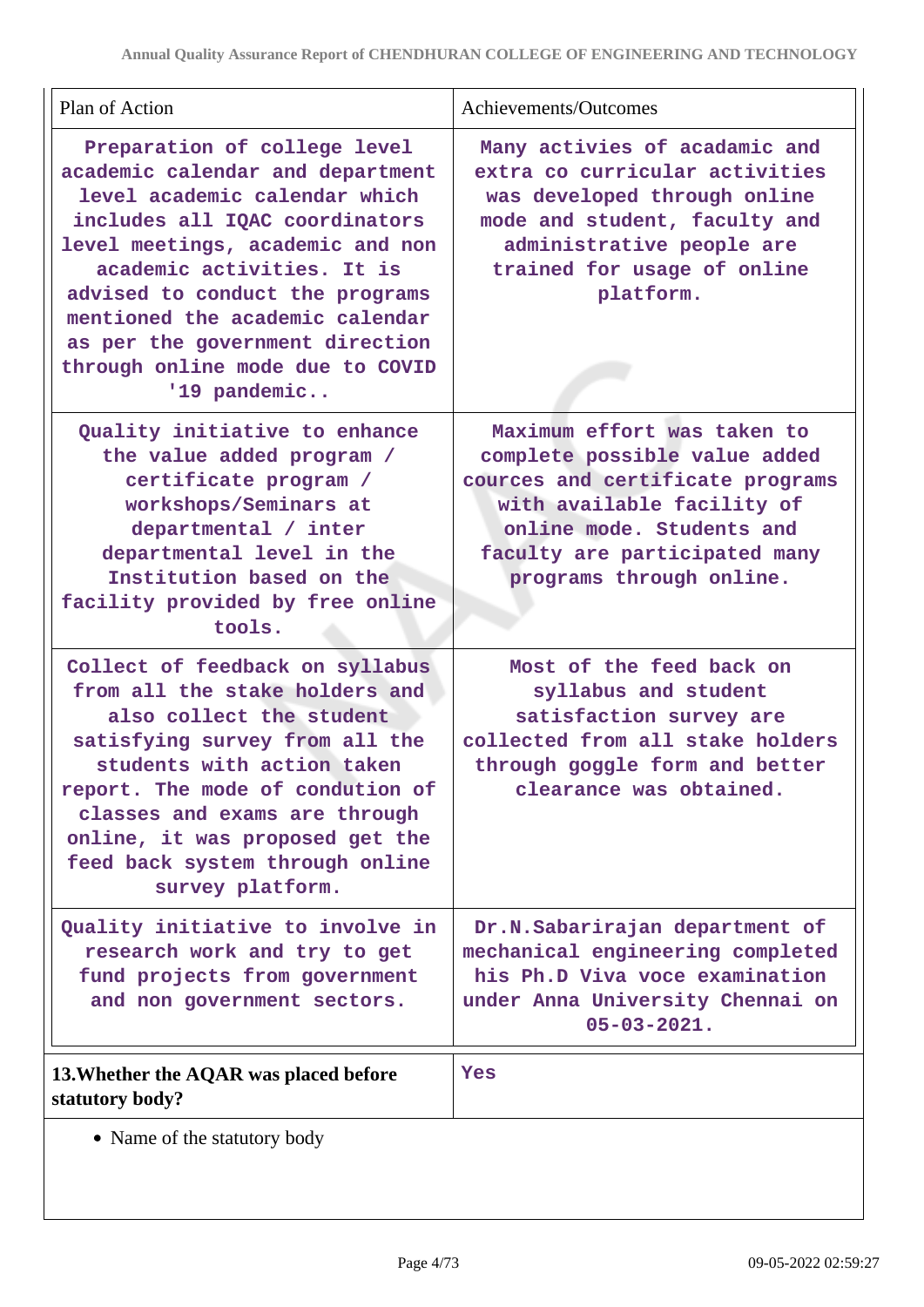| Name                                                                                           | Date of meeting(s) |  |
|------------------------------------------------------------------------------------------------|--------------------|--|
| <b>Steering Commitee</b>                                                                       | 08/02/2021         |  |
| 14. Whether institutional data submitted to AISHE                                              |                    |  |
| Year                                                                                           | Date of Submission |  |
| 2022                                                                                           | 22/02/2022         |  |
| <b>Extended Profile</b>                                                                        |                    |  |
| 1.Programme                                                                                    |                    |  |
| 1.1<br>Number of courses offered by the institution across all programs<br>during the year     | 9                  |  |
| <b>File Description</b>                                                                        | <b>Documents</b>   |  |
| Data Template                                                                                  | <b>View File</b>   |  |
| 2.Student                                                                                      |                    |  |
| 2.1                                                                                            | 43                 |  |
| Number of students during the year                                                             |                    |  |
| <b>File Description</b>                                                                        | Documents          |  |
| <b>Institutional Data in Prescribed Format</b>                                                 | <b>View File</b>   |  |
| 2.2                                                                                            | 234                |  |
| Number of seats earmarked for reserved category as per GOI/State<br>Govt. rule during the year |                    |  |
| <b>File Description</b>                                                                        | Documents          |  |
| Data Template                                                                                  | <b>View File</b>   |  |
| 2.3                                                                                            | 92                 |  |
| Number of outgoing/final year students during the year                                         |                    |  |
| <b>File Description</b>                                                                        | Documents          |  |
| Data Template                                                                                  | <b>View File</b>   |  |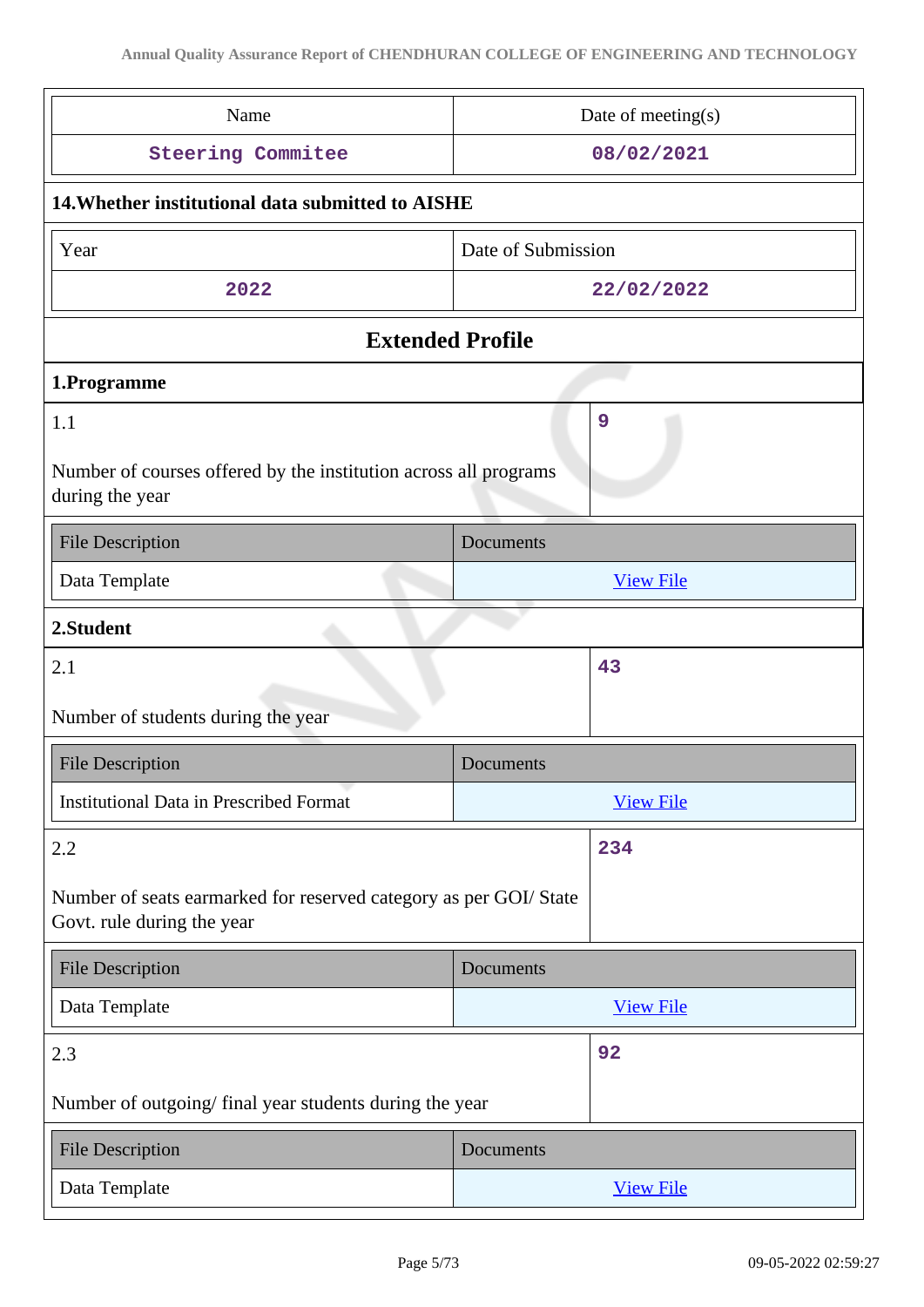| 3.Academic                                                                                                                                                                                                                      |           |                  |
|---------------------------------------------------------------------------------------------------------------------------------------------------------------------------------------------------------------------------------|-----------|------------------|
| 3.1                                                                                                                                                                                                                             |           | 98               |
| Number of full time teachers during the year                                                                                                                                                                                    |           |                  |
| <b>File Description</b>                                                                                                                                                                                                         | Documents |                  |
| Data Template                                                                                                                                                                                                                   |           | <b>View File</b> |
| 3.2                                                                                                                                                                                                                             |           | 98               |
| Number of sanctioned posts during the year                                                                                                                                                                                      |           |                  |
| <b>File Description</b>                                                                                                                                                                                                         | Documents |                  |
| Data Template                                                                                                                                                                                                                   |           | <b>View File</b> |
| 4.Institution                                                                                                                                                                                                                   |           |                  |
| 4.1                                                                                                                                                                                                                             |           | 43               |
| Total number of Classrooms and Seminar halls                                                                                                                                                                                    |           |                  |
| 4.2                                                                                                                                                                                                                             |           | 194              |
| Total expenditure excluding salary during the year (INR in lakhs)                                                                                                                                                               |           |                  |
| 4.3                                                                                                                                                                                                                             |           | 281              |
| Total number of computers on campus for academic purposes                                                                                                                                                                       |           |                  |
| Part B                                                                                                                                                                                                                          |           |                  |
| <b>CURRICULAR ASPECTS</b>                                                                                                                                                                                                       |           |                  |
| 1.1 - Curricular Planning and Implementation                                                                                                                                                                                    |           |                  |
| 1.1.1 - The Institution ensures effective curriculum delivery through a well planned and documented<br>process                                                                                                                  |           |                  |
| Preparation of Academic Calendar:                                                                                                                                                                                               |           |                  |
| At the beginning of each academic year, the academic calendar is<br>prepared at the college level incorporating curricular, co-<br>curricular and extracurricular events in alignment with the<br>University academic calendar. |           |                  |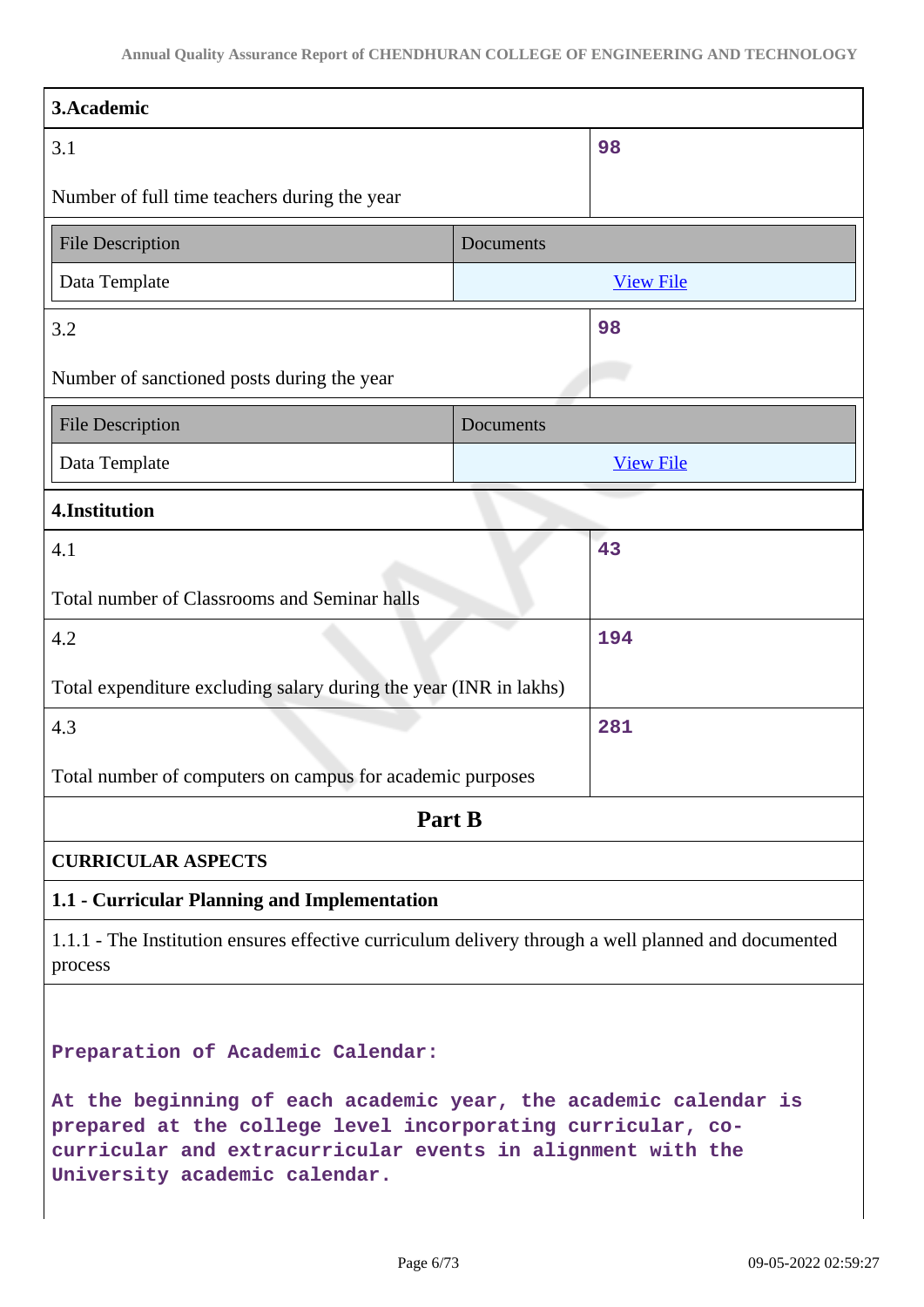#### **Library books Upgradation:**

**The library is informed of required textbooks, reference books and ejournals for the forthcoming semester/academic year. Effort are taken to update the effective usage of library resources.**

**Course Allocation and Preparation of timetable:**

**Courses are allocated to the faculty members based on their expertise & subject preferences by the Head of the department (HOD) and approved by the Head of the Institute.**

**Class-wise time tables also include time slots for Projects, Industrial Training presentations, Seminars, counseling sessions & library. Time table for lab courses is prepared separately. Individual faculty time tables are prepared reflecting his/her complete workload.**

**Design and Dissemination of Course Plan and Course File:**

**Each faculty member prepares a detailed course plan including the text book(s), reference book(s), web resource(s) and ICT tool(s) to be used for each topic. It also includes the topics to be covered beyond the curriculum which is then disseminated to the concerned students after approval of the Head of the Department. Online material preparation and made ready.**

**Content Delivery:** 

**Learner-centric techniques such as peer learning, collaborative learning, group discussion, video lectures, quiz etc., are employed to encourage students' active participation.**

**Faculties are prepare the tutorial sheets and their solutions for the mathematical subjects which includes previous university questions & other important questions in view of competitive examinations.**

#### **Reviews:**

**Periodical review on the coverage of syllabus and regularity of the students is taken by the HOD/Head of the Institute. Suggestions are invited for the improvement of the teaching-learning process through regular class committee meetings with Class Representatives.**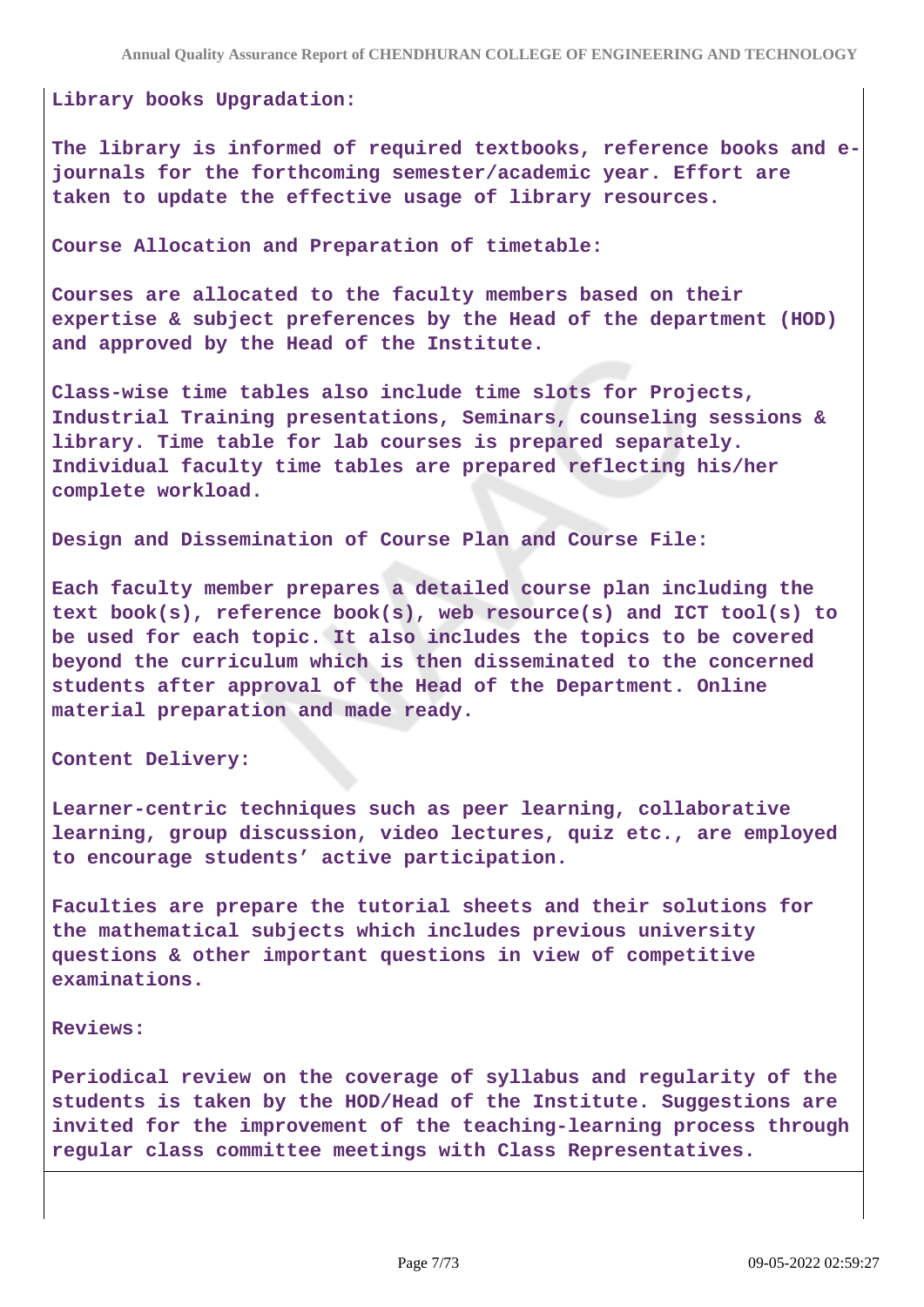| <b>File Description</b>                | Documents |
|----------------------------------------|-----------|
| Upload relevant supporting<br>document | View File |
| Link for Additional information        | Nil       |

1.1.2 - The institution adheres to the academic calendar including for the conduct of Continuous Internal Evaluation (CIE)

**An academic calendar is prepared by the institute at the beginning of each semester in line with the University's calendar consisting of various curricular, extra and co-curricular activities. The calendar is uploaded on college website, displayed on notice boards and is communicated to students through emails.**

**Compliance of Continuous Internal Evaluation with Academic Calendar:**

**1. Classes and Lab time-table – Time table Coordinator of each department prepares the time table as per the guidelines of affiliating university for the number of credit hours for each subject and the academic calendar prior to the start of the semester. Time-table is displayed on notice boards of every department.**

**2. Course files and Lecture Plan- After the allocation of subjects to faculty, course file of each subject is prepared consisting of detailed teaching plan. This course**

**file is duly approved by the Head of the department and institute.**

**3. Internal Examinations- The dates of CAT1, CAT2 and Model Exam are mentioned**

**in the academic calendar. Detailed Examination schedule is announced in advance, by**

**Principal, Exam Section Coordinator & respective HODs. In case of labs and projects, internal viva and practical exams are conducted by respective departments before/after the pre university examinations.**

**4. Question Paper Setting- The question paper of internal exams is prepared by concerned faculties and is approved by head of the department. The Principal selects question paper for common subjects out of a pool of papers prepared by all concerned faculties.**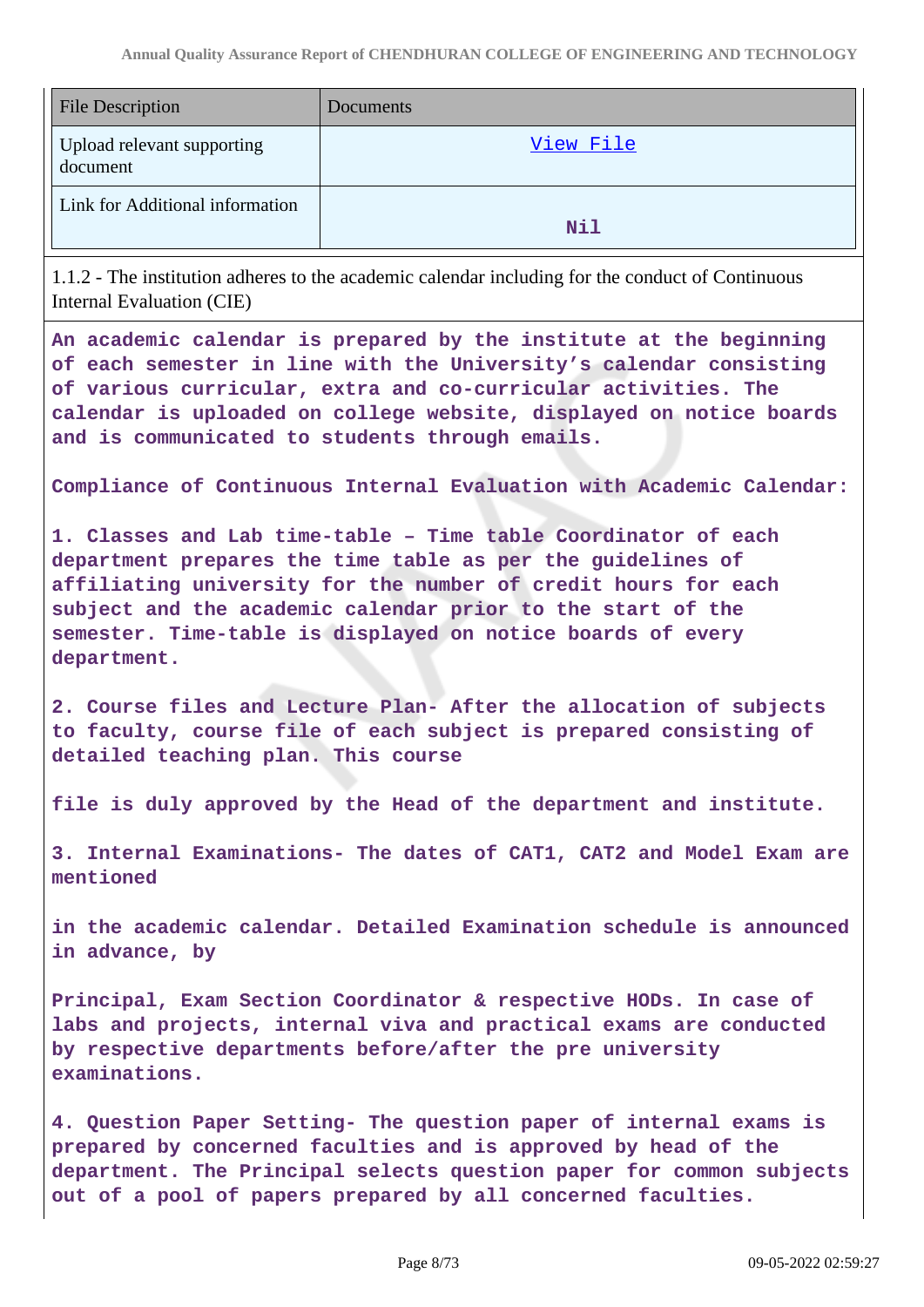**5. Exam sheets evaluation- The answer sheets are cross checked in each department to ensure transparent and unbiased evaluation.**

**6. Assignments and Quiz - In addition to the tests, assignments and quizzes are also the part of Continuous Internal Evaluation. Assignments are provided to students on the**

**scheduled dates mentioned in the academic calendar and solutions are submitted by students within three days. Every teacher conducts regular class tests consisting of MCQs on the related topic for practice and revision with the help of Google forms.**

**7. University Exams- The tentative dates for university exams are indicated in the academic calendar. The final university exam schedule is also displayed on students' notice boards.**

**8. Student feedback – At the end of academic session students submit their feedback for each subject through online feedback forms maintaining complete anonymity.**

**9. Academic Monitoring- Each Head of the Department maintains a monthly monitoring report on course coverage, student attendance and assignment provided for every subject. Remedial classes are conducted for weak students in mathematical/conceptual subjects.**

**10. Amendments- In case of unseen conditions, academic calendar is modified and revised as per the instructions of Principal of the Institute only.**

| <b>File Description</b>                                                                                                                                                                                                                                                                                                                                                                                                                                                               | Documents                               |  |  |
|---------------------------------------------------------------------------------------------------------------------------------------------------------------------------------------------------------------------------------------------------------------------------------------------------------------------------------------------------------------------------------------------------------------------------------------------------------------------------------------|-----------------------------------------|--|--|
| Upload relevant supporting<br>document                                                                                                                                                                                                                                                                                                                                                                                                                                                | No File Uploaded                        |  |  |
| Link for Additional information                                                                                                                                                                                                                                                                                                                                                                                                                                                       | http://www.chendhuran.ac.in/ACC2020.pdf |  |  |
| 1.1.3 - Teachers of the Institution participate in<br>following activities related to curriculum<br>development and assessment of the affiliating<br>University and/are represented on the<br>following academic bodies during the year.<br><b>Academic council/BoS of Affiliating University</b><br>Setting of question papers for UG/PG<br>programs Design and Development of<br><b>Curriculum for Add on/certificate/Diploma</b><br>Courses Assessment / evaluation process of the | D. Any 1 of the above                   |  |  |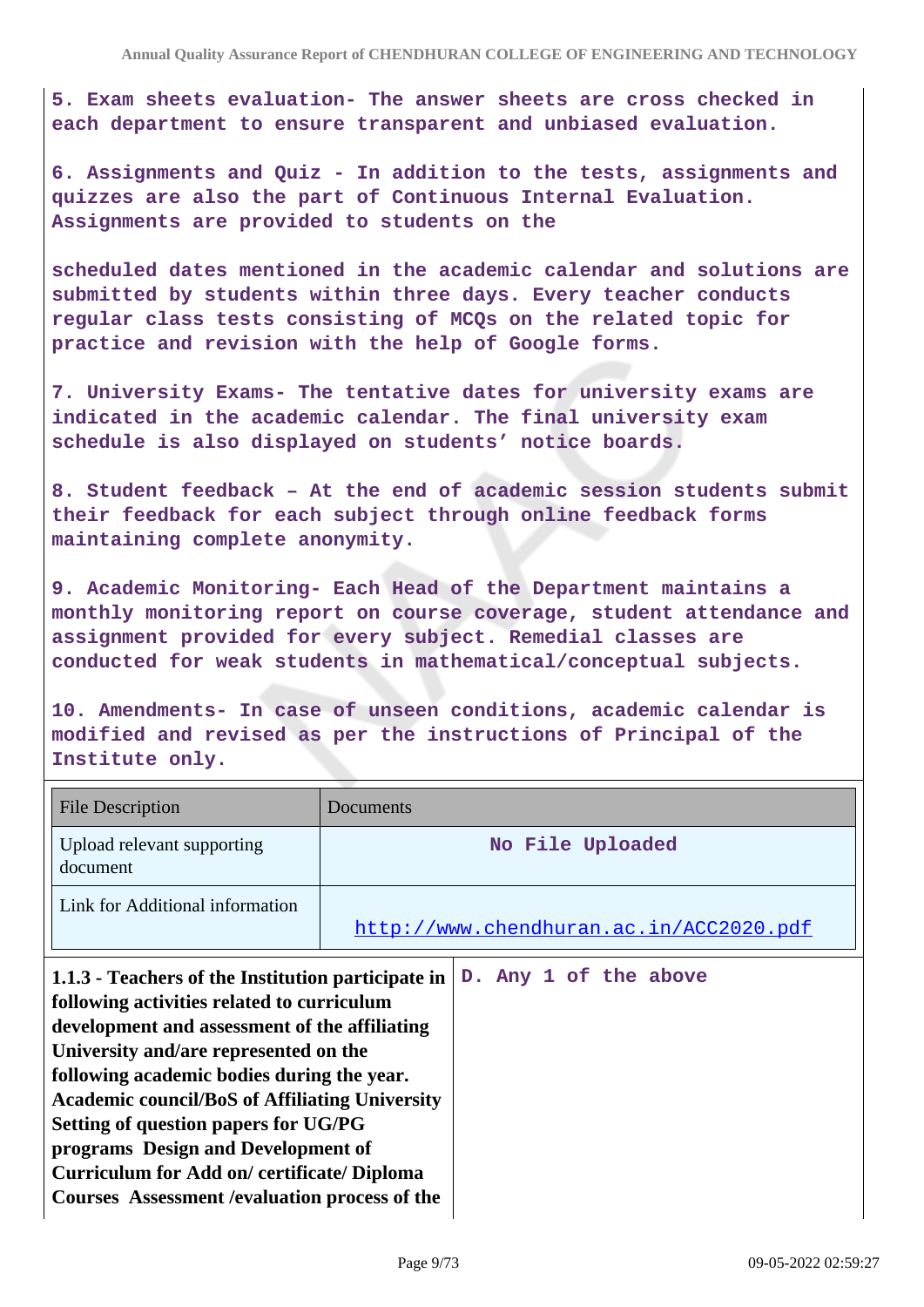**Annual Quality Assurance Report of CHENDHURAN COLLEGE OF ENGINEERING AND TECHNOLOGY**

| <b>File Description</b>                                                                                         | Documents                                                                                   |
|-----------------------------------------------------------------------------------------------------------------|---------------------------------------------------------------------------------------------|
| Details of participation of<br>teachers in various<br>bodies/activities provided as a<br>response to the metric | View File                                                                                   |
| Any additional information                                                                                      | No File Uploaded                                                                            |
| 1.2 - Academic Flexibility                                                                                      |                                                                                             |
| system has been implemented                                                                                     | 1.2.1 - Number of Programmes in which Choice Based Credit System (CBCS)/ elective course    |
|                                                                                                                 | 1.2.1.1 - Number of Programmes in which CBCS/ Elective course system implemented            |
| 9                                                                                                               |                                                                                             |
| <b>File Description</b>                                                                                         | Documents                                                                                   |
| Any additional information                                                                                      | No File Uploaded                                                                            |
| Minutes of relevant Academic<br>Council/BOS meetings                                                            | No File Uploaded                                                                            |
| Institutional data in prescribed<br>format (Data Template)                                                      | View File                                                                                   |
|                                                                                                                 | 1.2.2 - Number of Add on /Certificate programs offered during the year                      |
| for year: (As per Data Template)                                                                                | 1.2.2.1 - How many Add on /Certificate programs are added during the year. Data requirement |
| 13                                                                                                              |                                                                                             |
| <b>File Description</b>                                                                                         | Documents                                                                                   |
| Any additional information                                                                                      | No File Uploaded                                                                            |
| Brochure or any other document<br>relating to Add on /Certificate<br>programs                                   | No File Uploaded                                                                            |
| List of Add on /Certificate<br>programs (Data Template)                                                         | View File                                                                                   |

**405**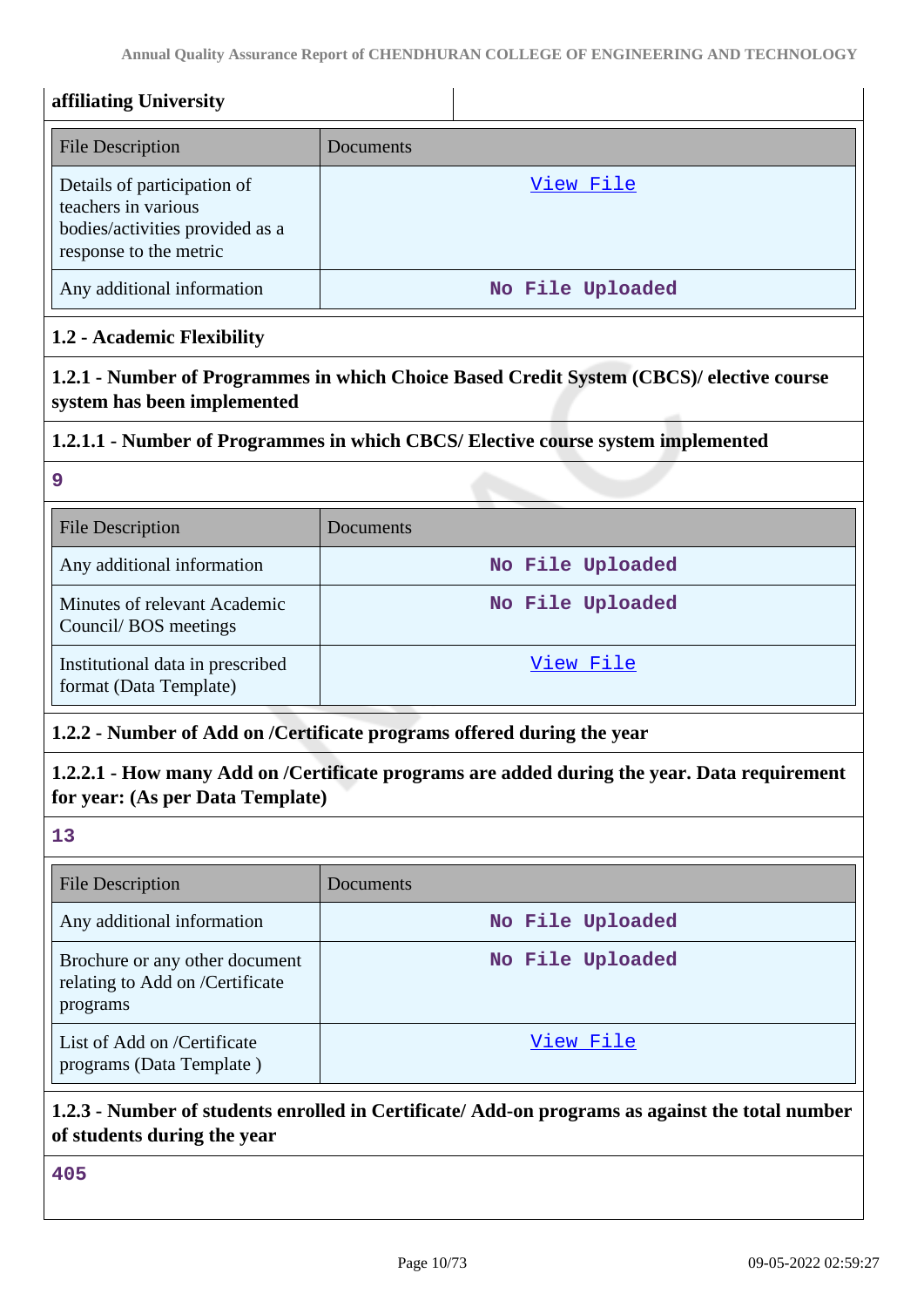| <b>File Description</b>                                                                   | Documents        |
|-------------------------------------------------------------------------------------------|------------------|
| Any additional information                                                                | No File Uploaded |
| Details of the students enrolled in<br>Subjects related to<br>certificate/Add-on programs | View File        |

### **1.3 - Curriculum Enrichment**

1.3.1 - Institution integrates crosscutting issues relevant to Professional Ethics, Gender, Human Values, Environment and Sustainability into the Curriculum

**The Institution integrates Cross-cutting issues of the society like Moral Values, Human**

**Values, Professional Ethics, Ethical Values Gender Equality, Environmental Awareness, which are inseparable part of the curriculum.**

**Moral Values, Human Values & Professional Ethics:**

**Twenty one days Induction programme related to values and ethics is an integral part of the curriculum of the first year. The course Professional Ethics" Students will be able to understand the importance of ethics and values in their personal, social & professional life after studying these courses. It is in response to a long- felt and urgent need to integrate value education with decision making skills in their personal, social and professional life. College celebrates days of National and International importance as Republic day, Women's day, Independence Day, Teacher`s day, Human Right Day, International Yoga Day etc. These celebrations nurture the moral, ethical and social values in the students.**

**Gender Sensitization:**

**The college has Women Grievance Cell and Grievance Redressal Cell to provide counseling to students, promote gender equity among students and also deal with related issues of safety and security of female students, staff and faculty. The college campus is secured with CCTV and high level security. There are separate Boys & Girls hostel (Incampus) for providing the safe environment to all students.**

#### **Environment & Ecology:**

**The course "Environment & Engineering Geo informatics application in Engineering " related to ecosystem, its balance & sustainability is**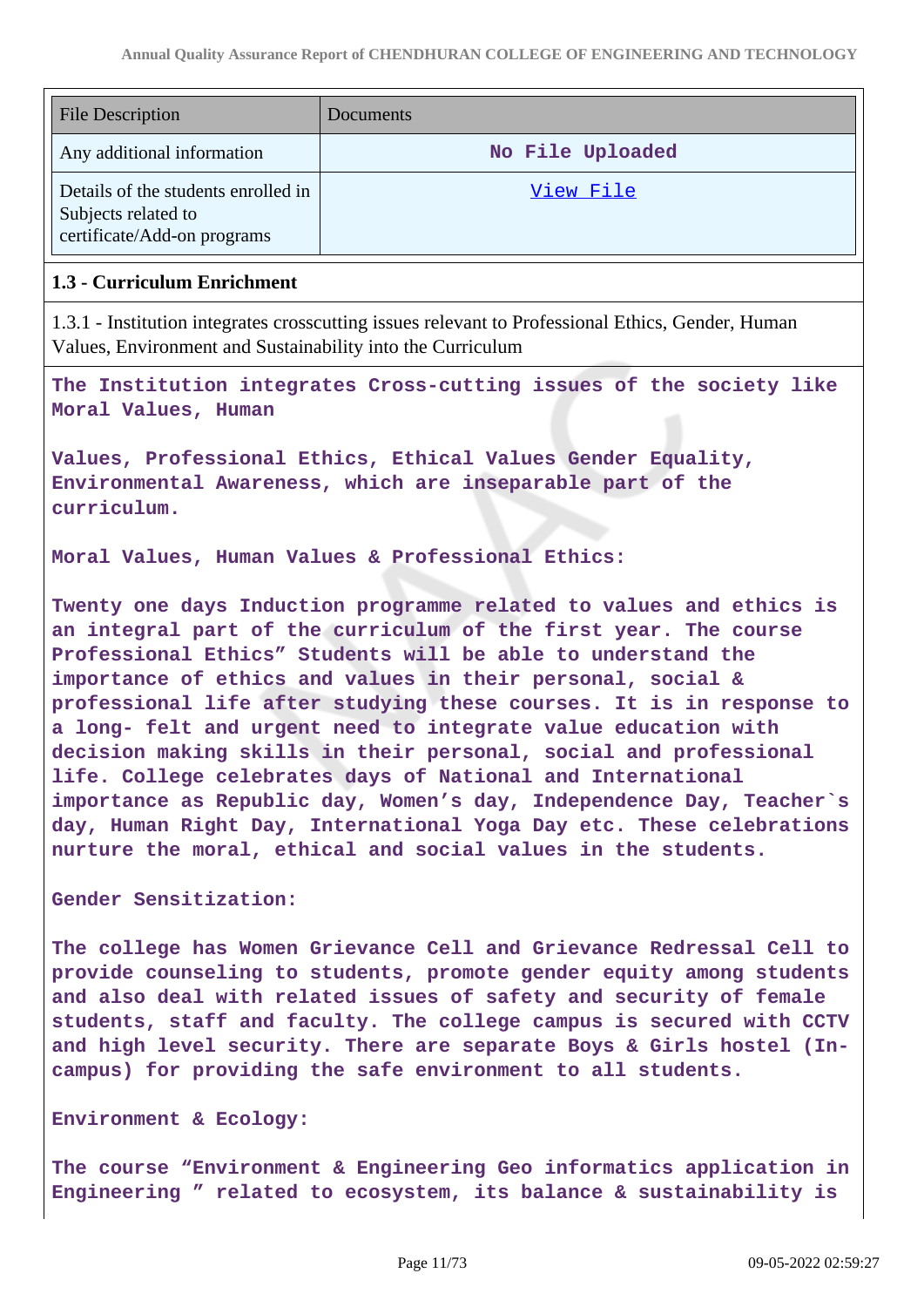**an integral part of the curriculum of the second year. University prescribed this course for creating awareness and developing importance of environment among students. Awareness about Environment is necessary for the protection of the environment and survival of human life. The basic aim of this subject is to make the students aware about the importance of ecosystem to human life. The College has an integrated rain water harvesting System. The waste water is reused for gardening in the college campus . There is an extensive ongoing tree plantation program. College celebrates the day of National importance as Earth day, Environment day and Ozone day. Keeping in view the environmental aspect.**

**The college organizes workshop/ seminars on Environment & Ecology to make students aware about efficient use of natural resources.**

| <b>File Description</b>                                                                                                                                                    | <b>Documents</b> |
|----------------------------------------------------------------------------------------------------------------------------------------------------------------------------|------------------|
| Any additional information                                                                                                                                                 | No File Uploaded |
| Upload the list and description of<br>courses which address the<br>Professional Ethics, Gender,<br>Human Values, Environment and<br>Sustainability into the<br>Curriculum. | View File        |

# **1.3.2 - Number of courses that include experiential learning through project work/field work/internship during the year**

**10**

| File Description                                                                                   | Documents        |
|----------------------------------------------------------------------------------------------------|------------------|
| Any additional information                                                                         | No File Uploaded |
| Programme / Curriculum/<br>Syllabus of the courses                                                 | No File Uploaded |
| Minutes of the Boards of Studies/<br>Academic Council meetings with<br>approvals for these courses | No File Uploaded |
| MoU's with relevant<br>organizations for these courses, if<br>any                                  | No File Uploaded |
| Institutional Data in Prescribed<br>Format                                                         | View File        |

# **1.3.3 - Number of students undertaking project work/field work/ internships**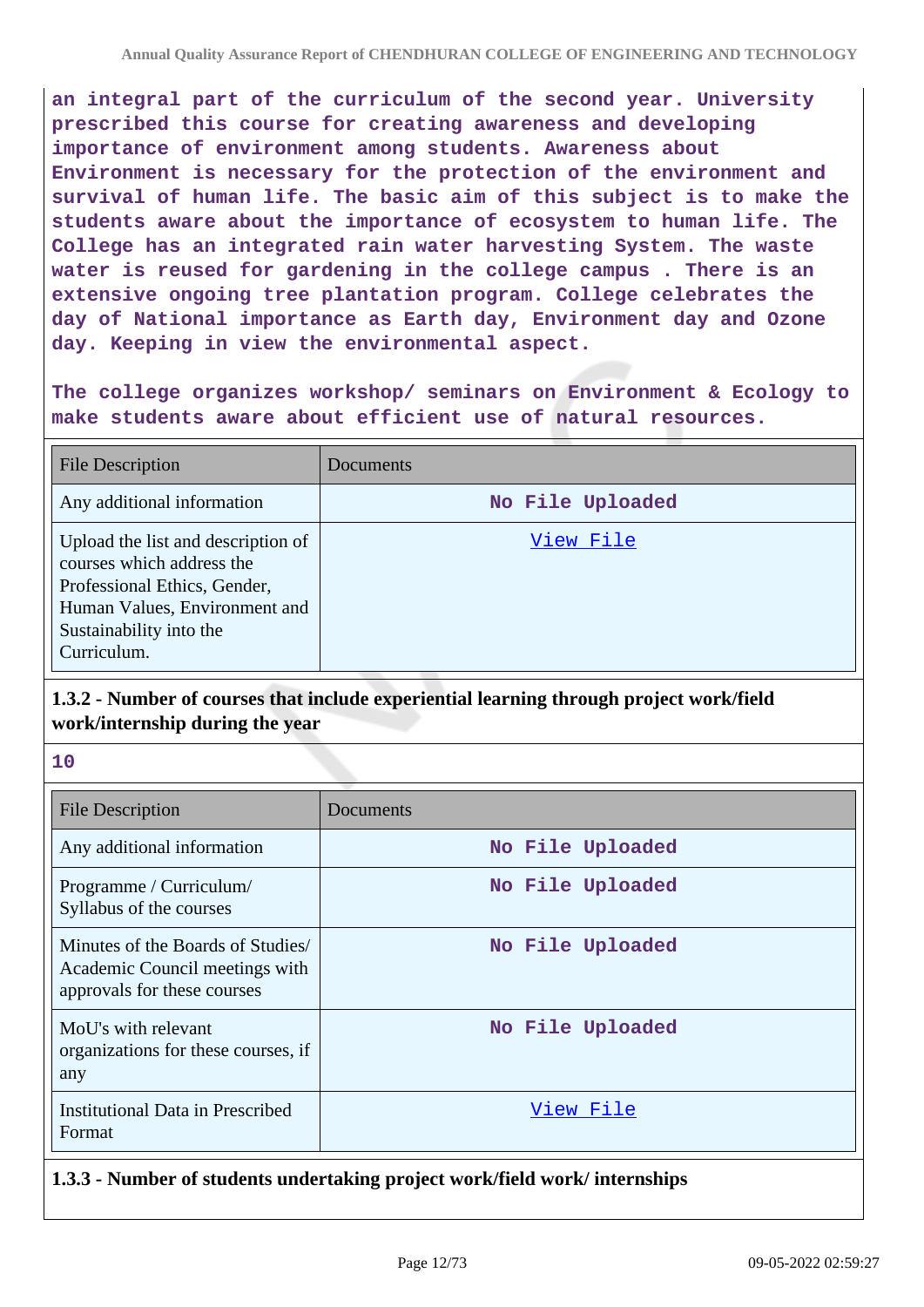| 77                                                                                                                                                                                                    |                                          |                                          |
|-------------------------------------------------------------------------------------------------------------------------------------------------------------------------------------------------------|------------------------------------------|------------------------------------------|
| <b>File Description</b>                                                                                                                                                                               | Documents                                |                                          |
| Any additional information                                                                                                                                                                            |                                          | No File Uploaded                         |
| List of programmes and number<br>of students undertaking project<br>work/field work//internships<br>(Data Template)                                                                                   |                                          | View File                                |
| 1.4 - Feedback System                                                                                                                                                                                 |                                          |                                          |
| 1.4.1 - Institution obtains feedback on the<br>A. All of the above<br>syllabus and its transaction at the institution<br>from the following stakeholders Students<br><b>Teachers Employers Alumni</b> |                                          |                                          |
| <b>File Description</b>                                                                                                                                                                               | Documents                                |                                          |
| URL for stakeholder feedback<br>report                                                                                                                                                                |                                          | http://chendhuran.ac.in/feedbackccet.pdf |
| Action taken report of the<br>Institution on feedback report as<br>stated in the minutes of the<br>Governing Council, Syndicate,<br><b>Board of Management</b>                                        |                                          | No File Uploaded                         |
| Any additional information                                                                                                                                                                            |                                          | No File Uploaded                         |
| 1.4.2 - Feedback process of the Institution may<br>A. Feedback collected, analyzed<br>be classified as follows<br>and action taken and feedback<br>available on website                               |                                          |                                          |
| <b>File Description</b>                                                                                                                                                                               | Documents                                |                                          |
| Upload any additional<br>information                                                                                                                                                                  |                                          | No File Uploaded                         |
| URL for feedback report                                                                                                                                                                               | http://chendhuran.ac.in/feedbackccet.pdf |                                          |
| <b>TEACHING-LEARNING AND EVALUATION</b>                                                                                                                                                               |                                          |                                          |
| 2.1 - Student Enrollment and Profile                                                                                                                                                                  |                                          |                                          |
| 2.1.1 - Enrolment Number Number of students admitted during the year                                                                                                                                  |                                          |                                          |

# **2.1.1.1 - Number of students admitted during the year**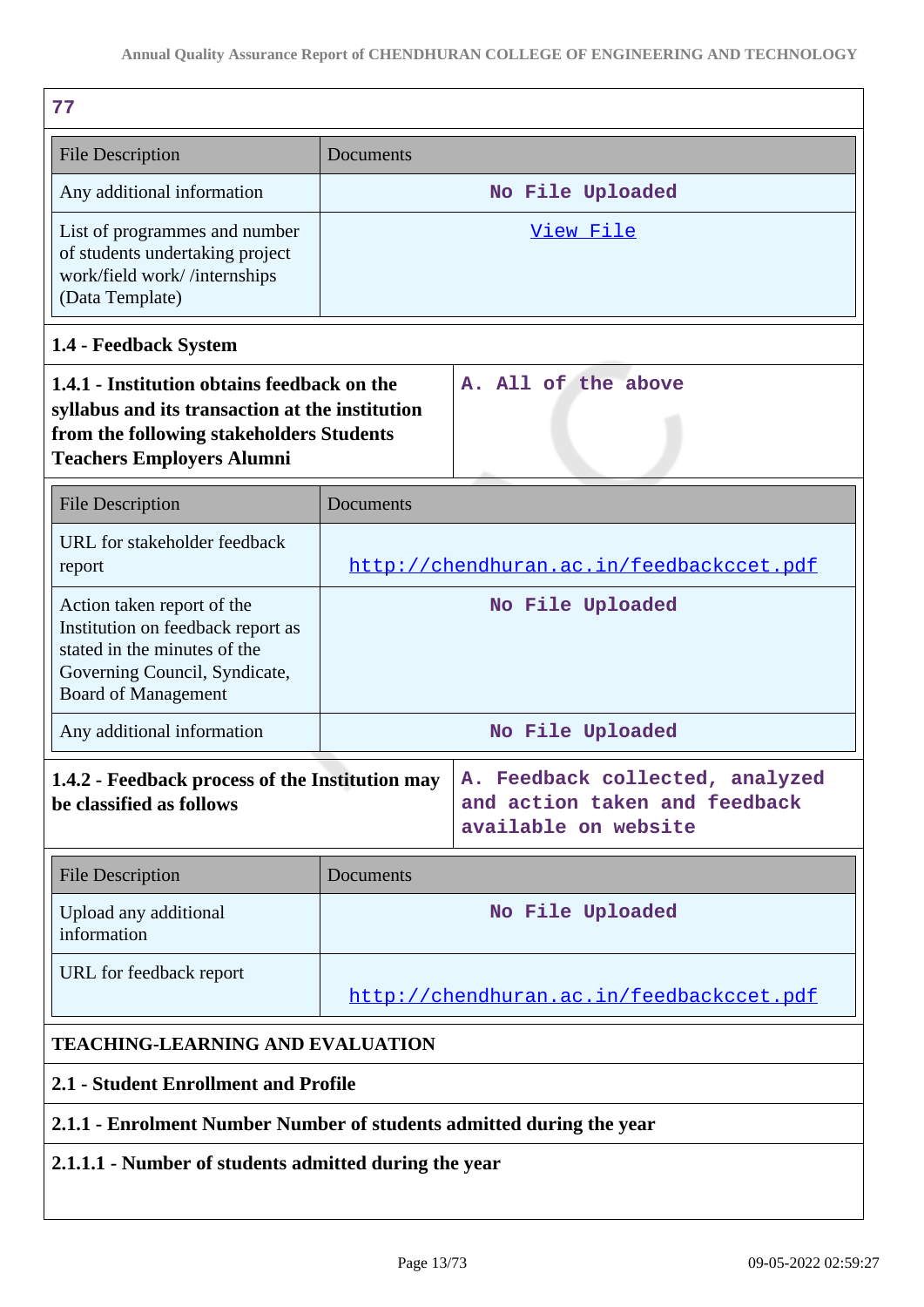| 43                                         |                  |
|--------------------------------------------|------------------|
| <b>File Description</b>                    | Documents        |
| Any additional information                 | No File Uploaded |
| Institutional data in prescribed<br>format | View File        |

**2.1.2 - Number of seats filled against seats reserved for various categories (SC, ST, OBC, Divyangjan, etc. as per applicable reservation policy during the year (exclusive of supernumerary seats)**

# **2.1.2.1 - Number of actual students admitted from the reserved categories during the year**

| <b>File Description</b>                                          | Documents        |
|------------------------------------------------------------------|------------------|
| Any additional information                                       | No File Uploaded |
| Number of seats filled against<br>seats reserved (Data Template) | View File        |

### **2.2 - Catering to Student Diversity**

**33**

2.2.1 - The institution assesses the learning levels of the students and organizes special Programmes for advanced learners and slow learners

**1. Based on school level education and other skills, initially the students are group slow learners and advanced learner.**

**2. At institute level special emphasis on improving the performance of slow learners by providing remedial programmes which are conducted outside regular classes. Separate care are taken for students who have failed in the exam where the faculty spares time to sit with those students individually to cope up with the subject. Through a mentor-mentee system also all kinds of support are provided to the slow learners. The strenuous efforts taken by the faculty towards the slow learners has resulted in students' understanding in their chosen domain, improved results and pass percentage. The mentor takes extra effort to understand the socioeconomic backgrounds also which is sometimes a reason for poor performance. All necessary emotional and professional counseling is also provided whenever required. The mentor also connects the weak learners for the subject teachers with whom they are comfortable for extra support. Parents of students are informed in case of poor academic performance and psycho-social problems whenever necessary. Advanced learners are given opportunities to be part of innovative**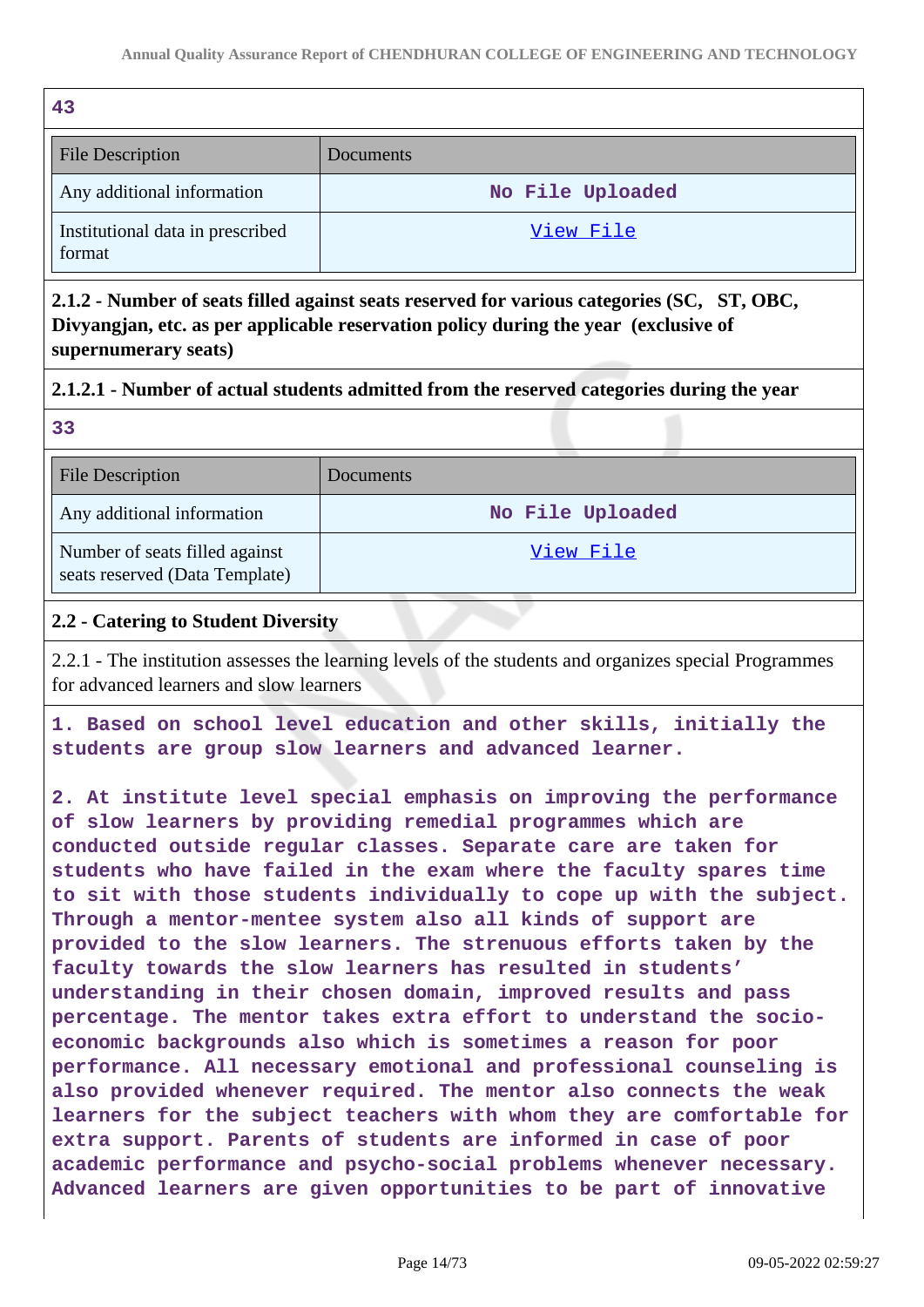**projects and other technical initiatives of the institute. They are also given an opportunity to be office bearers of student council and various professional bodies and lead professional activities at University and National Levels. This initiative teaches them to strike a perfect balance between academics and extra & co-curricular activities which goes a long way in achieving success in their professional career. They also help slow learners through peer learning. They are also part of the institute's social responsibility where they support the faculty members by teaching and providing skills to the underprivileged students.**

| <b>File Description</b>                  | <b>Documents</b> |
|------------------------------------------|------------------|
| Paste link for additional<br>information | Nil              |
| Upload any additional<br>information     | No File Uploaded |

# **2.2.2 - Student- Full time teacher ratio (Data for the latest completed academic year)**

| Number of Students         |           | <b>Number of Teachers</b> |
|----------------------------|-----------|---------------------------|
| 234                        |           | 98                        |
| <b>File Description</b>    | Documents |                           |
| Any additional information |           | No File Uploaded          |

# **2.3 - Teaching- Learning Process**

2.3.1 - Student centric methods, such as experiential learning, participative learning and problem solving methodologies are used for enhancing learning experiences

**For enhancing learning experiences the faculty members adopt many ways, for example, lecture method, interactive method, project and field work method, computer-assisted method, experiment method etc. Teaching and learning activities are made effective by these practices many teachers use power point presentations and computerbased materials. For, they use the lectures of you-tube to make learning interesting besides the conventional oral presenting methods. Some Student centric methods are given below: Project methods: The project work stimulate student's interest on the subject and provide student an opportunities of freedom of thoughts and free exchange of different views. As per the requirement of syllabi, the project work is done. Interactive methods to be followed the faculty members make learning interactive with students by motivating student participation in group discussion, role-play,**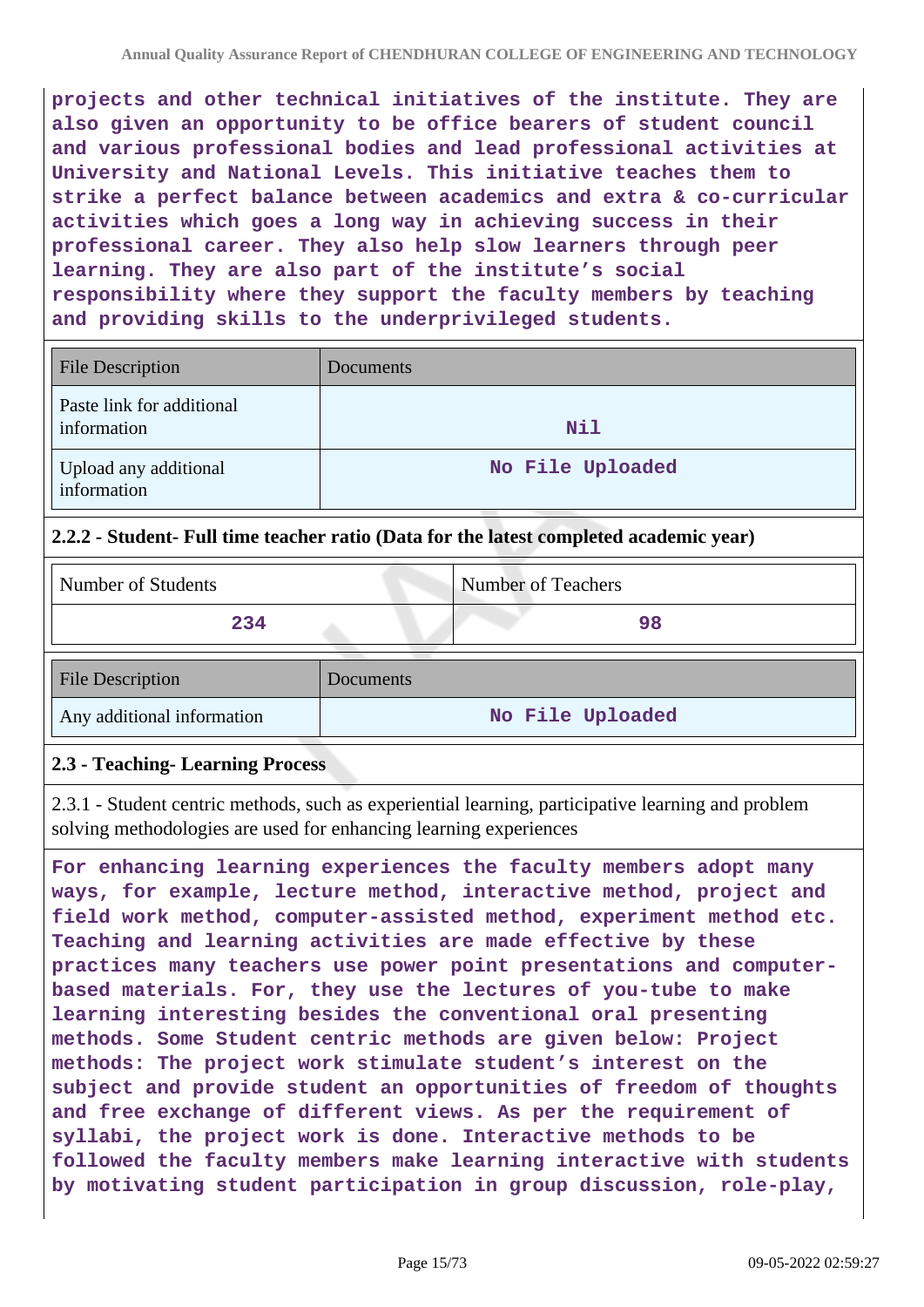**subject quiz, news analysis, educational games, discussion and questions and answers on current affairs, etc. Class room discussion in various topics are done under features. Especially, NSS, Political science department and sociology department organize interactive methods many times in a year. ICT Enabled Teaching: ICT enabled teaching includes Wi-Fi enabled class rooms with LCD, Language Lab, Smart Class rooms, etc. The institution adopts modern pedagogy to enhance teaching-learning process. The institution has the essential equipments to support the faculty members and students. Experimental/Laboratory method is used in all subjects to acquaint the students with the facts through direct experience individually. The Student seminars are organized where in the papers are presented by students on contemporary topics to enrich their learning experience. Summer Internship Program: Group Learning Method: Group Learning method is now being adopted through whatsapp group. Student share their notes and study material through this method. Whatsapp group are made by an student or by the contract teacher. They share the information to each other.**

| <b>File Description</b>              | Documents        |
|--------------------------------------|------------------|
| Upload any additional<br>information | No File Uploaded |
| Link for additional information      | Nil              |

2.3.2 - Teachers use ICT enabled tools for effective teaching-learning process. Write description in maximum of 200 words

**In the classrooms and labs are ICT enabled with projectors installed and the campus is enabled with high speed wifi connection. The faculties are uses the various ICT enabled tools to enhance the quality of teaching-learning like1. Google classroom is used to manage and post course related information- learning material, quizzes , lab submissions and evaluations, assignments, etc. 2. Virtual labs are used to conduct labs through simulations MANY COURSES. 3. The PPTs are enabled with animations and simulations to improve the effectiveness of the teaching- learning process. 4. The online learning environments are designed to train students in open problem-solving activity. 5. Media lab facility is used to create video lectures and upload in appropriate platforms for students to use as extra learning resources. 6. Lab manuals are mailed to students well in advance the experiment is performed. 7. Online quizzes and polls are regularly conducted to record the feedback of the students. To teach mathematical subjects in online mode, teachers have used various online tools like- whiteboard in**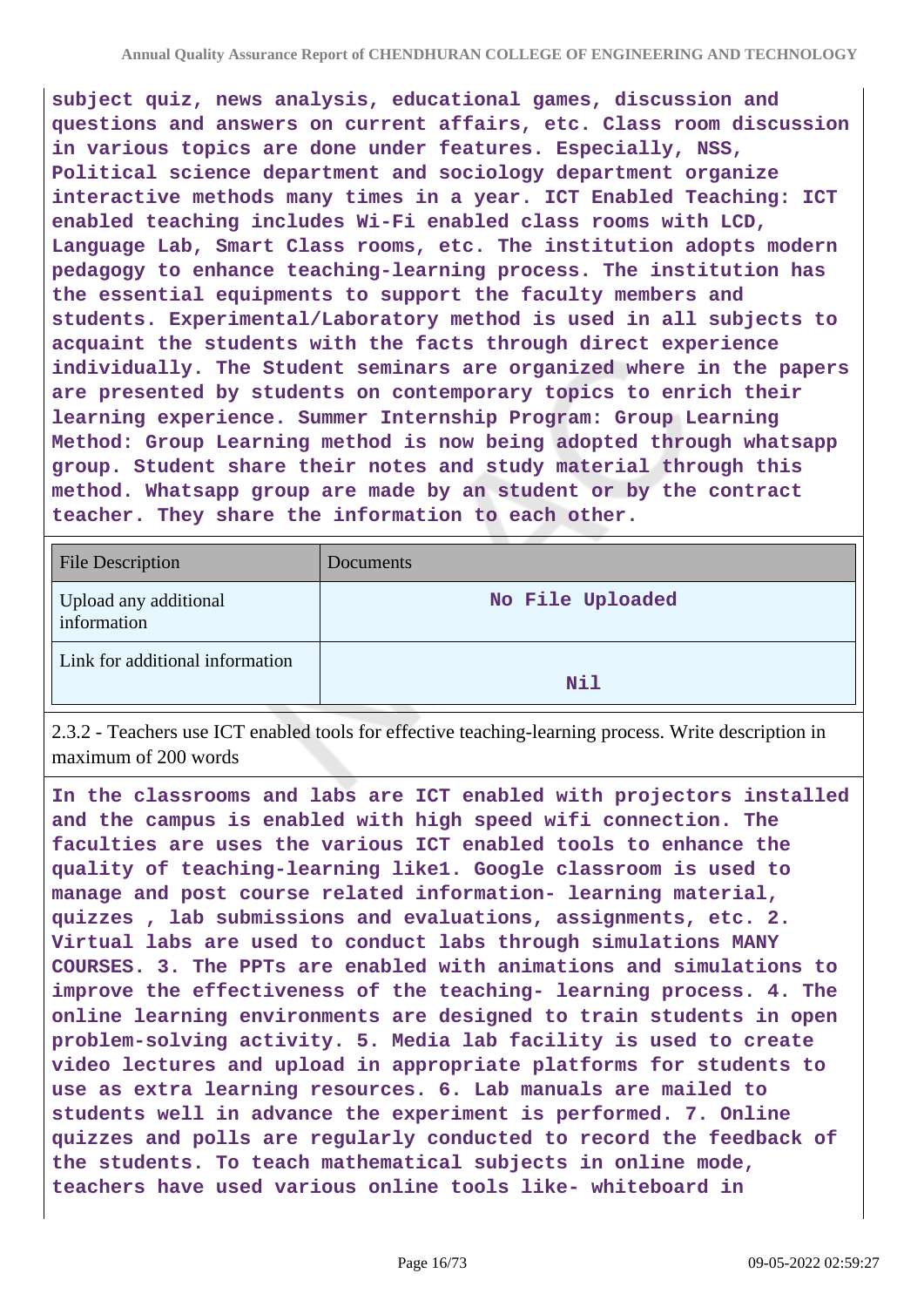# **Microsoft teams, Jamboard in Google meet, etc.**

| <b>File Description</b>                                                                                    | Documents        |
|------------------------------------------------------------------------------------------------------------|------------------|
| Upload any additional<br>information                                                                       | No File Uploaded |
| Provide link for webpage<br>describing the ICT enabled tools<br>for effective teaching-learning<br>process | View File        |

**2.3.3 - Ratio of mentor to students for academic and other related issues (Data for the latest completed academic year )**

### **2.3.3.1 - Number of mentors**

### **90**

| <b>File Description</b>                                                  | Documents        |
|--------------------------------------------------------------------------|------------------|
| Upload, number of students<br>enrolled and full time teachers on<br>roll | View File        |
| Circulars pertaining to assigning<br>mentors to mentees                  | No File Uploaded |
| Mentor/mentee ratio                                                      | No File Uploaded |

# **2.4 - Teacher Profile and Quality**

# **2.4.1 - Number of full time teachers against sanctioned posts during the year**

### **98**

| <b>File Description</b>                                             | Documents        |
|---------------------------------------------------------------------|------------------|
| Full time teachers and sanctioned<br>posts for year (Data Template) | View File        |
| Any additional information                                          | No File Uploaded |
| List of the faculty members<br>authenticated by the Head of HEI     | No File Uploaded |

# **2.4.2 - Number of full time teachers with Ph. D. / D.M. / M.Ch. /D.N.B Superspeciality / D.Sc. / D.Litt. during the year (consider only highest degree for count)**

# **2.4.2.1 - Number of full time teachers with Ph. D. / D.M. / M.Ch. /D.N.C Superspeciality / D.Sc. / D.Litt. during the year**

**1**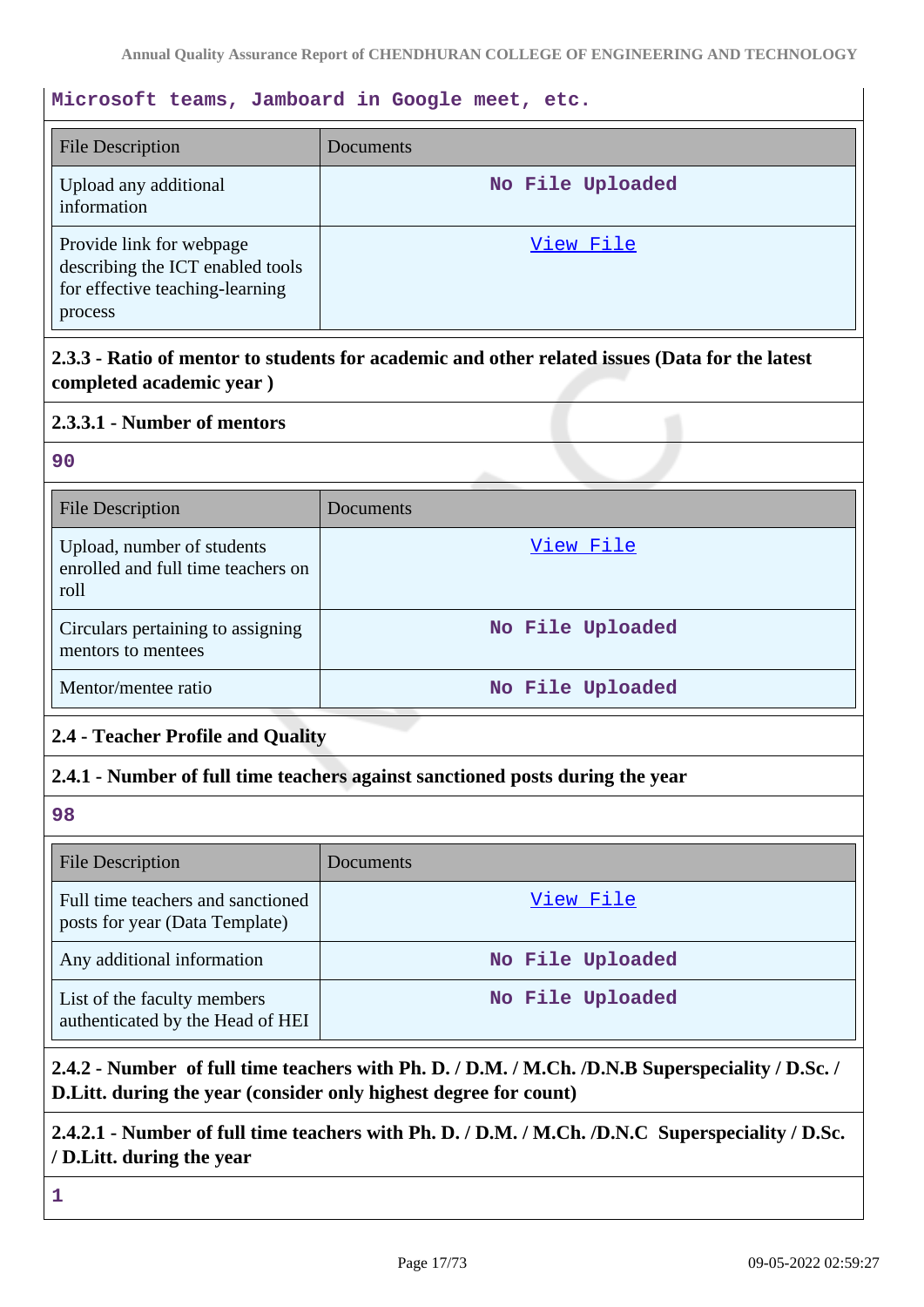| <b>File Description</b>                                                                                                                                                            | Documents        |
|------------------------------------------------------------------------------------------------------------------------------------------------------------------------------------|------------------|
| Any additional information                                                                                                                                                         | No File Uploaded |
| List of number of full time<br>teachers with Ph. D. / D.M. /<br>M.Ch./ D.N.B Super specialty /<br>D.Sc. / D.Litt. and number of full<br>time teachers for year (Data)<br>Template) | View File        |

# **2.4.3 - Number of years of teaching experience of full time teachers in the same institution (Data for the latest completed academic year)**

# **2.4.3.1 - Total experience of full-time teachers**

| 316                                                                                                     |                  |  |
|---------------------------------------------------------------------------------------------------------|------------------|--|
| <b>File Description</b>                                                                                 | Documents        |  |
| Any additional information                                                                              | No File Uploaded |  |
| List of Teachers including their<br>PAN, designation, dept. and<br>experience details(Data<br>Template) | View File        |  |

# **2.5 - Evaluation Process and Reforms**

2.5.1 - Mechanism of internal assessment is transparent and robust in terms of frequency and mode. Write description within 200 words.

**The invigilator is expected to be tactful while dealing with complex situations and not to disturb the tranquility in the exam hall. In case of any problem he/she may bring the matter to the notice of the Examinations Coordinator (EC). Generally, scheduled forenoon session Examinations start at 10.00AMand afternoon session examinations start at 2.00PM. Invigilator should arrive at the venue at least 30 minutes before the start of the examination.Candidates are permitted to leave the examination hall only after one and half-an-hour from the commencement of examination. The students submit two assignments thourgh online due to covid '19. Due to covid'19 Situation, the routine examinations CT-1, CT-2 & Model Exam were Conducted through online mode. Different plat form such as gmail and google class room are used to conduct the examination at correct manner. The Question papers are sending through the electronics plat forms and the answer scripts are received from the same plat form. The University examination was conducted through online mode at the plat form of google class room.**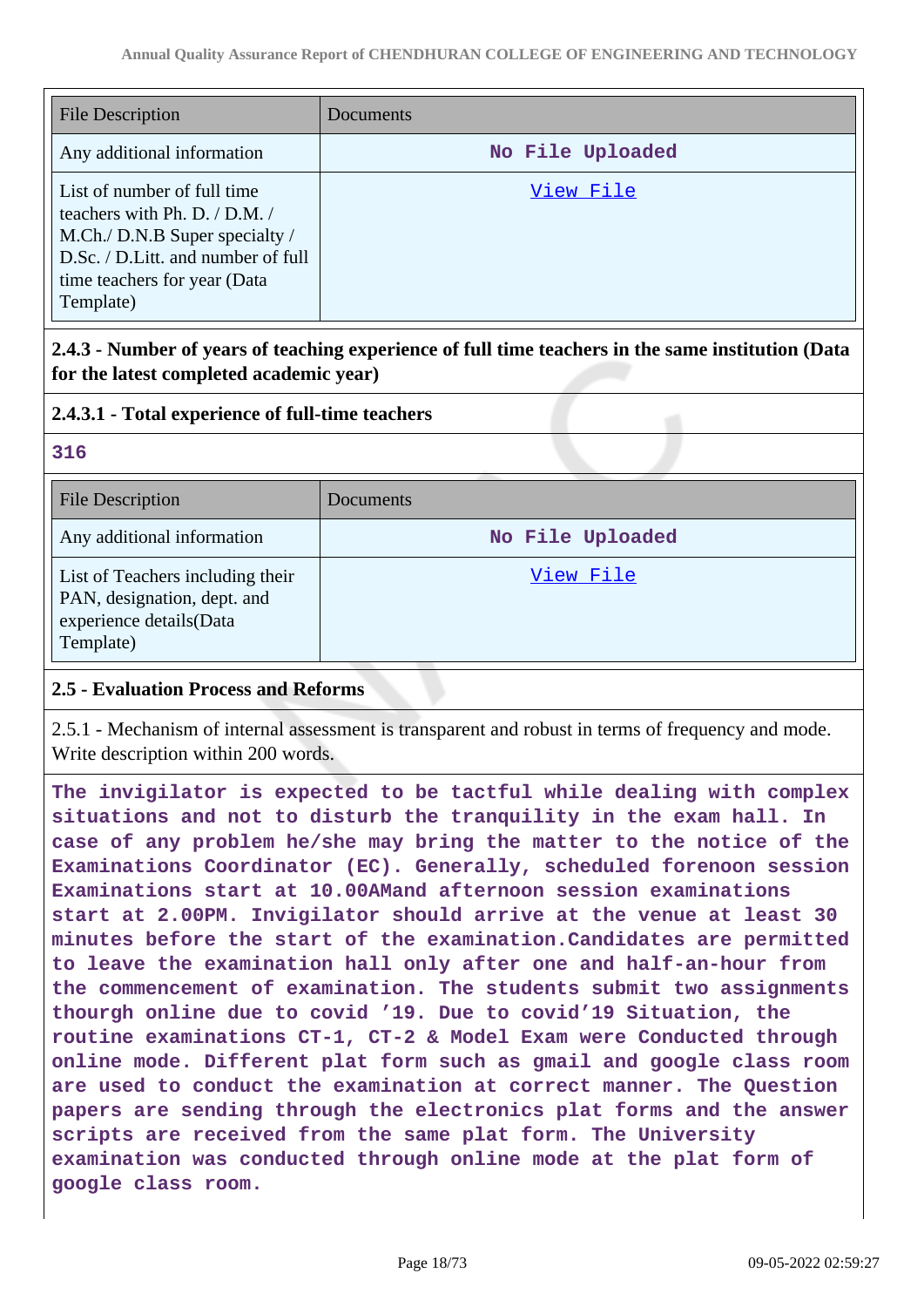| <b>File Description</b>         | Documents        |
|---------------------------------|------------------|
| Any additional information      | No File Uploaded |
| Link for additional information | Nil              |

2.5.2 - Mechanism to deal with internal examination related grievances is transparent, time- bound and efficient

**As per the University direction, there is a standard process of internal examination in the college. According to the academic calendar, a student has to appear in 2-cycle test and 1-model examinations. The schedule of the internal examination is decided at the beginning of the session, in the form of academic calendar. According to the academic calendar, a teacher have to take unit test, which may be in the form of written test, black-board presentation, power-point presentation, quiz on subject or by other method, which the subject teacher decides. The marks of unit test are shown in the classrooms and each student can ask about its performance. They can observe their test copies. Record of obtained mark is written in register. If there is any difference or discrepancy in their marks, it can immediately be corrected. The test copy of unit test and quarterly test is shown to students for their observation. The test copy of one student is allowed to interchange for observation to other student, at the time of distribution of the answer-sheet in the class rooms. The concerning subject teacher keeps the record of all internal exams, e.g., unittest, quarterly exams and model exams, if it is not secret in the university level. The mark of model examination is sent to the university, as it is a secret data. Its marks are not shown to students. The 10% internal mark of each paper in the model examination is sent. After showing the answer sheet to students, the copy of the student is kept in the internal-examination section. One may observe the marks and copy in the same session.**

| <b>File Description</b>                         | Documents        |
|-------------------------------------------------|------------------|
| Any additional information                      | No File Uploaded |
| Link for additional information                 | <b>Nil</b>       |
| 2.6 - Student Performance and Learning Outcomes |                  |

2.6.1 - Programme and course outcomes for all Programmes offered by the institution are stated and displayed on website and communicated to teachers and students.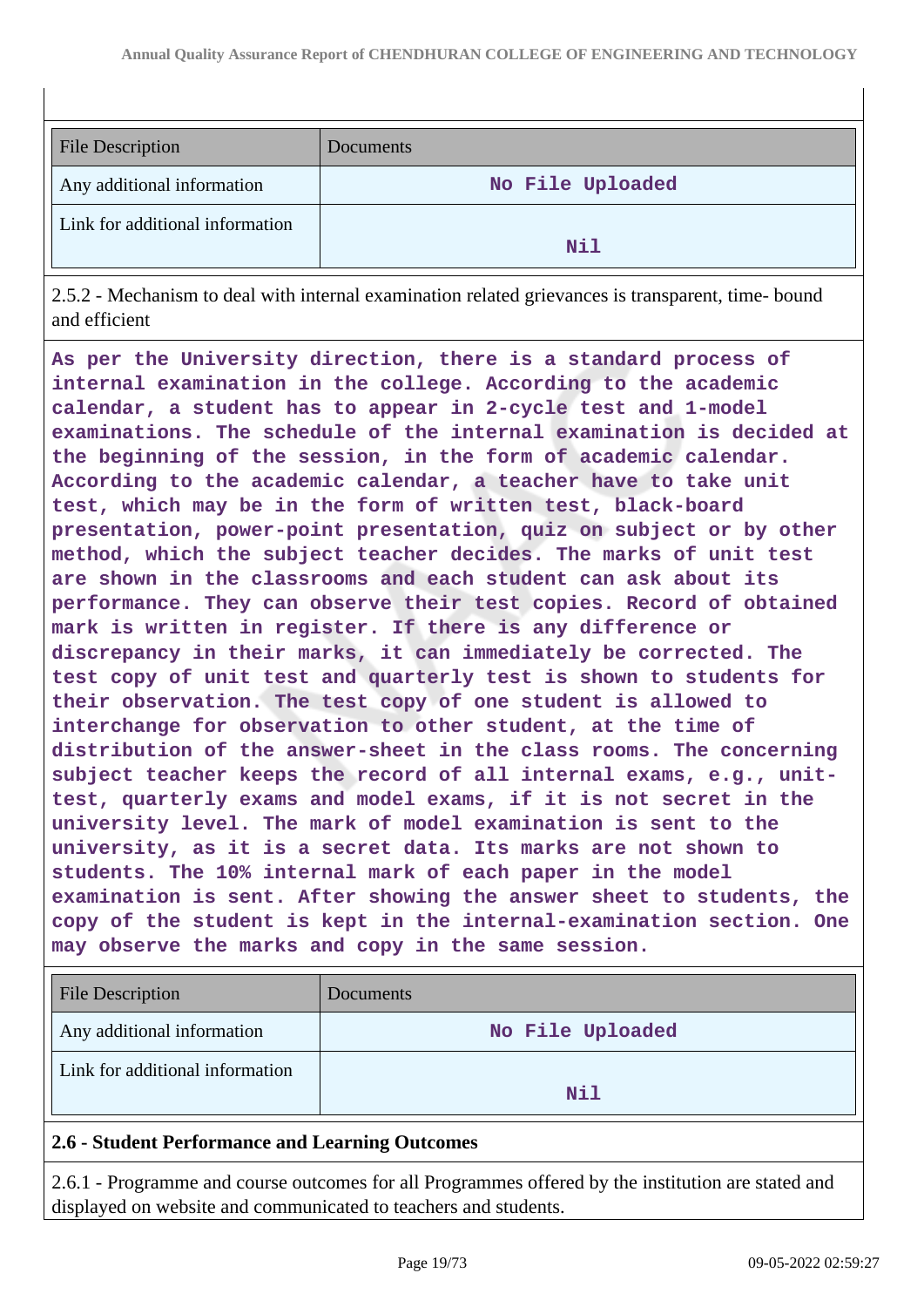**Program Outcomes (POs): It represent the knowledge, skills and attitudes the students· should have at the end of a course completion of their respective engineering program. · Course Outcomes (COs): It gives the resultant knowledge and skills the student acquires· at the end of each course. It defines the cognitive processes a course provides. Program Specific Outcomes (PSOs ): These are statements that defines outcomes of a· program which make students realize the fact that the knowledge and techniques learnt in this course has direct implication for the betterment of society and its sustainability. Program Outcomes (POs) , Program Specific Outcomes (PSOs) and course outcomes are communicated to the stake holders of the program by the following procedures. POs and PSOs are communicated to employers and Alumni by sending mail and during the Alumni Meeting. During the class committee meeting and faculty meeting POs and PSOs are reviewed among the students and staff members. Vision and Mission of Institute and department are informed to the parents during Parents Teachers Meeting. Course Outcomes (COs) are framed at Department advisory board meeting. Department advisory board frames course committee for each courses with course handlers along with one subject area expert. The course outcomes and their mapping with program outcomes and program specific outcomes are elaborately discussed and derived by the course committee members. Even though the COs are given by the Anna University along with the syllabus, if necessary, the COs are modified and reframed by the course committee members (CC). COs are communicated to the students during the introduction class itself. COs along with lesson plan are printed and issued to the students during the first class. During the discussion of the course, the outcomes of the course are also focused. During the commencement of each unit and after the completion of the unit, the course outcomes are reviewed 2.6.2 Monitoring the progress of the students and communicating them during the progress of the course During every class hour an environment is provided where teacher closely interacts with the students and the student freely expresses his difficulties. Assignments are provided in between the internal and class tests and the performance of the students in them indicates if the student has assimilated knowledge about the subjects that were taught. The three internal test mark indicates the performance of students. The college through individual department communicate to the parents the marks the student has earned during the three internal tests so that the parents are aware of the performance of their wards and corrective actions can be initiated by their parents. Based on performance of students in three internal test and model exam internal marks are allotted for each student through Anna university**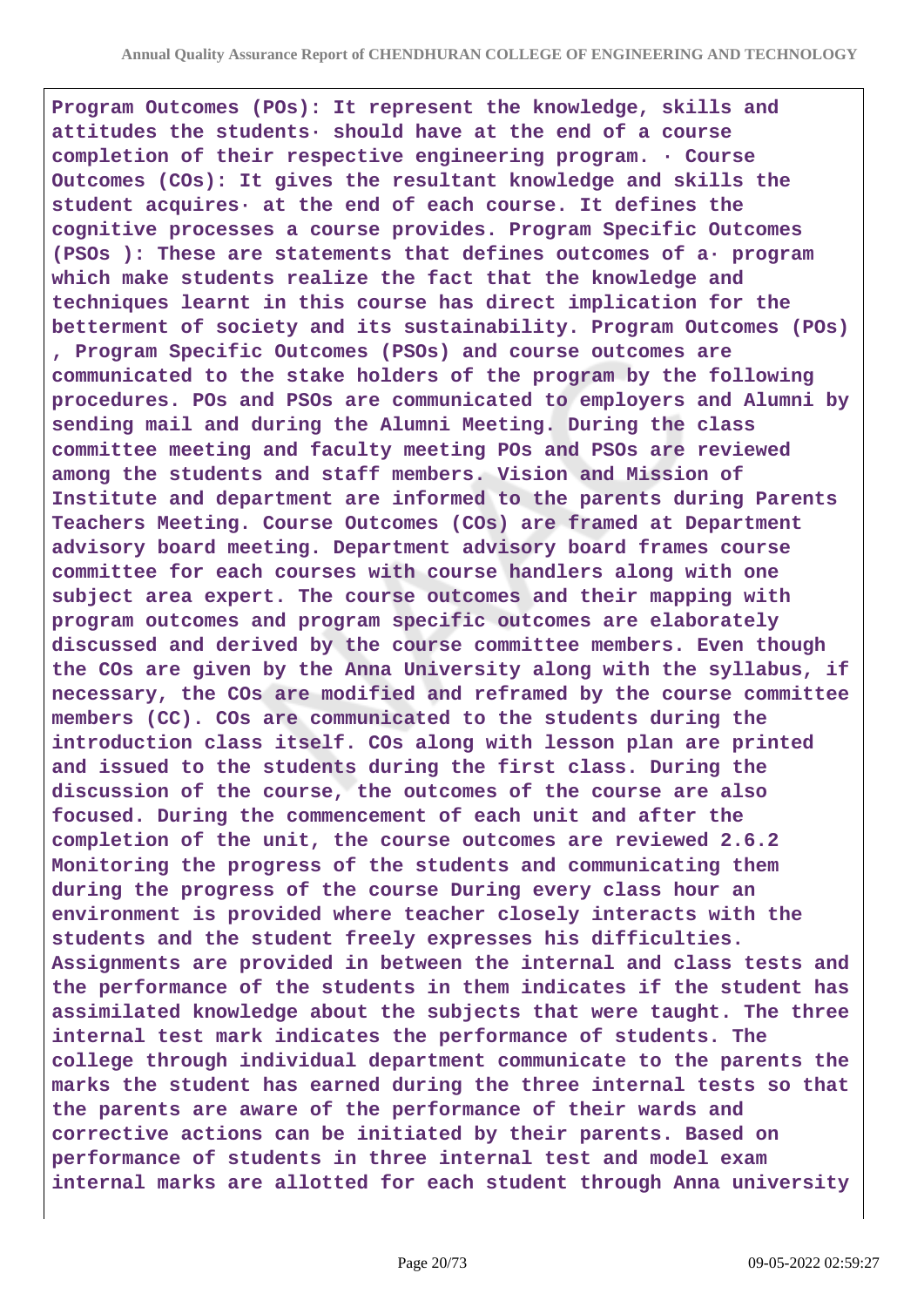**web portal entry. Students can check the internal mark by log in with their student id in anna university website (coe1.annauniv.edu) The average pass percentage of the class in the end semester examination is also an indication of the general progress of the class as a whole.**

| <b>File Description</b>                                           | Documents        |
|-------------------------------------------------------------------|------------------|
| Upload any additional<br>information                              | No File Uploaded |
| Paste link for Additional<br>information                          | Nil              |
| <b>Upload COs for all Programmes</b><br>(exemplars from Glossary) | View File        |

2.6.2 - Attainment of Programme outcomes and course outcomes are evaluated by the institution.

**Attainment of Programme outcomes, Programme specific outcomes and course outcomes are evaluated by the institution. Response: We offered Under Graduate, Post Graduate and Research programs and courses under the Faculty of Engineering. For these programs and courses, the institute followed the curriculum designed by our affiliated university. The Programme outcomes, Programme specific outcomes and course outcomes are evaluated by the institution and the same are communicated to the students in the formal way of the discussion in the classroom and departmental notice board. After measuring attainment of POs , PSOs and COs, it has been obsereved that the strength of the students as well as passing percentage of the students is increasing progressively. Besides, students' progression to the higher studies that is from Under Graduate to Post Graduate seems to be increasing consistently and rapidly in the last five years. In a similar way, the ratio of students' placement is also increasing. We took utmost care of measuring the level of attainment of POs, PSOs and COs and followed formal as well as informal mechanism for the measurement of attainment of the outcomes. Even we took feedback from all the stakeholders in this respect and try to take necessary steps accordingly. Subsequently, the College took care of the attainment to measure the POs, PSOs and COs and implemented the mechanism as follows:- The institute followed the Academic Calendar of affiliated university.· All the subject teachers maintained Academic Diary in every academic year.· All the subject teachers prepared Semester-Wise evaluation Reports.· Internal examination committee analyzed evaluation reports of results.· Placement committee took the review of the Students' Progression to Higher Studies and their Placement.**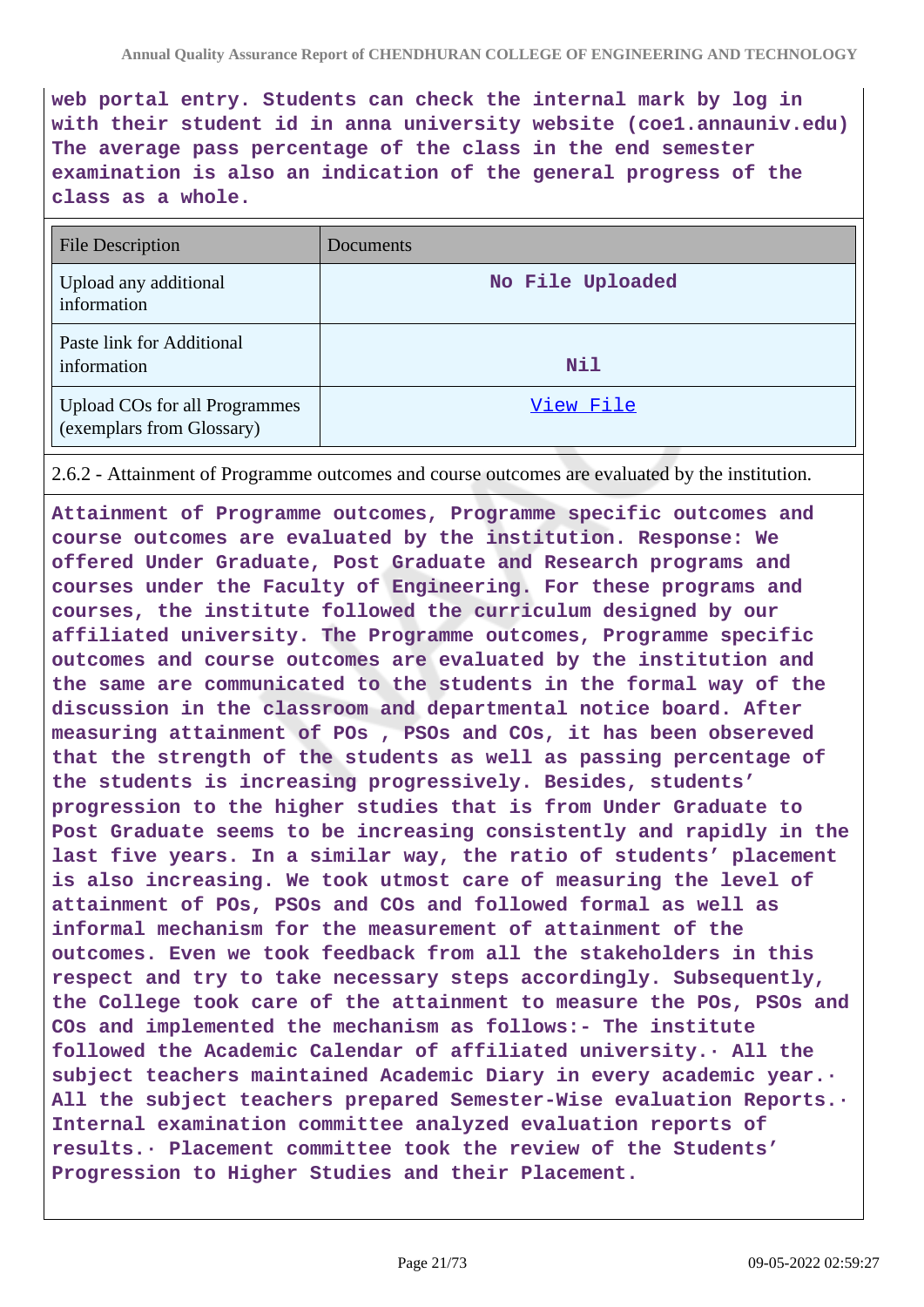| <b>File Description</b>                  | <b>Documents</b> |
|------------------------------------------|------------------|
| Upload any additional<br>information     | No File Uploaded |
| Paste link for Additional<br>information | Nil              |

# **2.6.3 - Pass percentage of Students during the year**

# **2.6.3.1 - Total number of final year students who passed the university examination during the year**

#### **172**

| <b>File Description</b>                                                                                                     | Documents        |
|-----------------------------------------------------------------------------------------------------------------------------|------------------|
| Upload list of Programmes and<br>number of students passed and<br>appeared in the final year<br>examination (Data Template) | View File        |
| Upload any additional<br>information                                                                                        | No File Uploaded |
| Paste link for the annual report                                                                                            | Nil              |

# **2.7 - Student Satisfaction Survey**

**2.7.1 - Student Satisfaction Survey (SSS) on overall institutional performance (Institution may design its own questionnaire) (results and details need to be provided as a weblink)**

<http://www.chendhuran.ac.in/SSS.pdf>

# **RESEARCH, INNOVATIONS AND EXTENSION**

**3.1 - Resource Mobilization for Research**

**3.1.1 - Grants received from Government and non-governmental agencies for research projects / endowments in the institution during the year (INR in Lakhs)**

**3.1.1.1 - Total Grants from Government and non-governmental agencies for research projects / endowments in the institution during the year (INR in Lakhs)**

**0**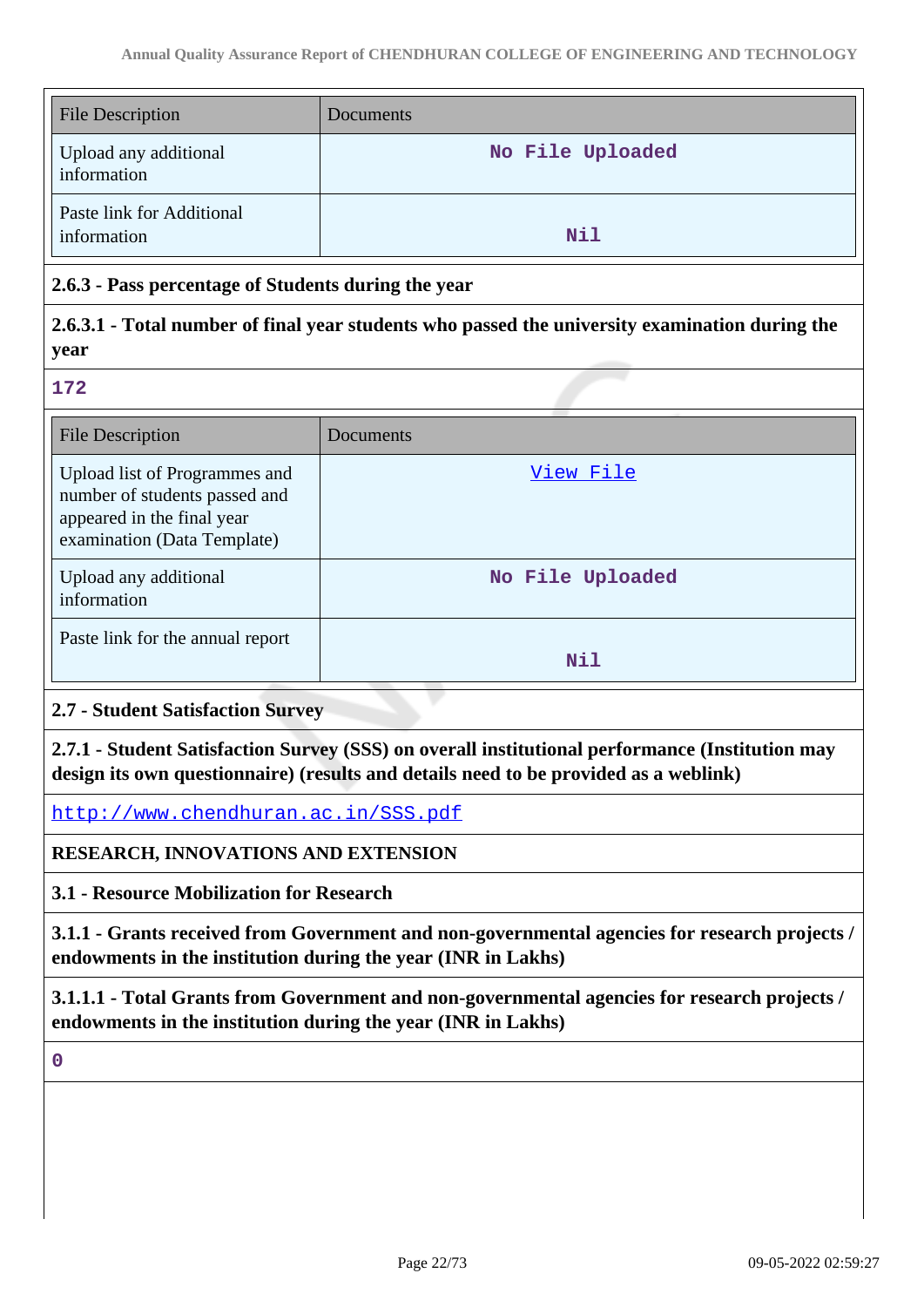| <b>File Description</b>                                                              | Documents        |
|--------------------------------------------------------------------------------------|------------------|
| Any additional information                                                           | No File Uploaded |
| e-copies of the grant award<br>letters for sponsored research<br>projects/endowments | No File Uploaded |
| List of endowments / projects<br>with details of grants (Data<br>Template)           | No File Uploaded |

# **3.1.2 - Number of teachers recognized as research guides (latest completed academic year)**

# **3.1.2.1 - Number of teachers recognized as research guides**

**2**

| <b>File Description</b>                    | Documents        |
|--------------------------------------------|------------------|
| Any additional information                 | No File Uploaded |
| Institutional data in prescribed<br>format | View File        |

# **3.1.3 - Number of departments having Research projects funded by government and non government agencies during the year**

# **3.1.3.1 - Number of departments having Research projects funded by government and nongovernment agencies during the year**

**0**

| <b>File Description</b>                                          | Documents        |
|------------------------------------------------------------------|------------------|
| List of research projects and<br>funding details (Data Template) | No File Uploaded |
| Any additional information                                       | No File Uploaded |
| Supporting document from<br><b>Funding Agency</b>                | No File Uploaded |
| Paste link to funding agency<br>website                          | Nil              |

# **3.2 - Innovation Ecosystem**

3.2.1 - Institution has created an ecosystem for innovations and has initiatives for creation and transfer of knowledge

**Institution provides healthy atmosphere, infrastructure, resources, confidence for enhancement of the capacity and competencies of**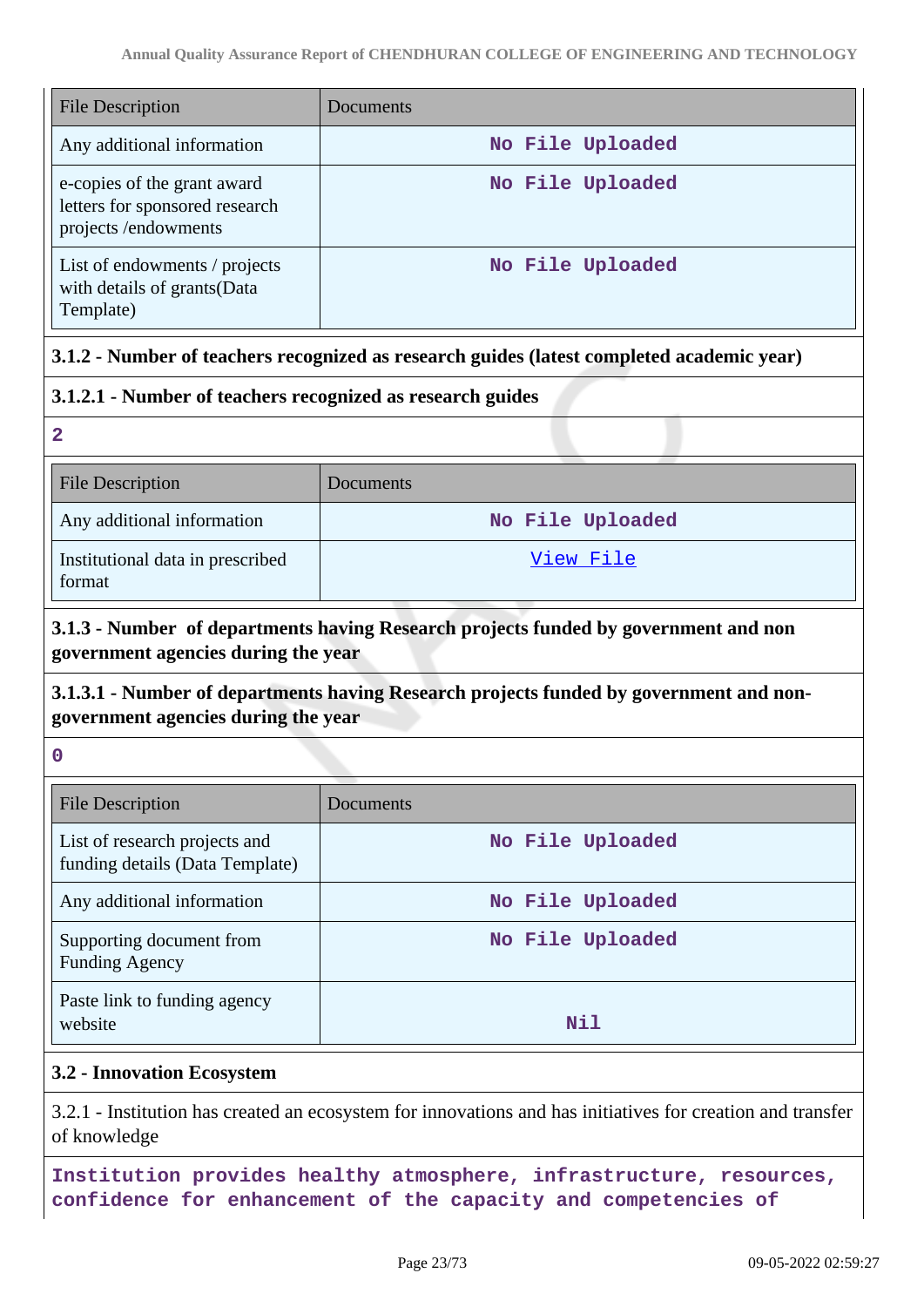**students and teachers in research and innovative activities. All innovative and extension activities are student centric. Various activities are conducted to nurture and nourish youth's minds. These activities helps students to understand the various problems faced by the society. It enables them to find out solutions on them. In the institution there is N.S.S. Sports Skill and Entrepreneurship development centre through which students and faculty members are encouraged to undertake innovative activities which are helpful for creation and transfer of knowledge and social interaction. Activities conducted by these are helpful to develop leadership qualities, various skills, planning, budgeting, marketing and organizing. N.S.S. conducted various activities in innovative ways ,tree plantation, Swacch Bharat Abhiyan , awareness programmes about cleanliness construction of toilets, News paper clippings are displayed and students are made to express their views and participate debates on it. Various competitions essay writing, debating ,elocution, booktalk are organized to bring out the hidden potentials of students. Eminent personalities who have significantly contributed in research, social activities, industries, are invited as resource persons . Workshops and seminars are conducted on ICT which have proved helpful to the rural students. It has raised their confidence and expanded their horizons of creativity. Principal and two faculty members are research guides. They encourage students and teachers to undertake research activities. Seven faculty members have completed minor research projects. It is usual practice of the institution to allow admissible leave facilities to attend seminars workshops training programmers etc. Adequate provision is made for library to procure books and journals e-journals references. Library is equipped with modern technologies. This is helpful for creation and transfer of knowledge.**

| <b>File Description</b>                  | Documents        |
|------------------------------------------|------------------|
| Upload any additional<br>information     | No File Uploaded |
| Paste link for additional<br>information | Nil              |

**3.2.2 - Number of workshops/seminars conducted on Research Methodology, Intellectual Property Rights (IPR) and entrepreneurship during the year**

**3.2.2.1 - Total number of workshops/seminars conducted on Research Methodology, Intellectual Property Rights (IPR) and entrepreneurship year wise during the year**

**5**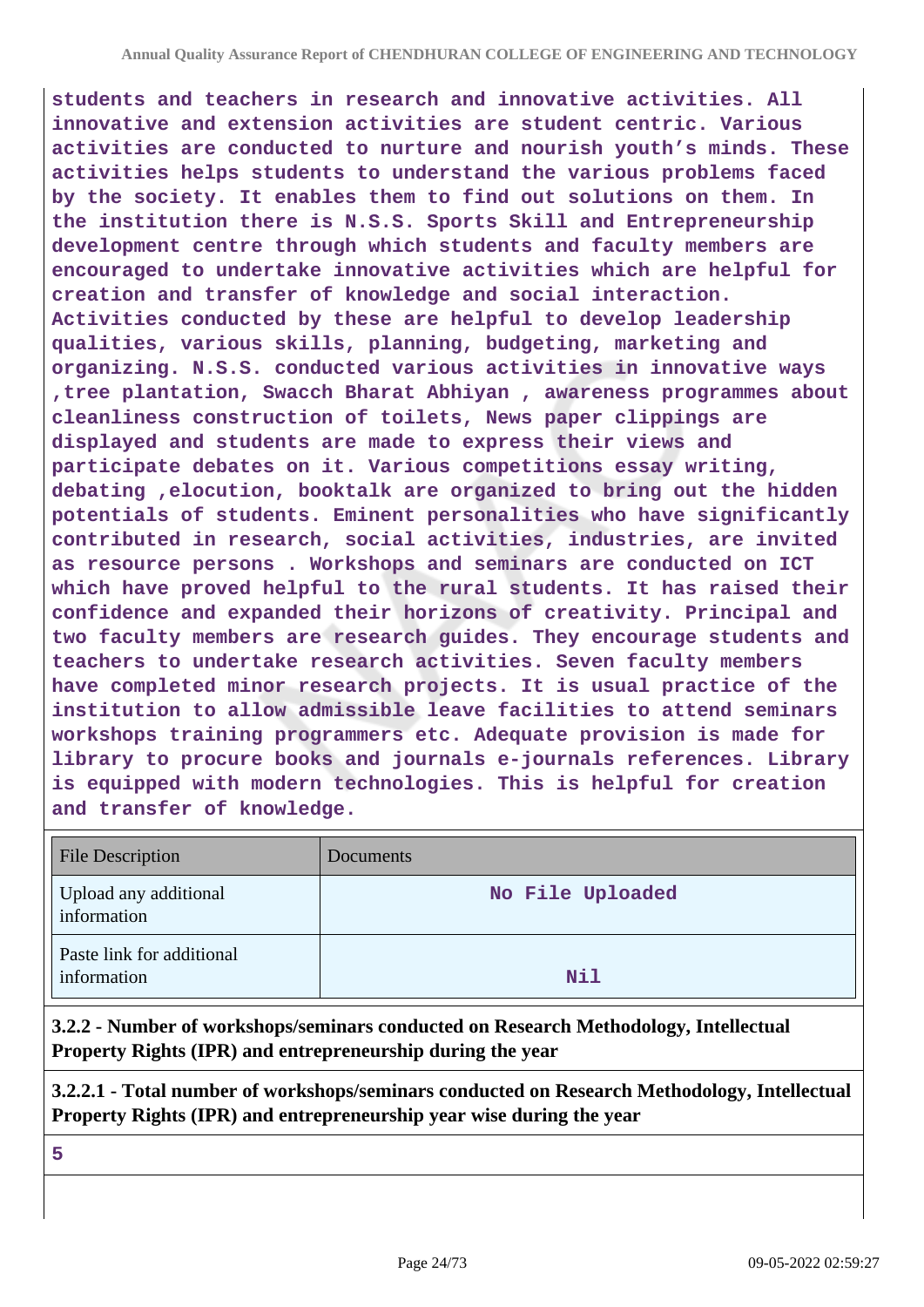| <b>File Description</b>                                              | Documents        |
|----------------------------------------------------------------------|------------------|
| Report of the event                                                  | No File Uploaded |
| Any additional information                                           | No File Uploaded |
| List of workshops/seminars<br>during last 5 years (Data<br>Template) | View File        |

# **3.3 - Research Publications and Awards**

# **3.3.1 - Number of Ph.Ds registered per eligible teacher during the year**

# **3.3.1.1 - How many Ph.Ds registered per eligible teacher within the year**

**2**

| <b>File Description</b>                                                                                                    | Documents        |
|----------------------------------------------------------------------------------------------------------------------------|------------------|
| URL to the research page on HEI<br>website                                                                                 | Nil              |
| List of PhD scholars and their<br>details like name of the guide,<br>title of thesis, year of award etc<br>(Data Template) | View File        |
| Any additional information                                                                                                 | No File Uploaded |

**3.3.2 - Number of research papers per teachers in the Journals notified on UGC website during the year**

# **3.3.2.1 - Number of research papers in the Journals notified on UGC website during the year**

**11**

| <b>File Description</b>                                                                                     | Documents        |
|-------------------------------------------------------------------------------------------------------------|------------------|
| Any additional information                                                                                  | No File Uploaded |
| List of research papers by title,<br>author, department, name and<br>year of publication (Data<br>Template) | View File        |

**3.3.3 - Number of books and chapters in edited volumes/books published and papers published in national/ international conference proceedings per teacher during the year**

**3.3.3.1 - Total number of books and chapters in edited volumes/books published and papers in national/ international conference proceedings year wise during year**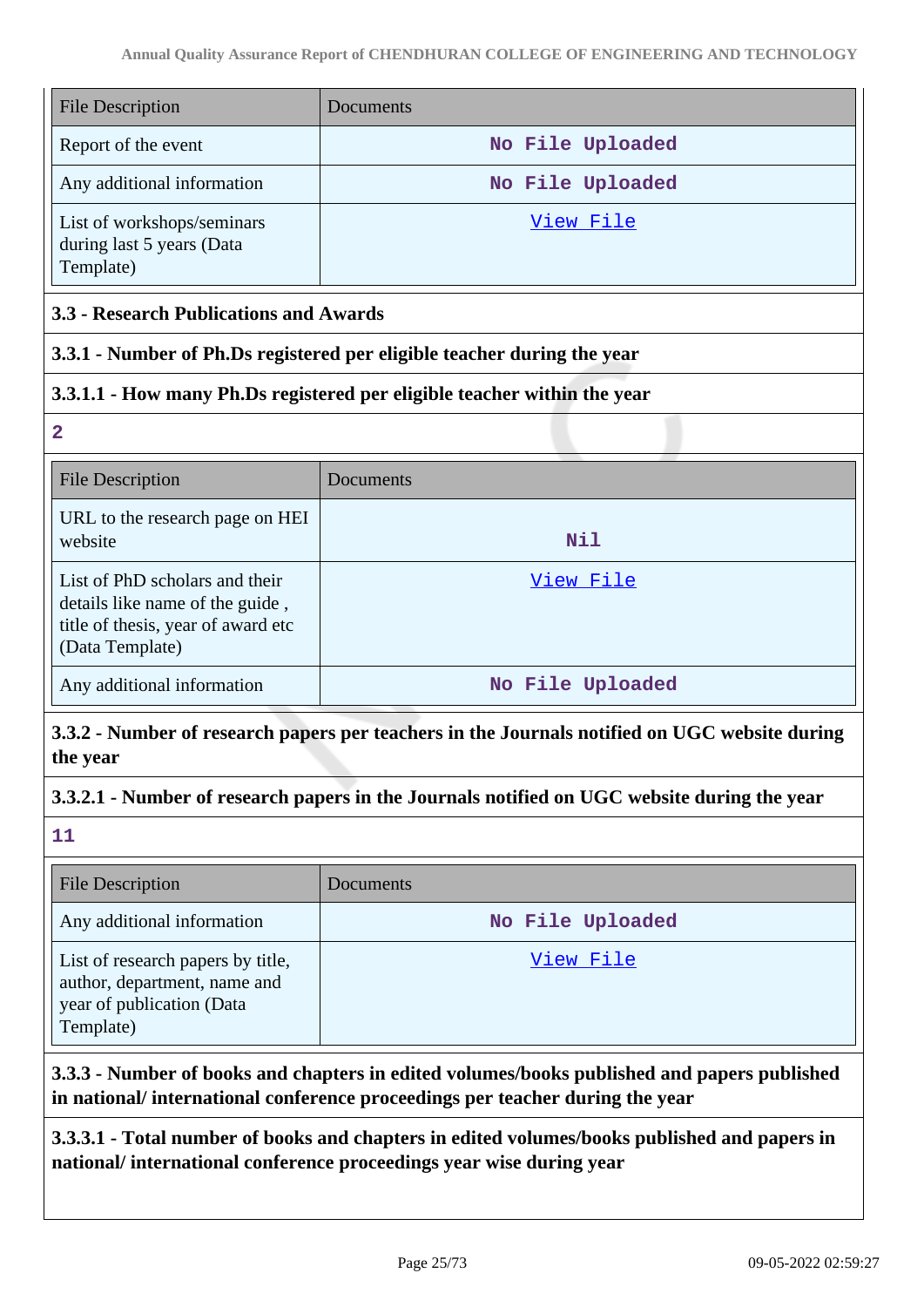| .,<br>r       |
|---------------|
| ۰.<br>۰,<br>× |
| w             |

| <b>File Description</b>                                                      | <b>Documents</b> |
|------------------------------------------------------------------------------|------------------|
| Any additional information                                                   | No File Uploaded |
| List books and chapters edited<br>volumes/books published (Data<br>Template) | View File        |

# **3.4 - Extension Activities**

3.4.1 - Extension activities are carried out in the neighborhood community, sensitizing students to social issues, for their holistic development, and impact thereof during the year

**The institute promotes regular engagement of faculty, students and staff with neighborhood community for their holistic development and sustained community development through various activities. Every Year, programme are organized under which students and staff participate voluntarily in community based activities with neighborhood. Various awareness programs, workshops, rallies and road shows with themes like cleanliness, green environment & tree plantation, gender sensitization, traffic rule awareness, demonetization and digital payment, and empowerment of girls and women; and help acid-attack survivors are organized. Continuous voluntary activities by students to maintain cleanliness in and around the Campus, create awareness about the role of clean environment in human health, More than 10 Blood Donation camps have been organized.· Awareness of Legal Rights· Awareness of Oral Health (Aim to Terminate Tobacco and Cancer).· Health Checkup Camp Impact & Sensitization: Exposure to extension and outreach activities sensitize the students towards social issues and also to legal and social remedies for matters like domestic violence, dowry, child abuse, beggars, female child, victims of violence, old and infirm, refugees and displaced persons etc. The activities conducted lead imbibing the values of social responsibility such as: 1.To help people in need and distress 2.To understand and share the need of under privileged children 3.To promote cleanliness in all span of life and common places, Juggi areas. 4.To acquire social values and a deep interest in environmental related issues. Learning outcomes of the activity:**

**1.Enlarge the knowledge of societal issues and problems and to search solution by getting involved with their lives.**

**2.Build up relation and tie up with organizations/NGO to carry forward humanitarian work in future.**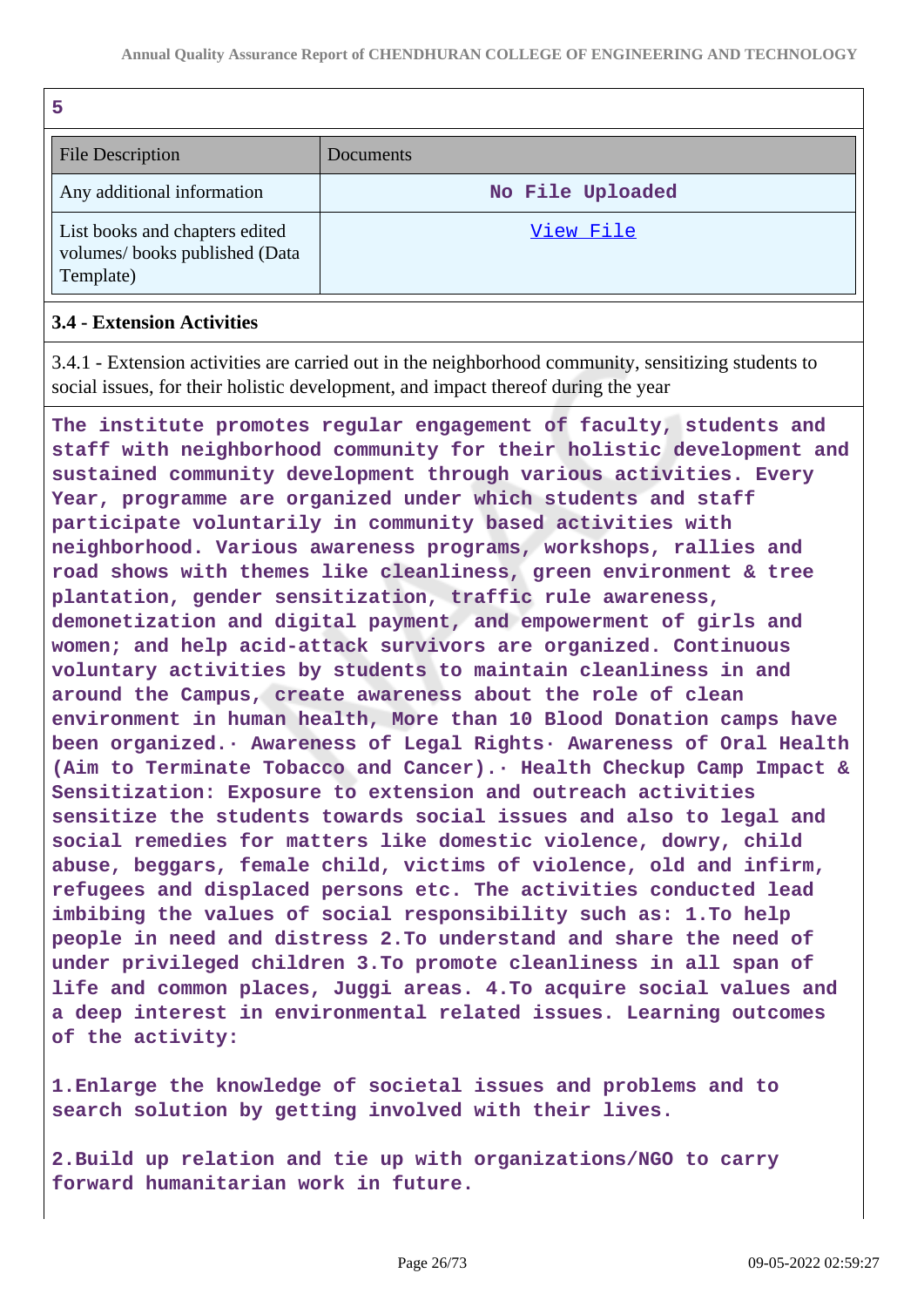**3.Develop a passion and brotherhood towards community, affected people/animals and destitute.**

**4.Develop skill and aptitude for problem solving.**

**5.The skills developed include social skills communication skills, management skills, leadership skills, analytic skills, perceptual skills etc**

| <b>File Description</b>                  | Documents        |
|------------------------------------------|------------------|
| Paste link for additional<br>information | Nil              |
| Upload any additional<br>information     | No File Uploaded |

**3.4.2 - Number of awards and recognitions received for extension activities from government / government recognized bodies during the year**

**3.4.2.1 - Total number of awards and recognition received for extension activities from Government/ Government recognized bodies year wise during the year**

| <b>File Description</b>                                                        | <b>Documents</b> |
|--------------------------------------------------------------------------------|------------------|
| Any additional information                                                     | No File Uploaded |
| Number of awards for extension<br>activities in last 5 year (Data<br>Template) | View File        |
| e-copy of the award letters                                                    | No File Uploaded |

**3.4.3 - Number of extension and outreach programs conducted by the institution through NSS/NCC/Red cross/YRC etc., ( including the programmes such as Swachh Bharat, AIDS awareness, Gender issues etc. and/or those organized in collaboration with industry, community and NGOs ) during the year**

**3.4.3.1 - Number of extension and outreach Programs conducted in collaboration with industry, community and Non- Government Organizations through NSS/ NCC/ Red Cross/ YRC etc., during the year**

### **4**

**1**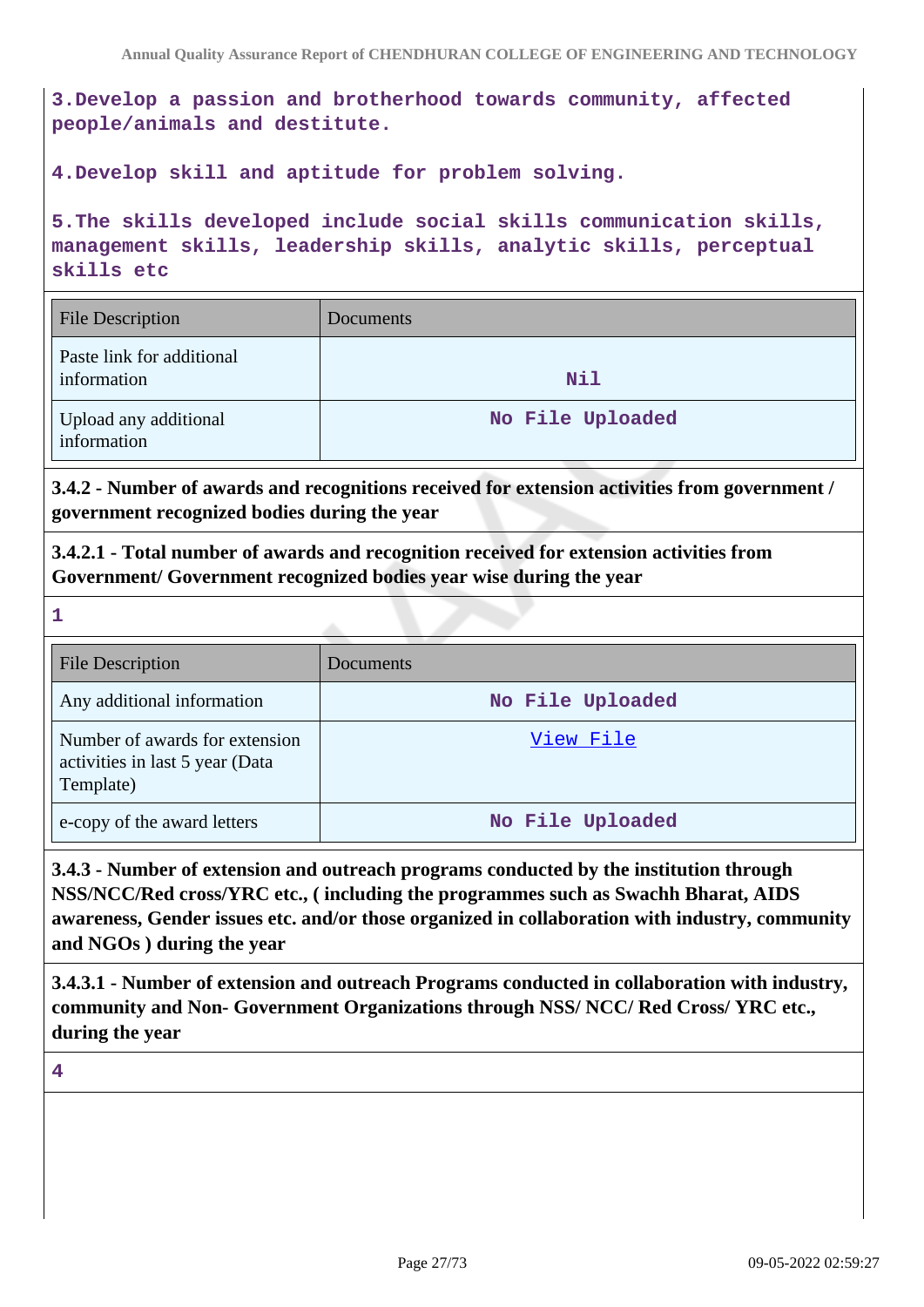| <b>File Description</b>                                                                                                                | Documents        |
|----------------------------------------------------------------------------------------------------------------------------------------|------------------|
| Reports of the event organized                                                                                                         | No File Uploaded |
| Any additional information                                                                                                             | No File Uploaded |
| Number of extension and<br>outreach Programmes conducted<br>with industry, community etc for<br>the during the year (Data<br>Template) | View File        |

# **3.4.4 - Number of students participating in extension activities at 3.4.3. above during year**

**3.4.4.1 - Total number of Students participating in extension activities conducted in collaboration with industry, community and Non- Government Organizations such as Swachh Bharat, AIDs awareness, Gender issue etc. year wise during year**

### **290**

| <b>File Description</b>                                                                              | Documents        |
|------------------------------------------------------------------------------------------------------|------------------|
| Report of the event                                                                                  | No File Uploaded |
| Any additional information                                                                           | No File Uploaded |
| Number of students participating<br>in extension activities with Govt.<br>or NGO etc (Data Template) | View File        |

# **3.5 - Collaboration**

**3.5.1 - Number of Collaborative activities for research, Faculty exchange, Student exchange/ internship during the year**

**3.5.1.1 - Number of Collaborative activities for research, Faculty exchange, Student exchange/ internship year wise during the year**

**73**

| <b>File Description</b>                                                                      | Documents        |
|----------------------------------------------------------------------------------------------|------------------|
| e-copies of related Document                                                                 | No File Uploaded |
| Any additional information                                                                   | No File Uploaded |
| Details of Collaborative activities<br>with institutions/industries for<br>research, Faculty | View File        |

**3.5.2 - Number of functional MoUs with institutions, other universities, industries, corporate houses etc. during the year**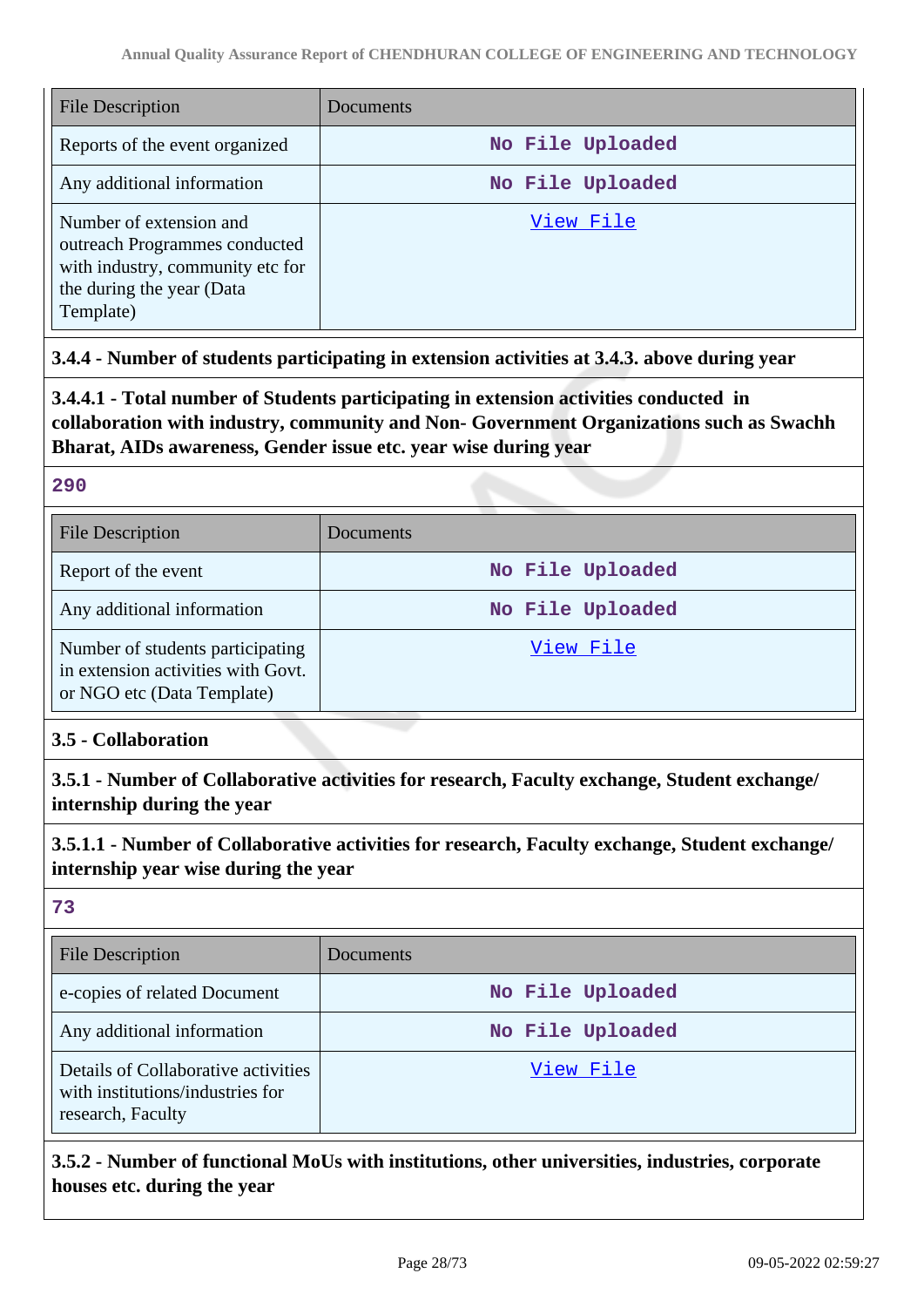# **3.5.2.1 - Number of functional MoUs with Institutions of national, international importance, other universities, industries, corporate houses etc. year wise during the year**

#### **10**

| <b>File Description</b>                                                                                                             | <b>Documents</b> |
|-------------------------------------------------------------------------------------------------------------------------------------|------------------|
| e-Copies of the MoUs with<br>institution./industry/corporate<br>houses                                                              | No File Uploaded |
| Any additional information                                                                                                          | No File Uploaded |
| Details of functional MoUs with<br>institutions of national,<br>international importance, other<br>universities etc during the year | View File        |

### **INFRASTRUCTURE AND LEARNING RESOURCES**

#### **4.1 - Physical Facilities**

4.1.1 - The Institution has adequate infrastructure and physical facilities for teaching- learning. viz., classrooms, laboratories, computing equipment etc.

**The College created with a well maintained lush green campus spread over 13.7 acres of land ensuring adequate availability and optimal utilization of physical infrastructure for teaching learning and extra and co curricular activities.**

#### **Classrooms:**

**College encompasses sufficient number of well-furnished, well ventilated, spacious classrooms equipped with LCD projectors per departments for conducting theory classes and various program related to teaching learning.**

**Technology Enabled learning facility:** 

**The college has ICT classrooms where the provision of multimedia learning tools, Wi-Fi connectivity and internet access for all digital class rooms in each department.**

#### **Seminar Hall:**

**The college has seminar halls in each floor of both buildings. These halls are regularly used for conducting national / international seminars at the college. The students are promoted for active involvement in paper presentations, group discussions, etc.**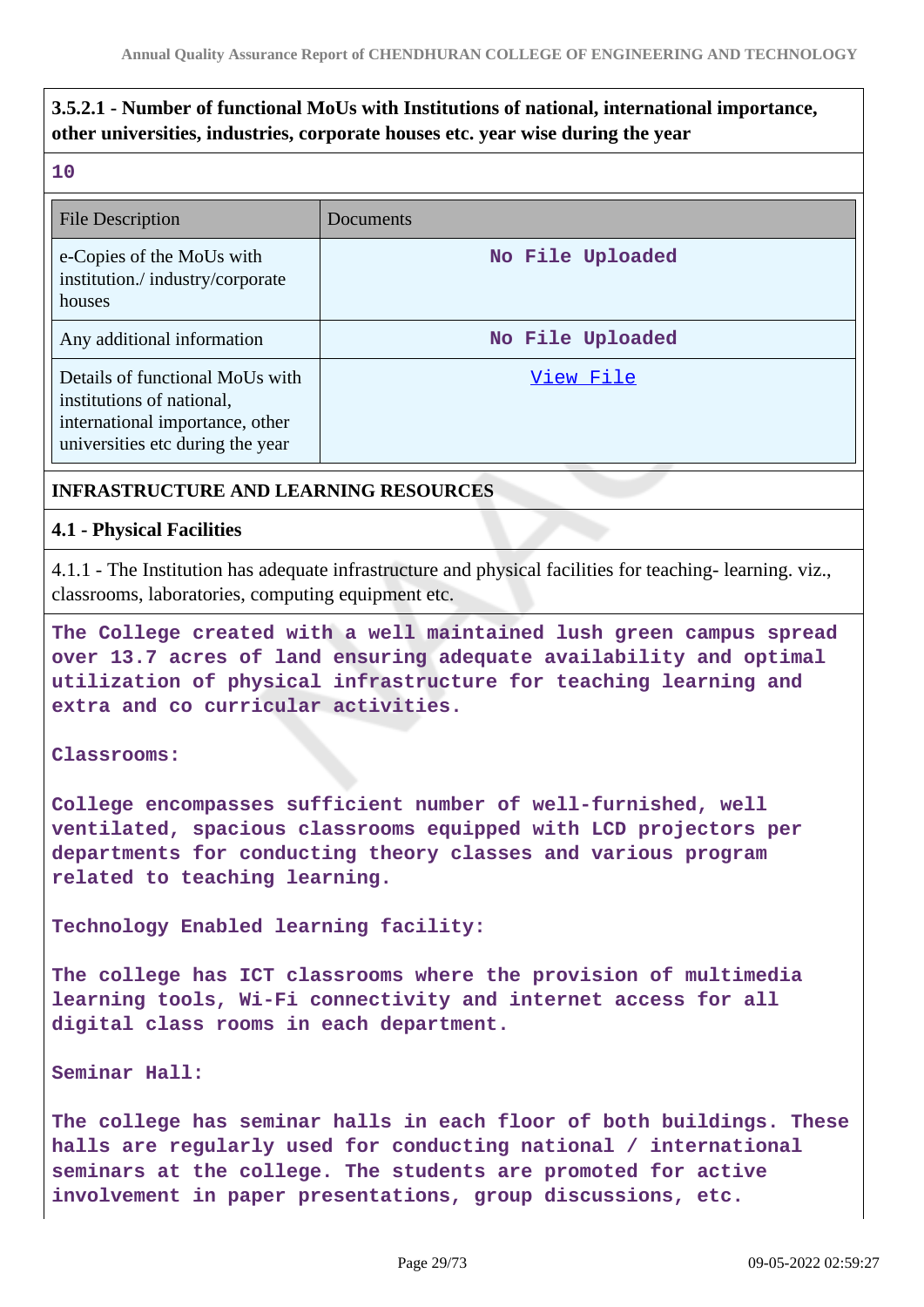#### **Tutorial rooms:**

**Each department is provided with separate tutorial rooms in the college campus for tutorial lecture, doubt clarification and special remedial classes both weak and needy students.**

#### **Laboratories:**

**All laboratories are well equipped with state of the art equipment and facilities. All the laboratories are established as per AICTE and Anna University, Chennai norms. These labs are utilized for conducting practical classes as per the requirements of the curriculum. Labs are also utilized for technology learning & training as a part of teaching contents beyond the syllabus.**

#### **Wi-Fi:**

**The entire campus is Wi-Fi enabled with 24/7 internet facilities to the students and staff.**

**Available band width:**

**50 mbps. Internet facility is available in whole campus including labs, classrooms, library, offices of all departments.**

#### **Library:**

**The institute has library is fully computerized by automating the issue of books with bar code reader. The library has 27976 titles covering all major fields of Science and Engineering. Excellent Resources are available for self-learning at library Access to library and books. Library has a collection of 27976 books covering all major fields of science and engineering. Access to NPTEL Video/Web Course (511 Title Video. & 418 Title Web) Membership of National Digital Library. Local chapters of NPTEL. Access to popular Digital libraries like IEEE. Explore, Springer Nature, ASCE, ASME, Elsevier, Science Direct, Taylor Francis etc., National Digital Library. Access to CDs, e-journals through multimedia computers with internet connectivity in order to encourage online learning- Library has 126 journals.**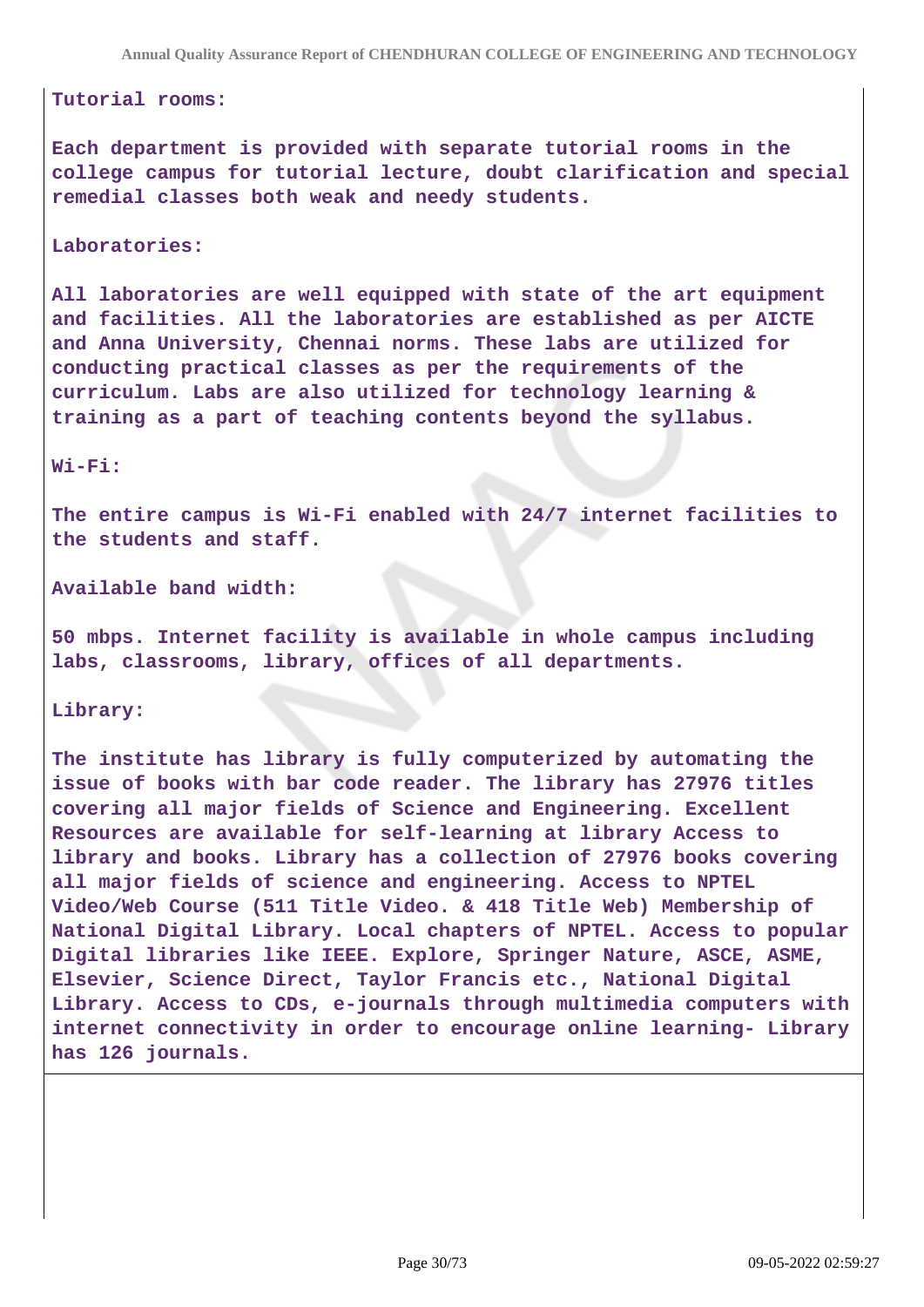| <b>File Description</b>                  | Documents        |
|------------------------------------------|------------------|
| Upload any additional<br>information     | No File Uploaded |
| Paste link for additional<br>information | Nil              |

4.1.2 - The Institution has adequate facilities for cultural activities, sports, games (indoor, outdoor), gymnasium, yoga centre etc.

**The institute having a well maintained campus spread over 13.7 acres of serene green land. Management believes in the all-round development of our students. There is a continuous and appreciable encouragement for the students to participate in sports and culture activities simultaneously and thus they are awarded and rewarded accordingly. Spacious and well equipped Sports room, where pupils can play in door games like table tennis, chess, caroms etc., Separate yoga class room where arranged for students and faculty members do meditate and even practice yoga. Qualified Physical Directors are been appointed to take care of day to day games and sports activities of the student and staffs of the institute. Sports event competitions are conducted in the interdepartmental level in an academic year and the winners are awarded and rewarded accordingly. The outdoor games such as shuttle badminton, volley ball, throw ball, cricket, football, kabaddi, hand ball, kho-kho etc., are well practiced and played by the students.**

**Cultural Activities:** 

**Students are very much encouraged to participate in the cultural events held in the college like Technical fests, Freshers, Annual Sports Day, Annual Day, Farewell etc., to exhibit cultural talents. Students are encouraged to participate various clubs/ Committees to enhance the hidden talent of them namely: Cultural Committee and Sports & Games Committee who play an excellent role for over all development of the student's community.**

| <b>File Description</b>                  | Documents        |
|------------------------------------------|------------------|
| Upload any additional<br>information     | No File Uploaded |
| Paste link for additional<br>information | Nil              |

**4.1.3 - Number of classrooms and seminar halls with ICT- enabled facilities such as smart class, LMS, etc.**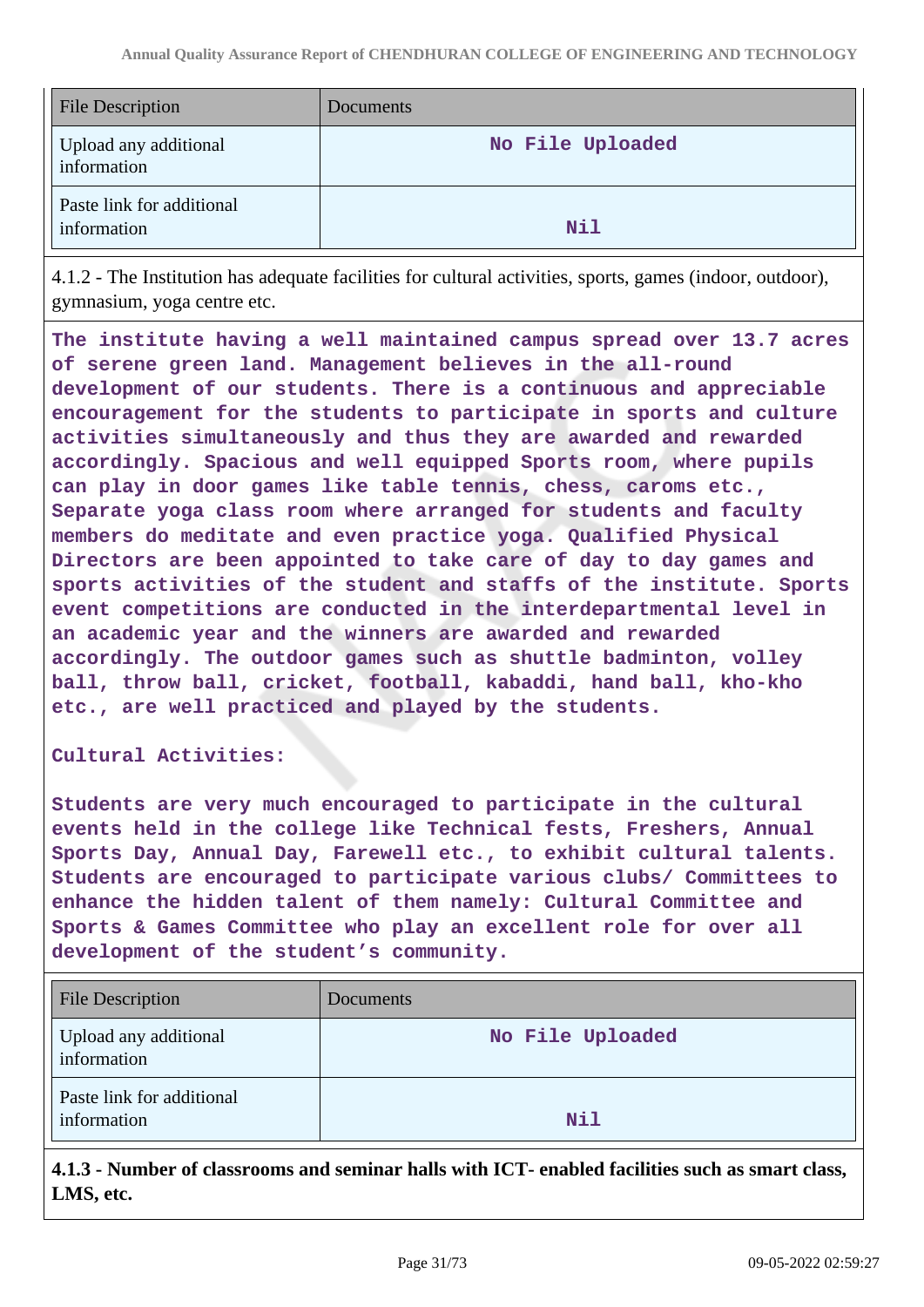| 6                                                                                                         |                  |
|-----------------------------------------------------------------------------------------------------------|------------------|
| <b>File Description</b>                                                                                   | Documents        |
| Upload any additional<br>information                                                                      | No File Uploaded |
| Paste link for additional<br>information                                                                  | Nil              |
| <b>Upload Number of classrooms</b><br>and seminar halls with ICT<br>enabled facilities (Data<br>Template) | View File        |

**4.1.4 - Expenditure, excluding salary for infrastructure augmentation during the year (INR in Lakhs)**

**4.1.4.1 - Expenditure for infrastructure augmentation, excluding salary during the year (INR in lakhs)**

**194**

| <b>File Description</b>                                                                            | Documents        |
|----------------------------------------------------------------------------------------------------|------------------|
| Upload any additional<br>information                                                               | No File Uploaded |
| Upload audited utilization<br>statements                                                           | No File Uploaded |
| <b>Upload Details of budget</b><br>allocation, excluding salary<br>during the year (Data Template) | View File        |

# **4.2 - Library as a Learning Resource**

4.2.1 - Library is automated using Integrated Library Management System (ILMS)

**The Library plays a vital role in enhancing the quality of academic and research environment in Education institutions. The institute installed with digital library software to utilize all the stakeholders. The Institute library is a place in the Institute where huge collections of academic books, journals, magazines, research projects, rare books, other knowledgeable books and newspapers are kept. These books are made available to the students to increase their knowledge and understanding on various subjects. In the library student can check out books, collect the data for their research, find a quiet place to study, and maybe even flip through magazine. The students can extend their search with use of internet, e-books, e-journals etc. made available in the digital**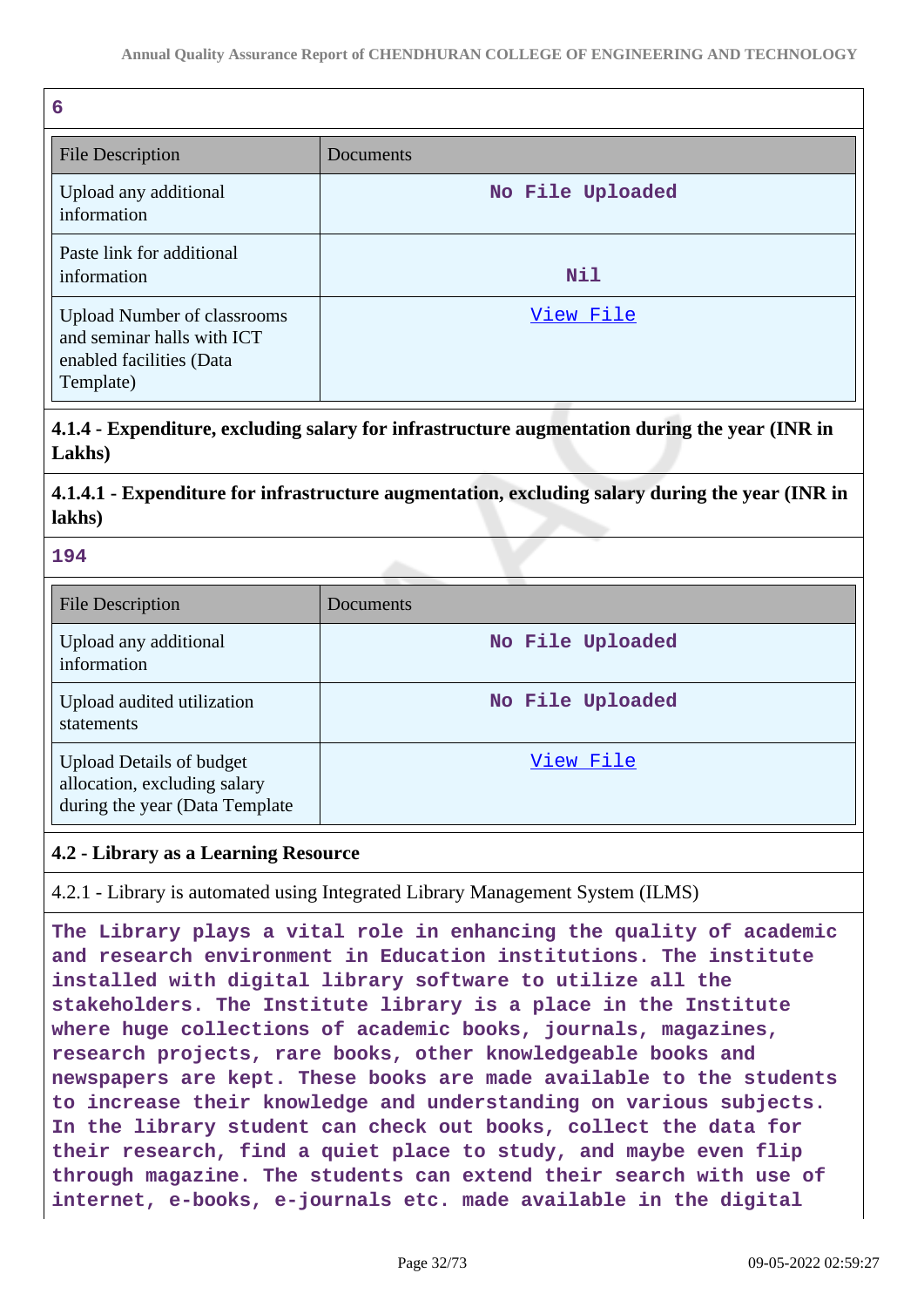**library. The Institute library exhibits positive impact on the academic achievement of the student. Students can perform better during examination and placement as students are explored to the knowledge through various means.**

#### **Library Services:**

**Library provides different types services to the student and staff members such as:**

- **1 Books, e Books, Journals, e- Journals, Project & CD Access.**
- **2 Reference section with knowledgeable books**

**3 News Papers and magazines.**

| <b>File Description</b>                                                                                                                                                               | Documents             |
|---------------------------------------------------------------------------------------------------------------------------------------------------------------------------------------|-----------------------|
| Upload any additional<br>information                                                                                                                                                  | <u>View File</u>      |
| Paste link for Additional<br>Information                                                                                                                                              | Nil                   |
| 4.2.2 - The institution has subscription for the<br>following e-resources e-journals e-<br>ShodhSindhu Shodhganga Membership e-<br><b>books Databases Remote access toe-resources</b> | B. Any 3 of the above |
| <b>File Description</b>                                                                                                                                                               | Documents             |
| Upload any additional<br>information                                                                                                                                                  | View File             |
| Details of subscriptions like e-<br>journals, e-Shodh Sindhu,<br>Shodhganga Membership etc<br>(Data Template)                                                                         | No File Uploaded      |

**4.2.3 - Expenditure for purchase of books/e-books and subscription to journals/e- journals during the year (INR in Lakhs)**

**4.2.3.1 - Annual expenditure of purchase of books/e-books and subscription to journals/ejournals during the year (INR in Lakhs)**

**9042028**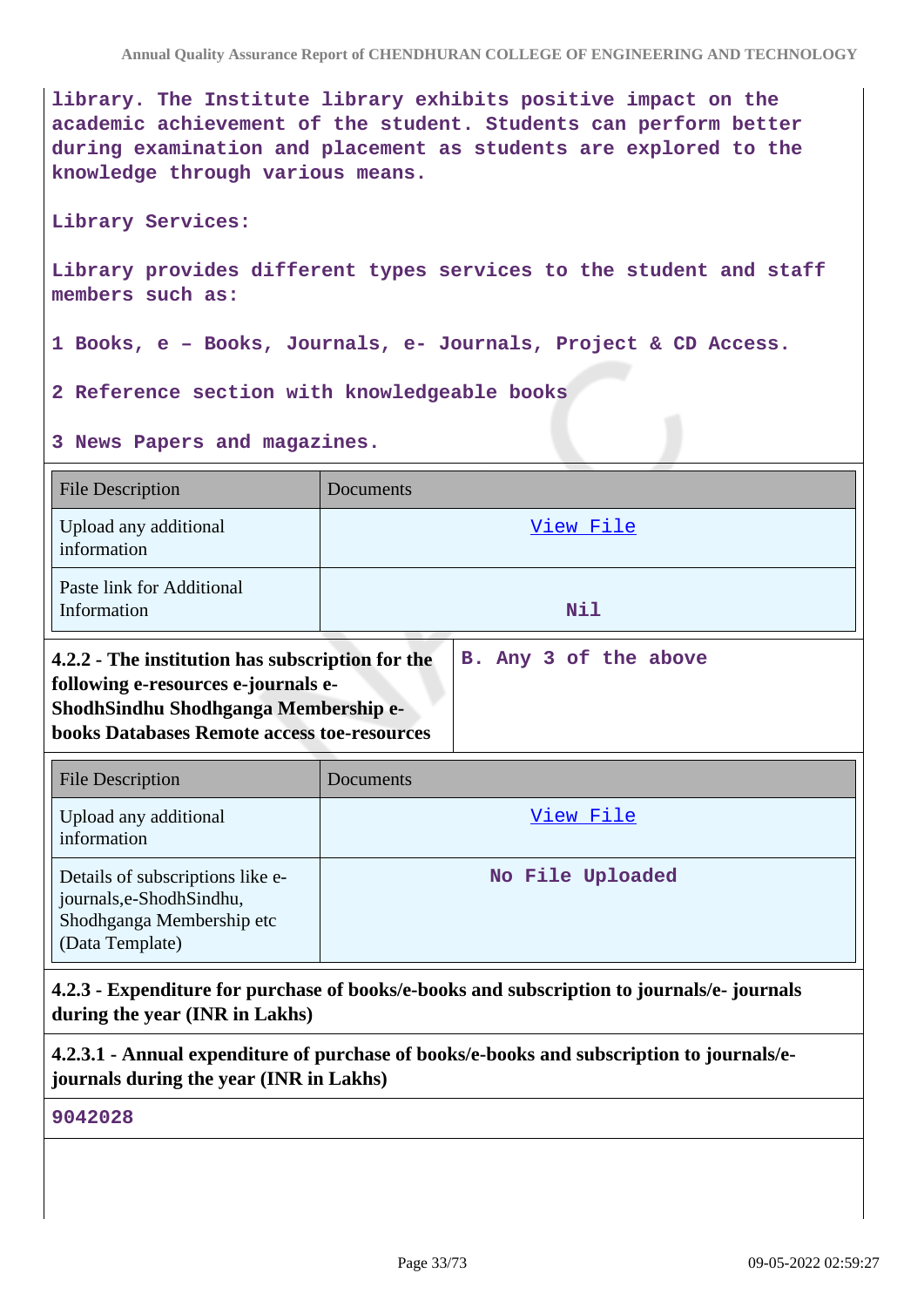| <b>File Description</b>                                                                                                       | Documents        |
|-------------------------------------------------------------------------------------------------------------------------------|------------------|
| Any additional information                                                                                                    | No File Uploaded |
| Audited statements of accounts                                                                                                | No File Uploaded |
| Details of annual expenditure for<br>purchase of books/e-books and<br>journals/e- journals during the<br>year (Data Template) | View File        |

**4.2.4 - Number per day usage of library by teachers and students ( foot falls and login data for online access) (Data for the latest completed academic year)**

# **4.2.4.1 - Number of teachers and students using library per day over last one year**

| a j |                   |
|-----|-------------------|
|     | ×.                |
|     | <b>START</b><br>w |
|     |                   |

| <b>File Description</b>                              | Documents        |
|------------------------------------------------------|------------------|
| Any additional information                           | No File Uploaded |
| Details of library usage by<br>teachers and students | No File Uploaded |

# **4.3 - IT Infrastructure**

4.3.1 - Institution frequently updates its IT facilities including Wi-Fi

**There are different digital technological facilities available in the college. There are 06- digital smart classrooms; A well equipped computer lab is also functioning in the college. The students of the college are access to the computer lab. The whole college building such as academic building, civil and mechanical buildings are facilitated with the Wi-Fi connectivity. There is open access of Wi-Fi connectivity to all student and the staff members of the college. All the departments of the college are provided with computer and other related accessories. All teaching and non teaching staff members are used the ICT in the classrooms and laboratories, whenever needed. The different educational sites are shown to the students with the help of digital device. Most of the official work is being done with the help of ICT. The college regularly maintains the IT facilities. Following are some basic facilities for updating: Computer is formatted and maintaining in regular basis. CCTV is installed in every department teaching area and other locations where ever needed. The institute installed with digital library software to utilize all the stakeholders. The institute enabled with electronic billing and account auditing software to ensure easy and fastest delivery of transactions.**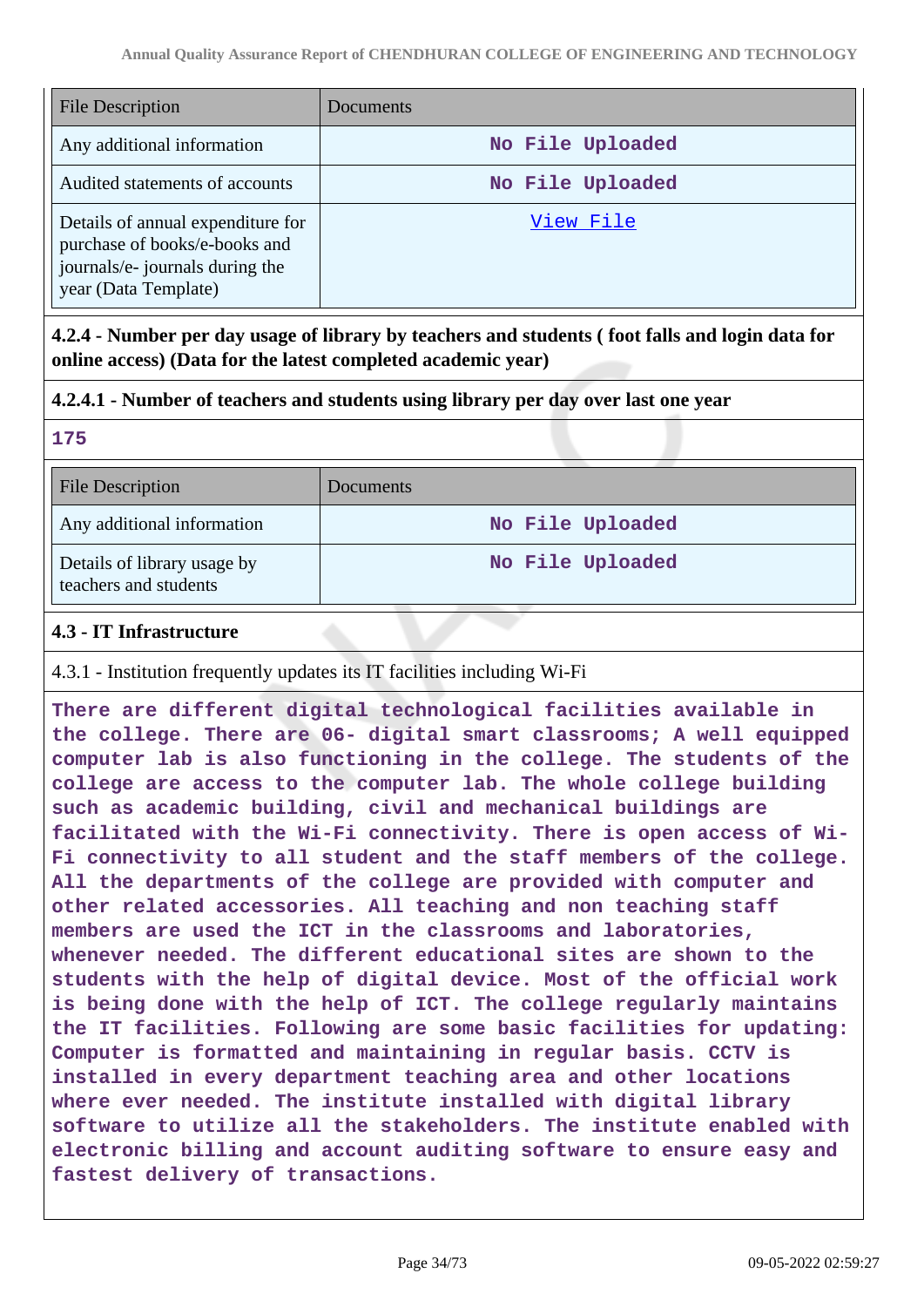| <b>File Description</b>                                                                                                                                                            | Documents        |  |
|------------------------------------------------------------------------------------------------------------------------------------------------------------------------------------|------------------|--|
| Upload any additional<br>information                                                                                                                                               | No File Uploaded |  |
| Paste link for additional<br>information                                                                                                                                           | Nil              |  |
| 4.3.2 - Number of Computers                                                                                                                                                        |                  |  |
| 281                                                                                                                                                                                |                  |  |
| <b>File Description</b>                                                                                                                                                            | Documents        |  |
| Upload any additional<br>information                                                                                                                                               | No File Uploaded |  |
| List of Computers                                                                                                                                                                  | View File        |  |
| 4.3.3 - Bandwidth of internet connection in the<br><b>B.</b> 30<br>- 50MBPS<br><b>Institution</b>                                                                                  |                  |  |
| <b>File Description</b>                                                                                                                                                            | Documents        |  |
| Upload any additional<br>Information                                                                                                                                               | No File Uploaded |  |
| Details of available bandwidth of<br>internet connection in the<br>Institution                                                                                                     | No File Uploaded |  |
| 4.4 - Maintenance of Campus Infrastructure                                                                                                                                         |                  |  |
| 4.4.1 - Expenditure incurred on maintenance of infrastructure (physical and academic support<br>facilities) excluding salary component during the year (INR in Lakhs)              |                  |  |
| 4.4.1.1 - Expenditure incurred on maintenance of infrastructure (physical facilities and<br>academic support facilities) excluding salary component during the year (INR in lakhs) |                  |  |
| 194                                                                                                                                                                                |                  |  |
| <b>File Description</b>                                                                                                                                                            | Documents        |  |
| Upload any additional<br>information                                                                                                                                               | No File Uploaded |  |
| Audited statements of accounts                                                                                                                                                     | No File Uploaded |  |
| Details about assigned budget<br>and expenditure on physical<br>facilities and academic support<br>facilities (Data Templates)                                                     | View File        |  |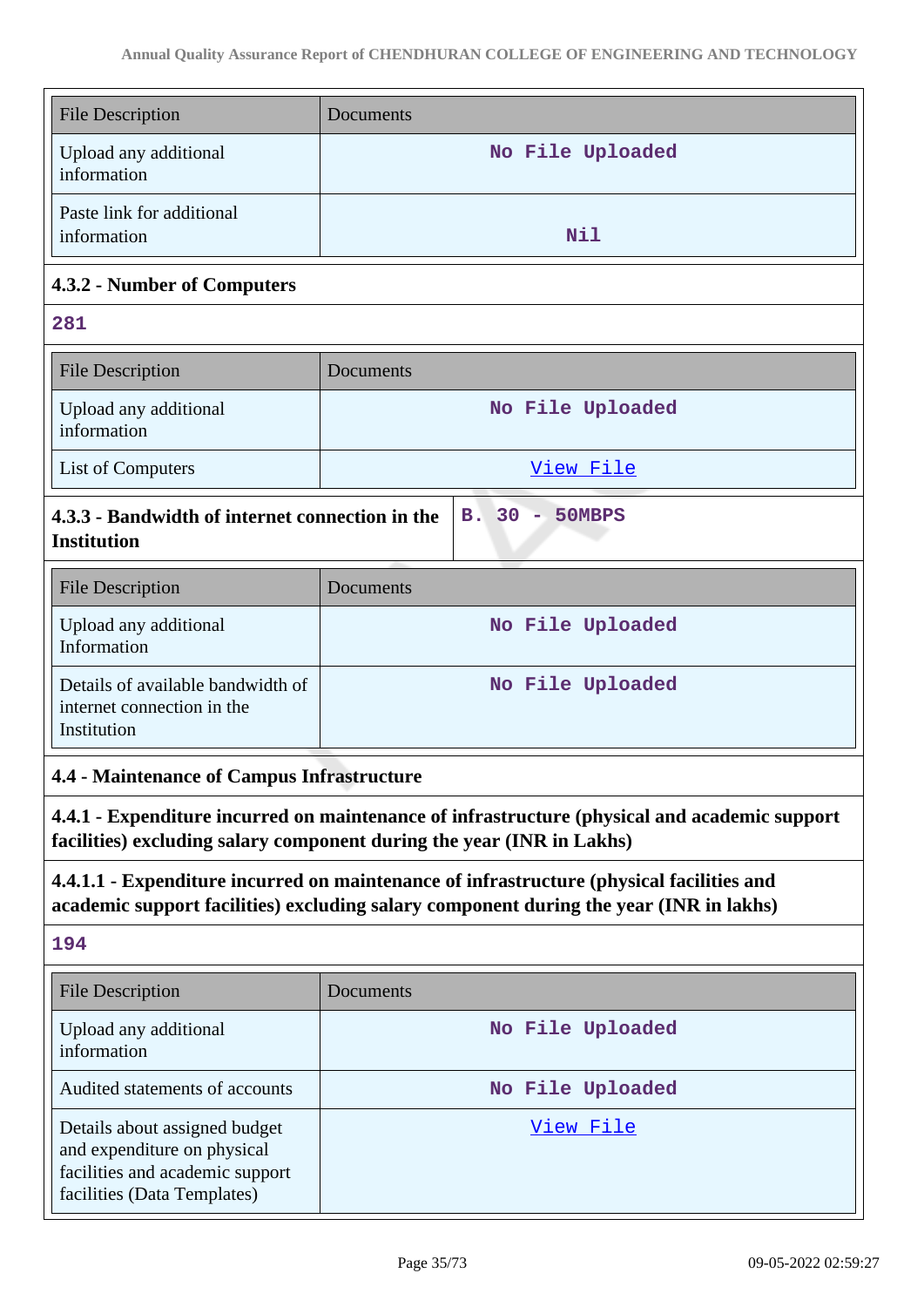4.4.2 - There are established systems and procedures for maintaining and utilizing physical, academic and support facilities - laboratory, library, sports complex, computers, classrooms etc.

**Computers are available for specific use in some departments. The teachers liberally take help of the ICT resources to enrich their prescribed curriculum with the help of internet. The college has adequate computer facility for its faculty. Faculty members are provided with computers with internet browsing facility for preparation of teaching/learning materials in their respective departments. Also Multimedia projectors, OHPs are available within the college for the faculty use. The college also has seminar halls equipped with projectors and are available as and when requested by particular teacher. The college also has a multi media hall. Internet facility and Library is thrown open to faculty members for learning materials. Also the faculty is provided with Audio-Visual aids which facilitate multimedia teaching. The institution has always been placing the students at the centre of the teaching learning process. The vision and the mission of the institution have always been to provide holistic knowledge to its students. Keeping the students? learning at the centre of everything, the college understands that the teachers have to be reoriented from time to time. The times have changed. So has changed the way of imparting the knowledge. Use of technology has become very vital in imparting quality based education. The institution encourages the staff to undergo training on the computer-aided teaching and training. The college also has been conducting week-long sessions, in tune with the orientation courses, for the college faculty on the use of computers. The computer department also organizes training sessions on the use of Internet for learning resources. Well equipped computer Labs, LCD and OHPs are available to the faculty for computer aided teaching. The computer faculty is always available for any need based assistance in the use of ICT. Regular maintenance activities are carried out in both buildings and department laboratories. Annual stock verification is carryout every semester to upgrade the laboratories and facilities. According to the curriculum, the laboratories are updated every semester. Depends upon the manufacturer recommendation, the equipments are serviced at periodic interval to keep the sensitive calibration. As and when required, the institution takes up calibration and other servicing measures for the equipment/instruments through suppliers and service personnel periodically and in some cases through annual maintenance services. The departments maintain the complete records of such services. Necessary precautions are taken depending on the equipment before installing them. • Stock registers and service requests are maintained in corresponding registers. • Water supply provision is made near needed equipments/lab and 24 hour water supply is ensured.**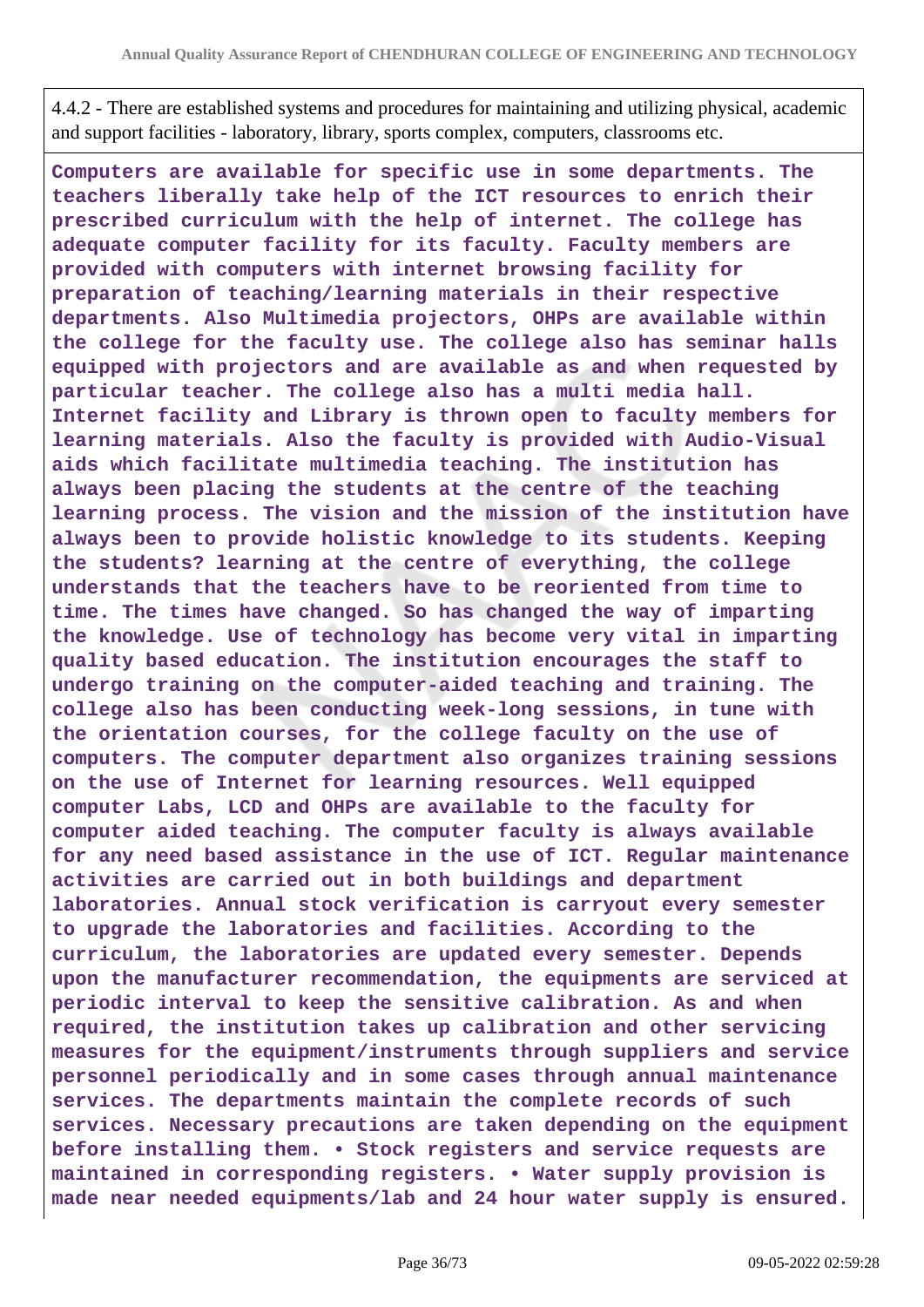# **• Periodic maintenance and calibration of the equipment from suppliers, is made on demand.**

| <b>File Description</b>                  | Documents        |
|------------------------------------------|------------------|
| Upload any additional<br>information     | No File Uploaded |
| Paste link for additional<br>information | Nil              |

## **STUDENT SUPPORT AND PROGRESSION**

## **5.1 - Student Support**

**5.1.1 - Number of students benefited by scholarships and free ships provided by the Government during the year**

**5.1.1.1 - Number of students benefited by scholarships and free ships provided by the Government during the year**

**414**

| <b>File Description</b>                                                                                                         | Documents        |
|---------------------------------------------------------------------------------------------------------------------------------|------------------|
| Upload self attested letter with<br>the list of students sanctioned<br>scholarship                                              | No File Uploaded |
| Upload any additional<br>information                                                                                            | No File Uploaded |
| Number of students benefited by<br>scholarships and free ships<br>provided by the Government<br>during the year (Data Template) | View File        |

# **5.1.2 - Number of students benefitted by scholarships, free ships etc. provided by the institution / non- government agencies during the year**

**5.1.2.1 - Total number of students benefited by scholarships, free ships, etc provided by the institution / non- government agencies during the year**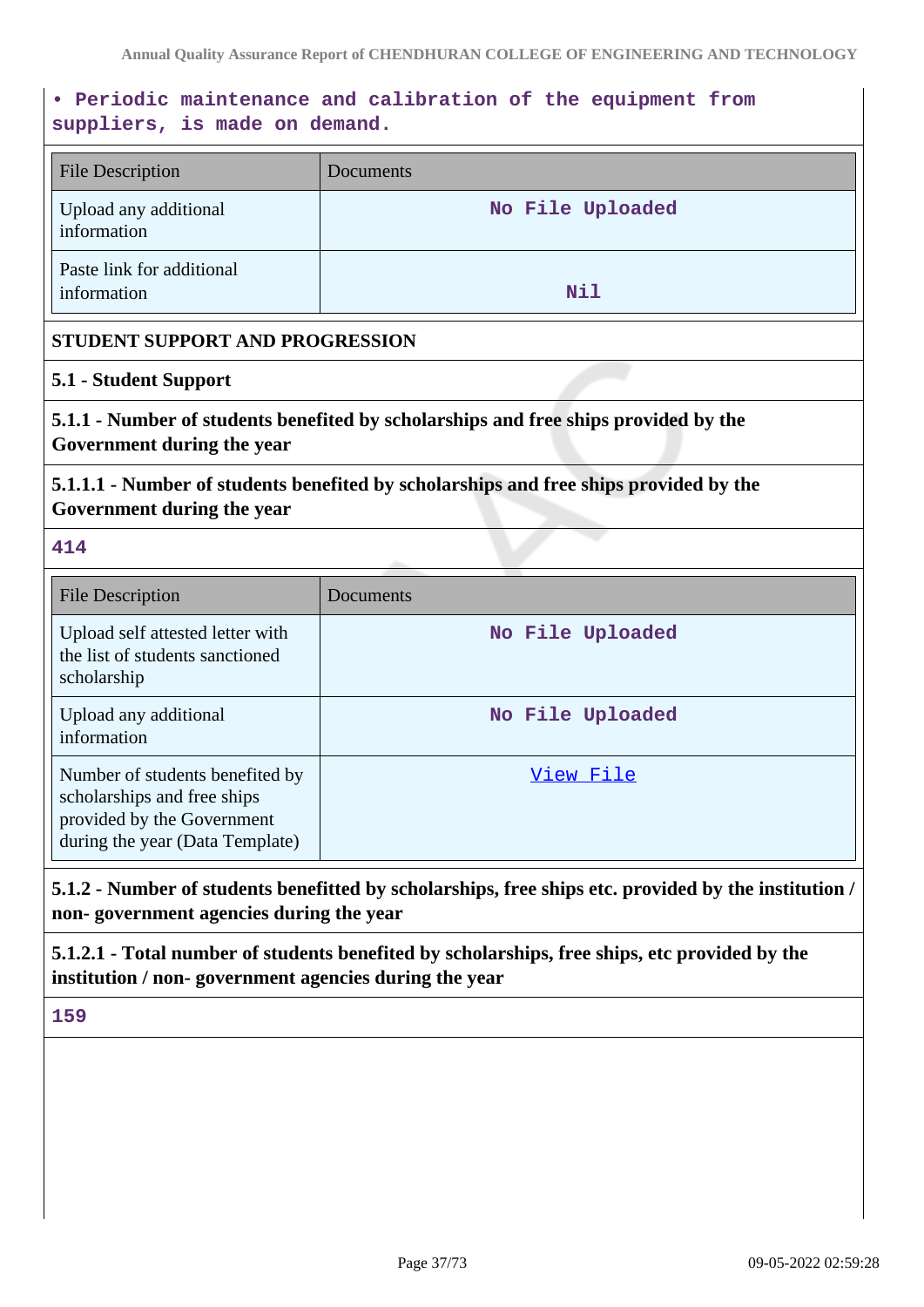| <b>File Description</b>                                                                                                                                                                                                                                        | Documents                                                                                   |
|----------------------------------------------------------------------------------------------------------------------------------------------------------------------------------------------------------------------------------------------------------------|---------------------------------------------------------------------------------------------|
| Upload any additional<br>information                                                                                                                                                                                                                           | No File Uploaded                                                                            |
| Number of students benefited by<br>scholarships and free ships<br>institution / non-government<br>agencies in last 5 years (Date<br>Template)                                                                                                                  | View File                                                                                   |
| 5.1.3 - Capacity building and skills<br>enhancement initiatives taken by the<br>institution include the following: Soft skills<br>Language and communication skills Life skills<br>(Yoga, physical fitness, health and hygiene)<br><b>ICT/computing skills</b> | 3 of the above<br><b>B.</b>                                                                 |
| <b>File Description</b>                                                                                                                                                                                                                                        | Documents                                                                                   |
| Link to Institutional website                                                                                                                                                                                                                                  | Nil                                                                                         |
| Any additional information                                                                                                                                                                                                                                     | No File Uploaded                                                                            |
| Details of capability building and<br>skills enhancement initiatives<br>(Data Template)                                                                                                                                                                        | View File                                                                                   |
| counseling offered by the institution during the year                                                                                                                                                                                                          | 5.1.4 - Number of students benefitted by guidance for competitive examinations and career   |
| 187                                                                                                                                                                                                                                                            |                                                                                             |
| counseling offered by the institution during the year                                                                                                                                                                                                          | 5.1.4.1 - Number of students benefitted by guidance for competitive examinations and career |
| 187                                                                                                                                                                                                                                                            |                                                                                             |
| <b>File Description</b>                                                                                                                                                                                                                                        | Documents                                                                                   |
| Any additional information                                                                                                                                                                                                                                     | No File Uploaded                                                                            |
| Number of students benefited by<br>guidance for competitive<br>examinations and career<br>counseling during the year (Data<br>Template)                                                                                                                        | <u>View File</u>                                                                            |
| 5.1.5 - The Institution has a transparent<br>mechanism for timely redressal of student                                                                                                                                                                         | C. Any 2 of the above                                                                       |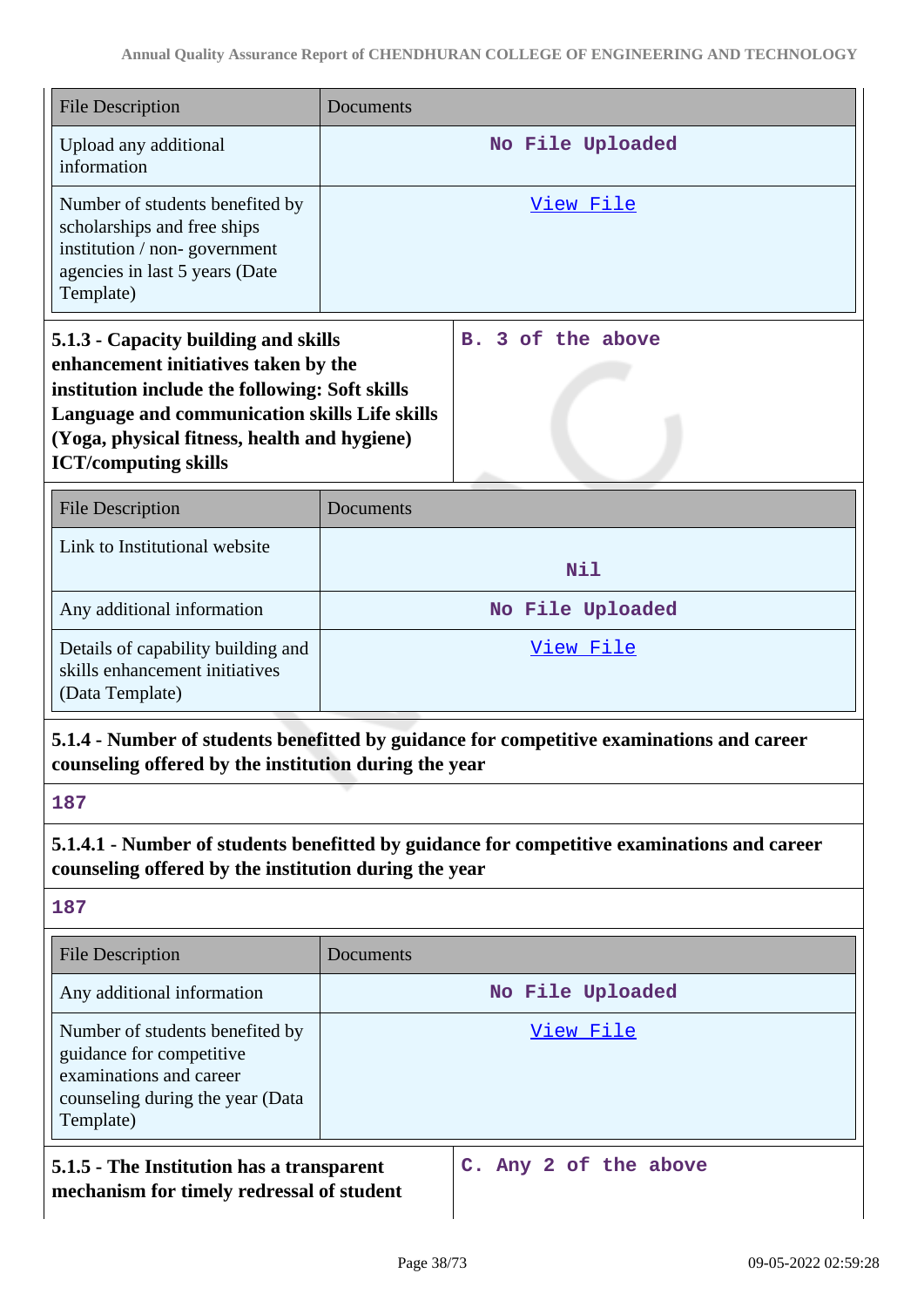**grievances including sexual harassment and ragging cases Implementation of guidelines of statutory/regulatory bodies Organization wide awareness and undertakings on policies with zero tolerance Mechanisms for submission of online/offline students' grievances Timely redressal of the grievances through appropriate committees**

| <b>File Description</b>                                                                                                                  | Documents        |
|------------------------------------------------------------------------------------------------------------------------------------------|------------------|
| Minutes of the meetings of<br>student redressal committee,<br>prevention of sexual harassment<br>committee and Anti Ragging<br>committee | No File Uploaded |
| Upload any additional<br>information                                                                                                     | View File        |
| Details of student grievances<br>including sexual harassment and<br>ragging cases                                                        | No File Uploaded |

## **5.2 - Student Progression**

## **5.2.1 - Number of placement of outgoing students during the year**

# **5.2.1.1 - Number of outgoing students placed during the year**

### **167**

| <b>File Description</b>                                         | Documents        |
|-----------------------------------------------------------------|------------------|
| Self-attested list of students<br>placed                        | No File Uploaded |
| Upload any additional<br>information                            | No File Uploaded |
| Details of student placement<br>during the year (Data Template) | View File        |

# **5.2.2 - Number of students progressing to higher education during the year**

## **5.2.2.1 - Number of outgoing student progression to higher education**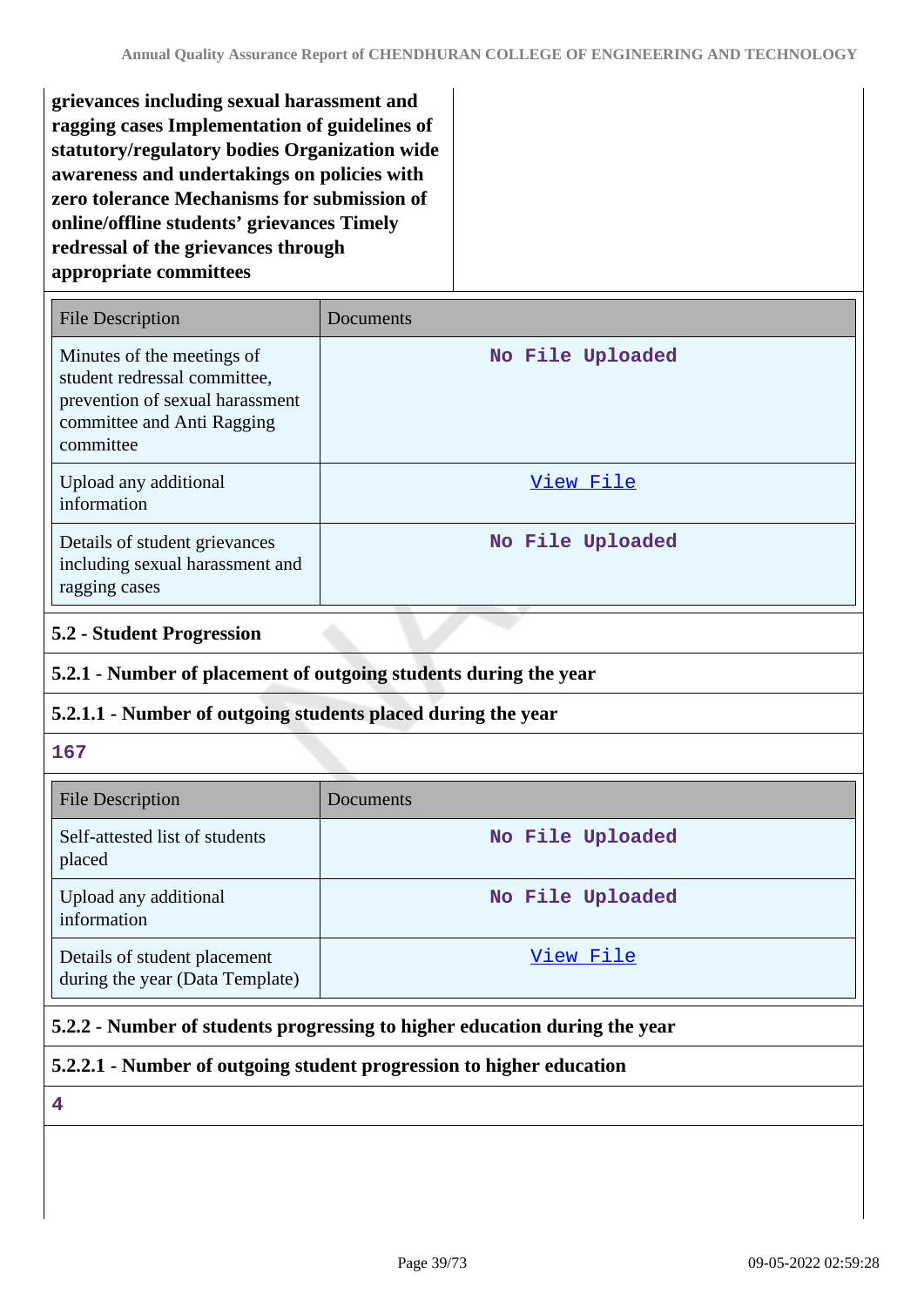| <b>File Description</b>                               | Documents        |
|-------------------------------------------------------|------------------|
| Upload supporting data for<br>student/alumni          | No File Uploaded |
| Any additional information                            | No File Uploaded |
| Details of student progression to<br>higher education | View File        |

**5.2.3 - Number of students qualifying in state/national/ international level examinations during the year (eg: JAM/CLAT/GATE/ GMAT/CAT/GRE/ TOEFL/ Civil Services/State government examinations)**

**5.2.3.1 - Number of students qualifying in state/ national/ international level examinations (eg: JAM/CLAT/NET/ SLET/ GATE/ GMAT/CAT/GRE/ TOEFL/ Civil Services/ State government examinations) during the year**

**0**

| <b>File Description</b>                                                                                                   | Documents        |
|---------------------------------------------------------------------------------------------------------------------------|------------------|
| Upload supporting data for the<br>same                                                                                    | No File Uploaded |
| Any additional information                                                                                                | No File Uploaded |
| Number of students qualifying in<br>state/national/international level<br>examinations during the year<br>(Data Template) | No File Uploaded |

# **5.3 - Student Participation and Activities**

**5.3.1 - Number of awards/medals for outstanding performance in sports/cultural activities at university/state/national / international level (award for a team event should be counted as one) during the year**

**5.3.1.1 - Number of awards/medals for outstanding performance in sports/cultural activities at university/state/ national / international level (award for a team event should be counted as one) during the year.**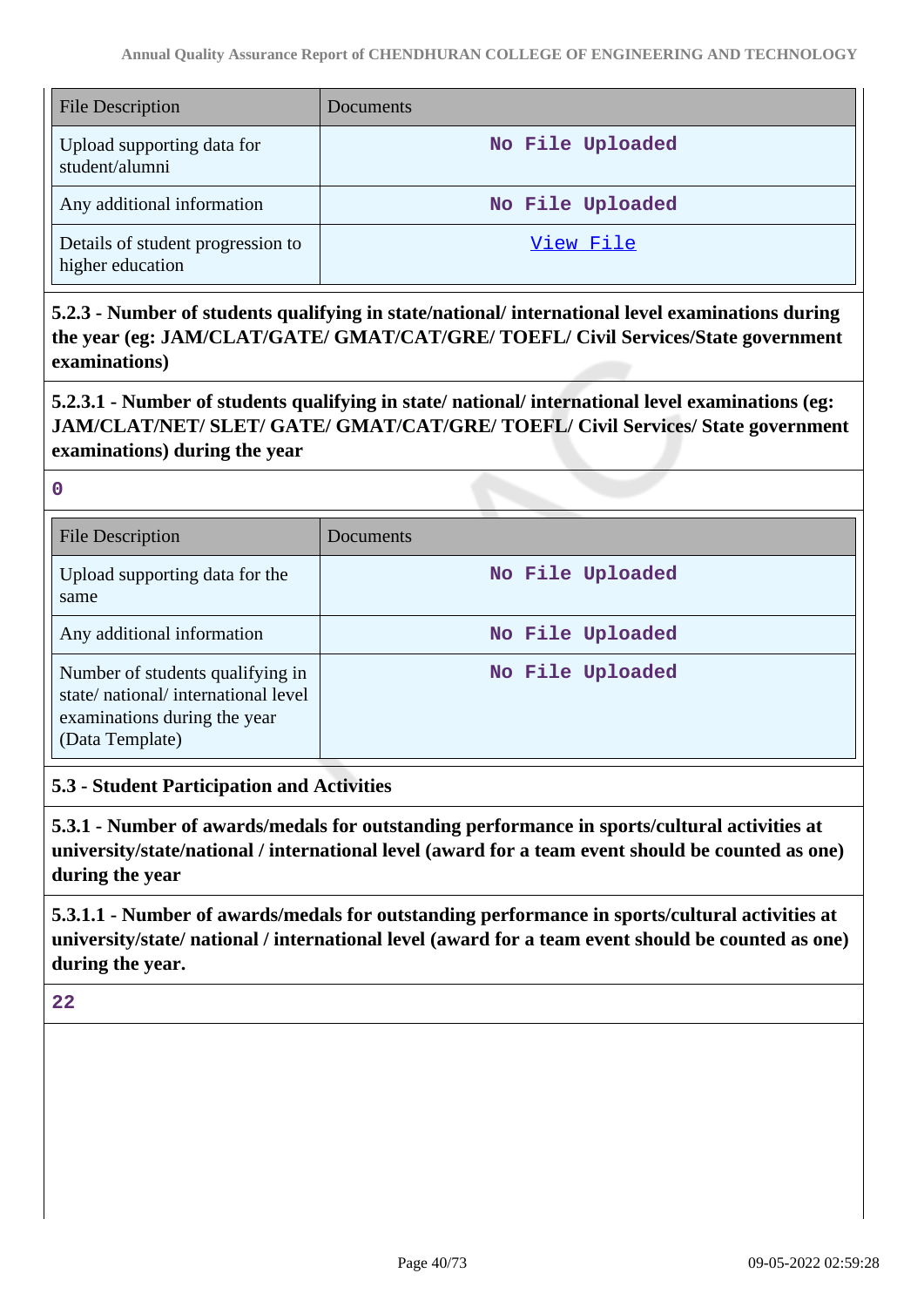| <b>File Description</b>                                                                                                                                                              | Documents        |
|--------------------------------------------------------------------------------------------------------------------------------------------------------------------------------------|------------------|
| e-copies of award letters and<br>certificates                                                                                                                                        | No File Uploaded |
| Any additional information                                                                                                                                                           | No File Uploaded |
| Number of awards/medals for<br>outstanding performance in<br>sports/cultural activities at univer<br>sity/state/national/international<br>level (During the year) (Data<br>Template) | View File        |

5.3.2 - Institution facilitates students' representation and engagement in various administrative, cocurricular and extracurricular activities (student council/ students representation on various bodies as per established processes and norms )

**The institutional growth constitutes all major stakeholders, students are the prime. Utilization of the support and ideas of the students is the paramount requirement for the prosperity and wellbeing of the institute. CCET in particular strives to build a relation of mutual respect and inculcate a sense of pride amongst the students to their pride of learning institute.**

**Students are given exposure to involve in administrative, cocurricular and Extra curricular activities by including them as members of the committees. They actively participate in committee meetings. The following is the list of Committees having student representation and engagement.**

- **1. Class committee**
- **2. Sports Committee**
- **3. Internal Quality Assurance Cell**
- **4. Anti-Ragging Committee**
- **5. Anti Sexual Harassment Committee**
- **6. Grievance Redressal Committee**

**Functions of various committees are as follows:**

**1. CLASS COMMITTEE** 

**Every class shall have a class committee consisting of teachers of**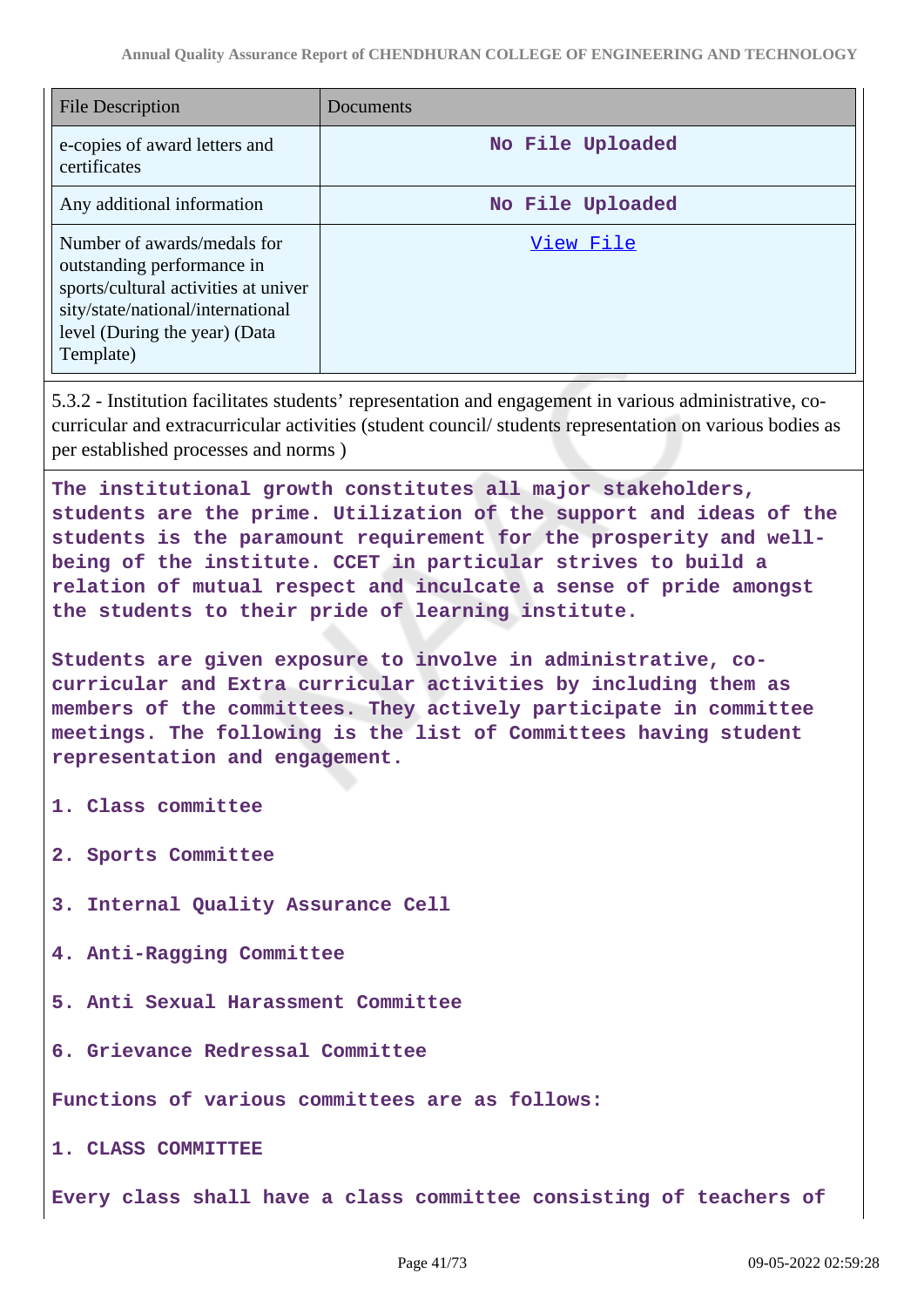**the class concerned, student representatives and a chairperson, who is not teaching the class. It is like the 'Quality Circle' (more commonly used in industries) with the overall goal of improving the teaching learning process. The functions of the class committee include: Solving problems experienced by students in the class room and in the laboratories. Clarifying the regulations of the degree programme and the details of rules..Informing the student representatives, the academic schedule including the dates of assessments and the syllabus coverage for each assessment. Informing the student representatives the details of Regulations regarding weightage used for each assessment. In the case of practical courses (laboratory / drawing / project work / seminar etc.) the breakup of marks for each experiment / exercise / module of work, should be clearly discussed in the class committee meeting and informed to the students. Analyzing the performance of the students of the class after each test and finding the ways and means of solving problems, if any. Identifying the slow-learners, if any, and requesting the teachers concerned to provide some additional help or guidance or coaching to such students.**

**2. SPORTS COMMITTEE** 

**• To promote sport and fitness.**

**• To raise awareness of sporting, leisure facilities and achievements.**

**• To promote participation in sports among students and staff.**

**• To enhance student's sportsmanship and commitment.**

**• To assess existing clubs and facilities**

**3. INTERNAL QUALITY ASSURANCE CELL**

**• Setting quality benchmarks with consistent work.**

**• Creating parameters to reach academic as well as non-academic learning goals.**

**• Creating a student-centric teaching-learning environment.**

**• Enabling faculty to efficiently use edTech tools for innovation in education.**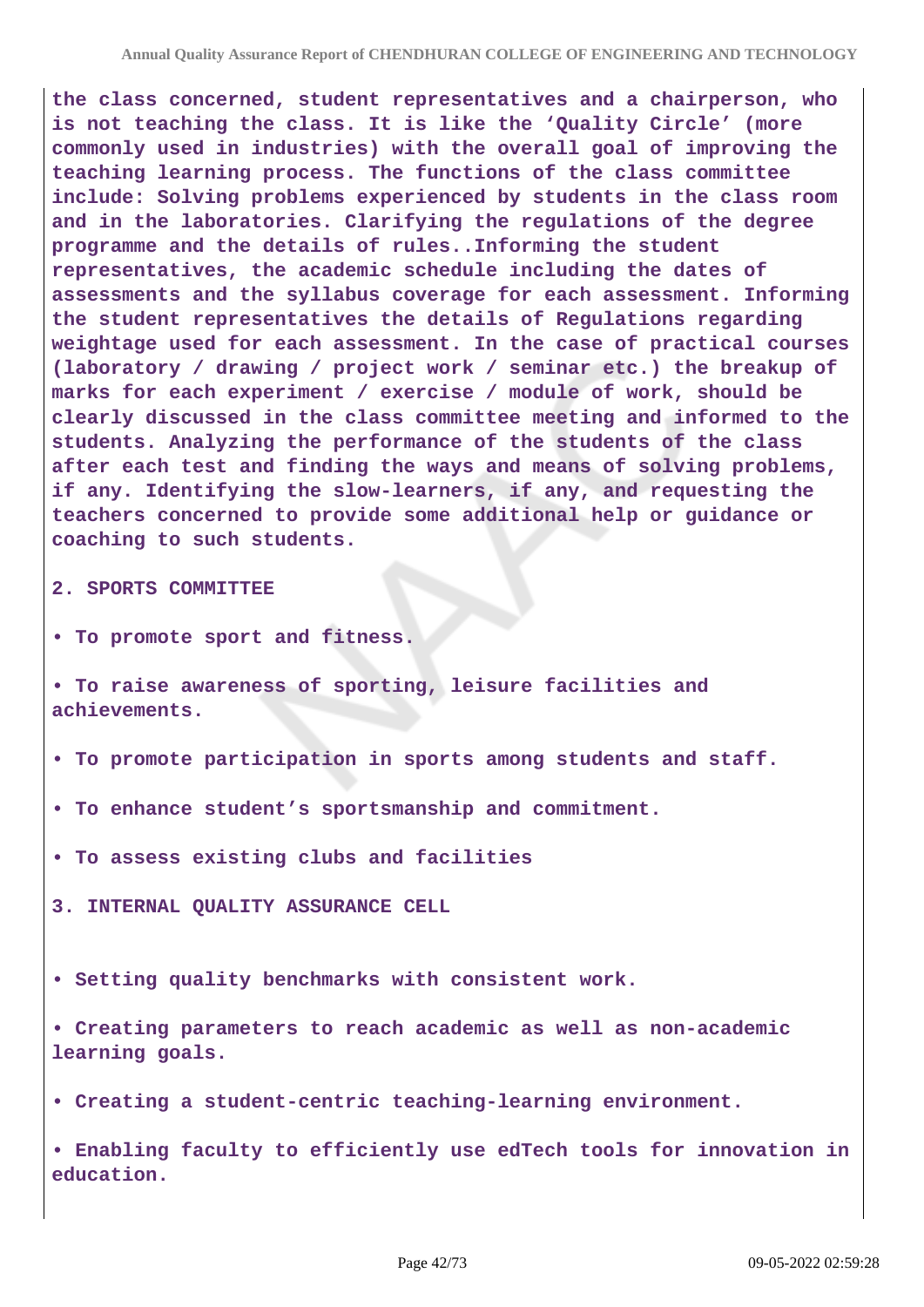#### **4. ANTI-RAGGING COMMITTEE:**

**Nomination of student and parents as Member of Anti-Ragging committee promotes an ambience conducive for the Institute to be a ragging-free campus. Internal Complaints Committee: Girl Students' representation facilitates to investigation into the information against the complaints launched, if any.**

#### **5. ANTI SEXUAL HARASSMENT COMMITTEE**

**• To provide conciliation to settle the matter between her and the respondent.**

**• Conduct inquiry within the time frame (90 days) as prescribed in the Act.**

**• Prepare inquiry and settlement reports & submit the same to the Director.**

**• Ensure confidentially in conciliation proceedings and conducting inquiry as well**

**as in keeping records.**

**• Easy accessibility**

**6. GRIEVANCE REDRESSAL COMMITTEE** 

**The objective of the Grievance Redressal Committee is to develop a responsive and accountable attitude among all the stakeholders in order to maintain a harmonious educational atmosphere in the institute. The Committee formally meets to review all cases, prepares a statistical reports about the number of cases received, attended to and the number of pending cases, if any, which require direction and guidance from the higher authorities.**

#### **7. NSS**

**Institute has set up NSS to sensitize students towards societal issues and community services, activities of which are mainly carried out by the students.**

#### **8. ALUMNI ASSOCIATION:**

**Alumni Association is in place to strengthen the relationship amongst alumni.**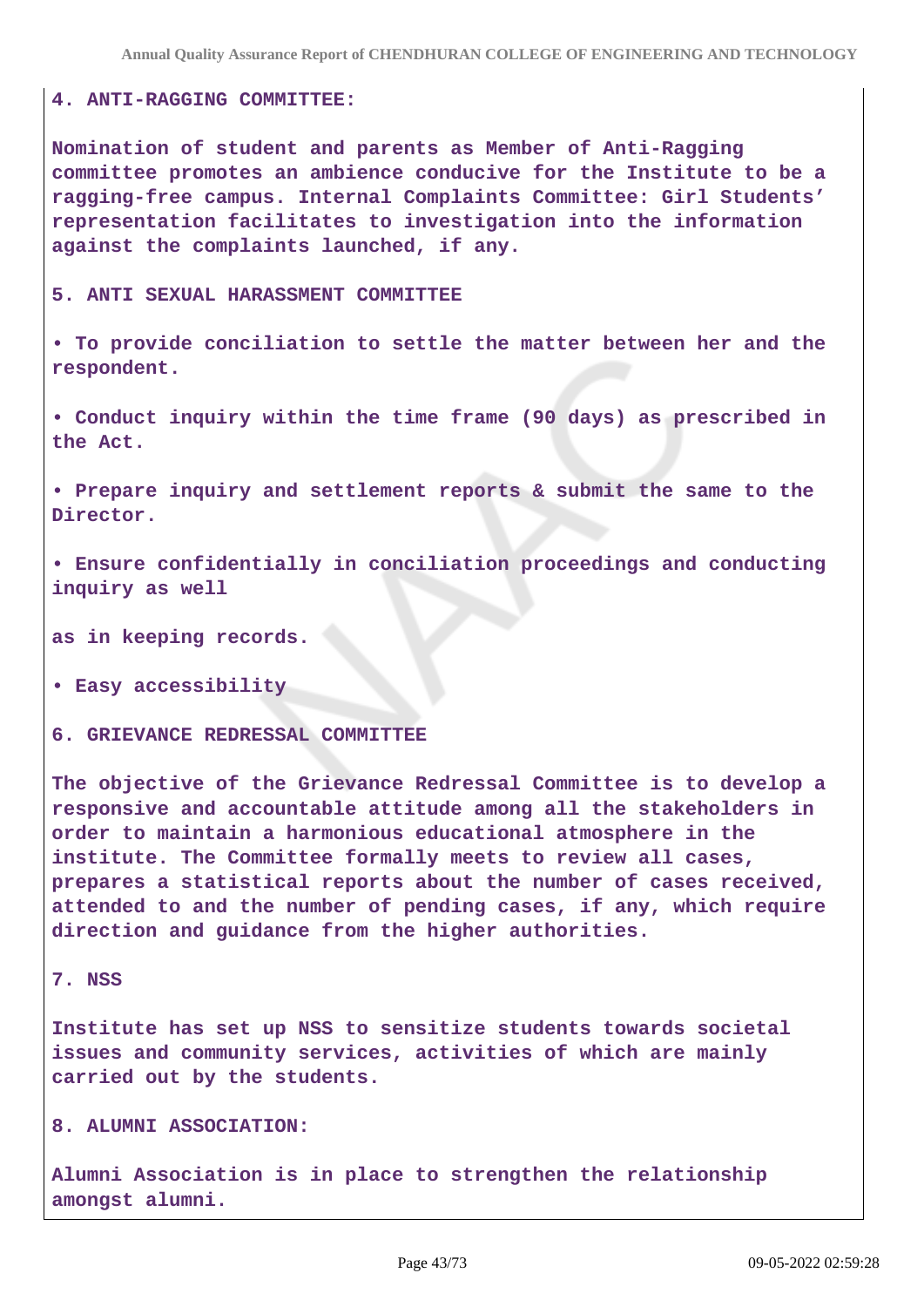| <b>File Description</b>                  | Documents        |
|------------------------------------------|------------------|
| Paste link for additional<br>information | Nil              |
| Upload any additional<br>information     | No File Uploaded |

**5.3.3 - Number of sports and cultural events/competitions in which students of the Institution participated during the year (organized by the institution/other institutions)**

# **5.3.3.1 - Number of sports and cultural events/competitions in which students of the Institution participated during the year**

**47**

| File Description                                                                                                                                                                                       | Documents        |
|--------------------------------------------------------------------------------------------------------------------------------------------------------------------------------------------------------|------------------|
| Report of the event                                                                                                                                                                                    | No File Uploaded |
| Upload any additional<br>information                                                                                                                                                                   | No File Uploaded |
| Number of sports and cultural<br>events/competitions in which<br>students of the Institution<br>participated during the year<br>(organized by the<br>institution/other institutions<br>(Data Template) | View File        |

## **5.4 - Alumni Engagement**

5.4.1 - There is a registered Alumni Association that contributes significantly to the development of the institution through financial and/or other support services

**The Alumni Association acts as a link between the students, staff and management. It is moving ahead, with selfless intentions for the growth and development of the institute and the students. The association provides a platform for interaction between alumni, present students, faculty of the institute and institute administration. It has contributed significantly to do the innovative projects for help their juniors.**

- **Various social welfare and awareness activities organized by the institute such as Tree plantation, Blood Donation Camp, Free Medical and eye test camp, Covid Vaccination drive and many more were implemented to create self-reliance among the present students and especially the poor and the needy.**
- **They have provided career and vocational guidance for**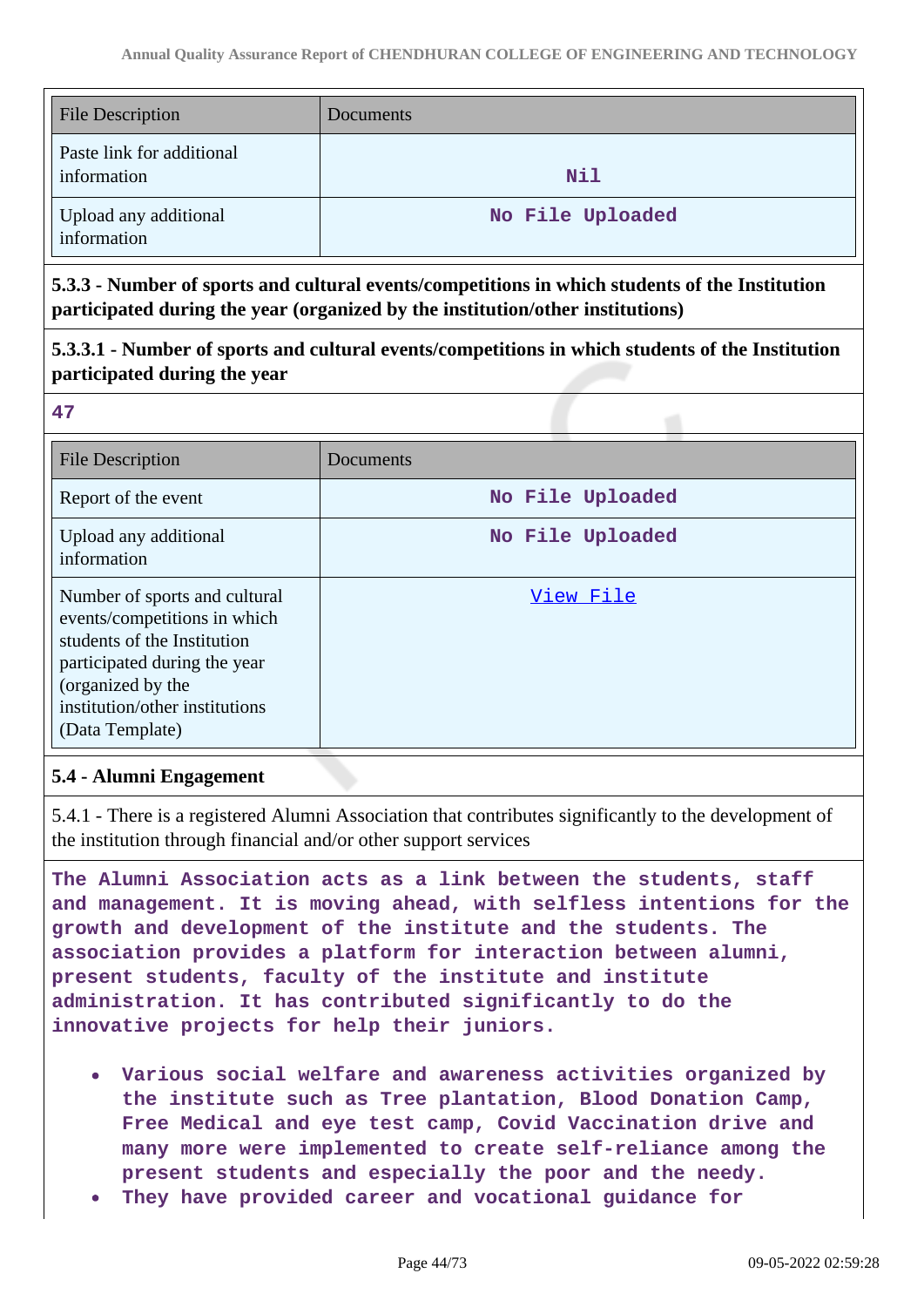### **professional and career development.**

| <b>File Description</b>                     | Documents           |
|---------------------------------------------|---------------------|
| Paste link for additional<br>information    | Nil                 |
| Upload any additional<br>information        | No File Uploaded    |
| 5.4.2 - Alumni contribution during the year | $<$ 1 $Lakhs$<br>Е. |

## **5.4.2 - Alumni contribution during the year (INR in Lakhs)**

| <b>File Description</b>              | Documents        |
|--------------------------------------|------------------|
| Upload any additional<br>information | No File Uploaded |

## **GOVERNANCE, LEADERSHIP AND MANAGEMENT**

### **6.1 - Institutional Vision and Leadership**

6.1.1 - The governance of the institution is reflective of and in tune with the vision and mission of the institution

**The vision and mission of the institute framed to serve the rural students betterment. The governance of the college in lined with the coal of the vision and the mission of the institute. The institute vision and the mission are as follows:**

#### **MISSION**

**To carry out a practice to move ahead in knowledge in a meticulous academic and research environment and attract people in a gratifying and inspiring atmosphere by nurturing liberty, empowerment, ingenuity and novelty and to raise students and research scholar to serve humanity by attaining high levels of academic excellence, professional competence, exemplary values and spiritual empowerment.**

#### **VISION**

**To emerge a top – notch institution in creating and disseminating knowledge, and providing students a unique learning experience in engineering and other areas of scholarship that will best serve the world and betterment of mankind. The institution will strive to serve the rural students and fortify the downtrodden.**

**GOALS AND OBJECTIVES**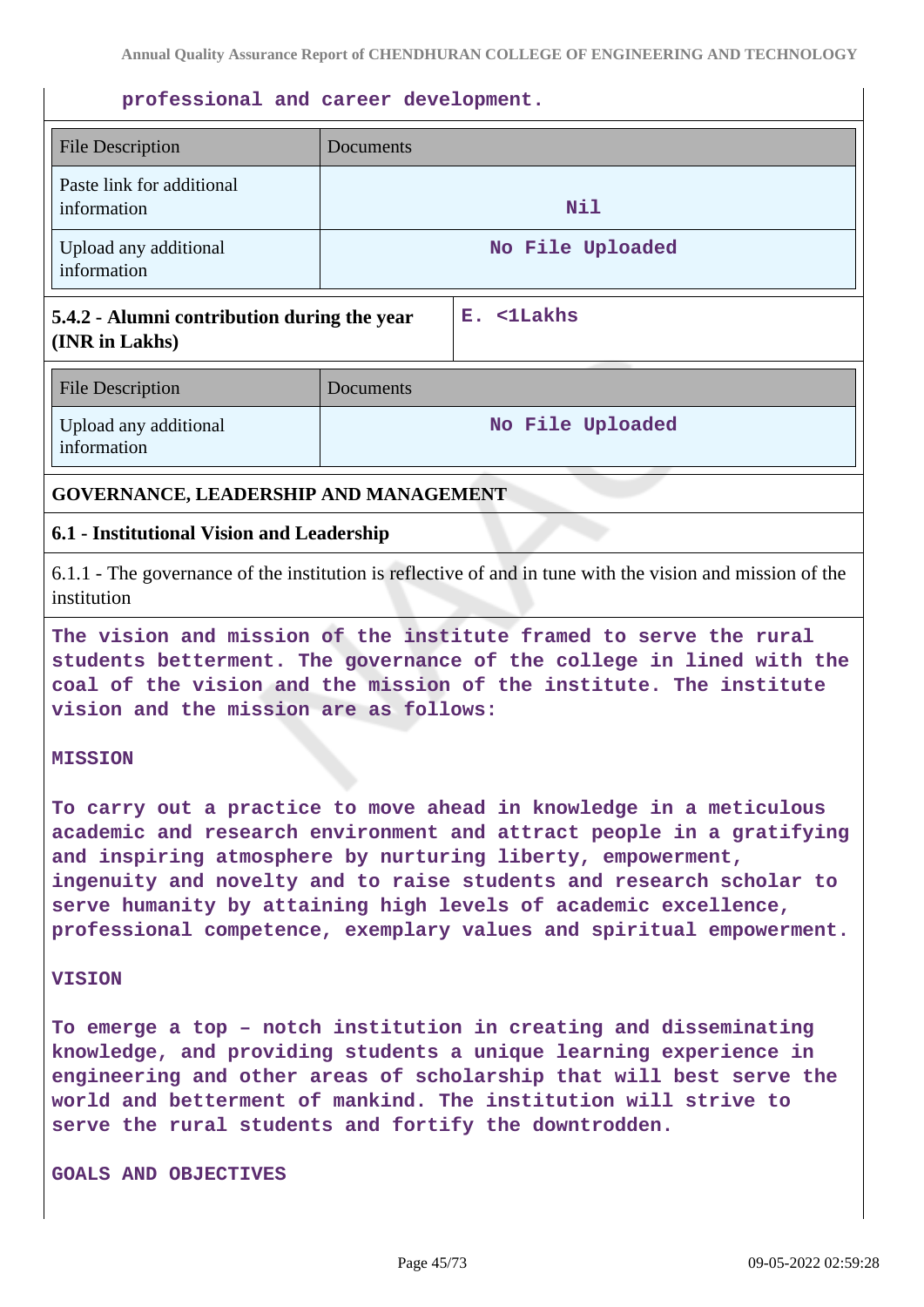- **To achieve academic excellence for rural students growth.**
- **To ensure the quality of education for all students and also arrange the placements for all.**
- **To develop leadership and management qualities.**
- **To develop all round personalities of the students and upliftment of the faculty.**
- **To provide orientation to students towards research and**  $\bullet$ **development of the individuals.**
- **To promote the faculty members to carry the research work and funded projects.**
- **To ensure that the institution is efficiently managed and administered the college follows a time tested and successful as well as a competent secretarial constitution comprising of:**
	- $\circ$ **The Management**
	- **The Principal**
	- **The IQAC Coordinator**
	- **The Heads of the Departments**
	- **The Faculty Members**

**The development of the institute is depends on promotes a culture of participative management at all levels right from the students up to the members of faculty. The student and faculty are the representative's members of the following committees.**

- **Anti- Ragging Committee**
- **Class Committee**
- **Sports Committee**

**The involvement contributes towards improvement in academic, ragging free campus, empowerment of women.**

**Following are the other activities involved in the institution:**

- **Research center**  $\circ$
- **Institute Industry partnership Cell**  $\circ$
- **Internal Quality Assurance cell**  $\circ$
- **Entrepreneurship Development Cell**
- **Women Empowerment Cell**  $\circ$

| <b>File Description</b>                  | Documents        |
|------------------------------------------|------------------|
| Paste link for additional<br>information | Nil              |
| Upload any additional<br>information     | No File Uploaded |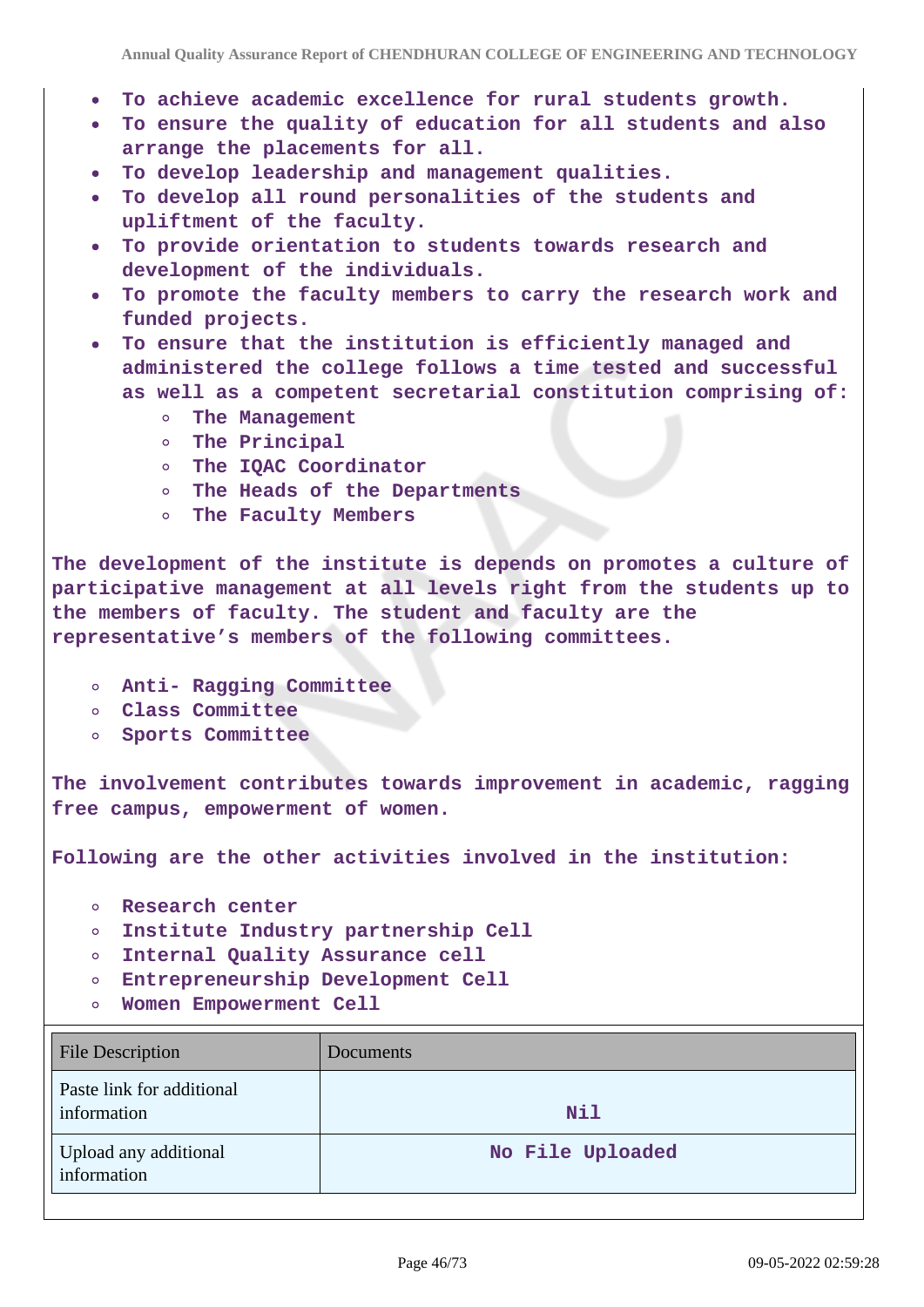6.1.2 - The effective leadership is visible in various institutional practices such as decentralization and participative management.

#### **IQAC Committee**

- $\bullet$ **The Internal Quality Assurance Cell is started to monitor the quality of services being provided by the institution to its stakeholders.**
- **An IQAC committee is formed and approved by the governing body to take care of quality assurance strategies and processes.**
- **Reviewing of the quality policy is done once in every semester and their vision is placed when required by the IQAC committee.**
- **Parameters related to enhance the quality the institution like workshops, conferences, FDP's, paper publications, innovations in teaching and more are considered after the approval of IQAC Committee.**

#### **Academic Committee**

- **To formulate schemes for students development, training etc.**
- **For counseling of a group of student's including slow learners & implementing schemes for them.**
- **Monitor different Quality Initiatives such as academic audits, Faculty Development schemes, student's performance etc.**

**Research Committee**

- **Analysis project/ research proposal for AICTE and other agencies.**
- **Enhancement of research facilities.**

**Training & Placement Committee:**

- **The Central T & P Committee plays a very important and key**  $\bullet$ **role in getting students their dream placement through on campus drives and guiding the students for their successful Career Placement.**
- **It is a crucial interface between the stages of completion of academic program of the students and their entry into avenues of suitable employment.**

### **Alumni Committee**

**Alumni Committee functions to strengthen the relationship between the institute and its alumni.**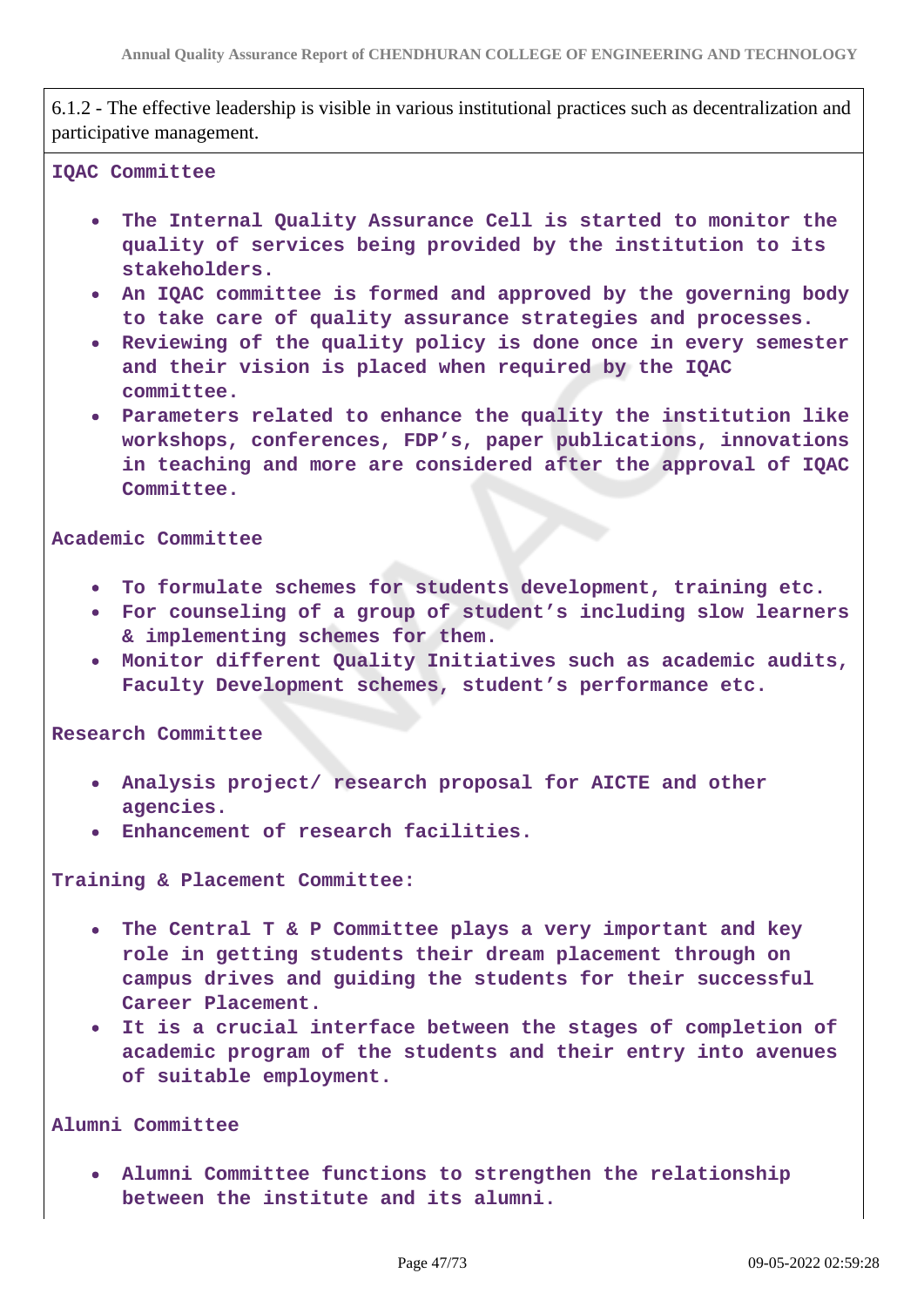- **Well-built Alumni base is one of the formidable strengths for any institute.**
- **Thereby, committee acts as a platform where the existing**  $\bullet$ **students and the alumni can interact for healthy& meaningful careers.**
- **The prime objective of this committee is to foster relations between the Alumni and the Institute and strengthen the bond between Alumni and current students.**

#### **Discipline Committee**

- **Recommends Installation of CCTV cameras at desired places and other measures to maintain the discipline.**
- **Responsible for the entry of the students only with I-cards and proper uniforms.**
- **Keep an eye on every possible activity in college to maintain proper discipline in the college.**

### **Cultural& Sports Committee**

- **Manages all the cultural events from their planning to their execution throughout the year. Prepares database of students interested in various activities.**
- **The principal clearly demarcates the responsibilities assigned and maintain a track of functioning and progress of various activities.**
- **Responsibility of procuring all types of sporting inventory as per requirements.**
- **Maintaining the inventory of distribution sports stuff to the students on daily basis.**

**Anti Ragging Committee**

**To overview and ensure that there is no ragging in the campus including hostels (inside & outside) and during transportation for the Institute.**

#### **Maintenance Committee**

- **The purpose of the maintenance committee is to oversee**  $\bullet$ **maintenance, repairs, and general upkeep of the coop's buildings, property, common areas and grounds.**
- **The committee advises, supports, and makes recommendations to**  $\bullet$ **the board of directors on all matters of facilities management and maintenance.**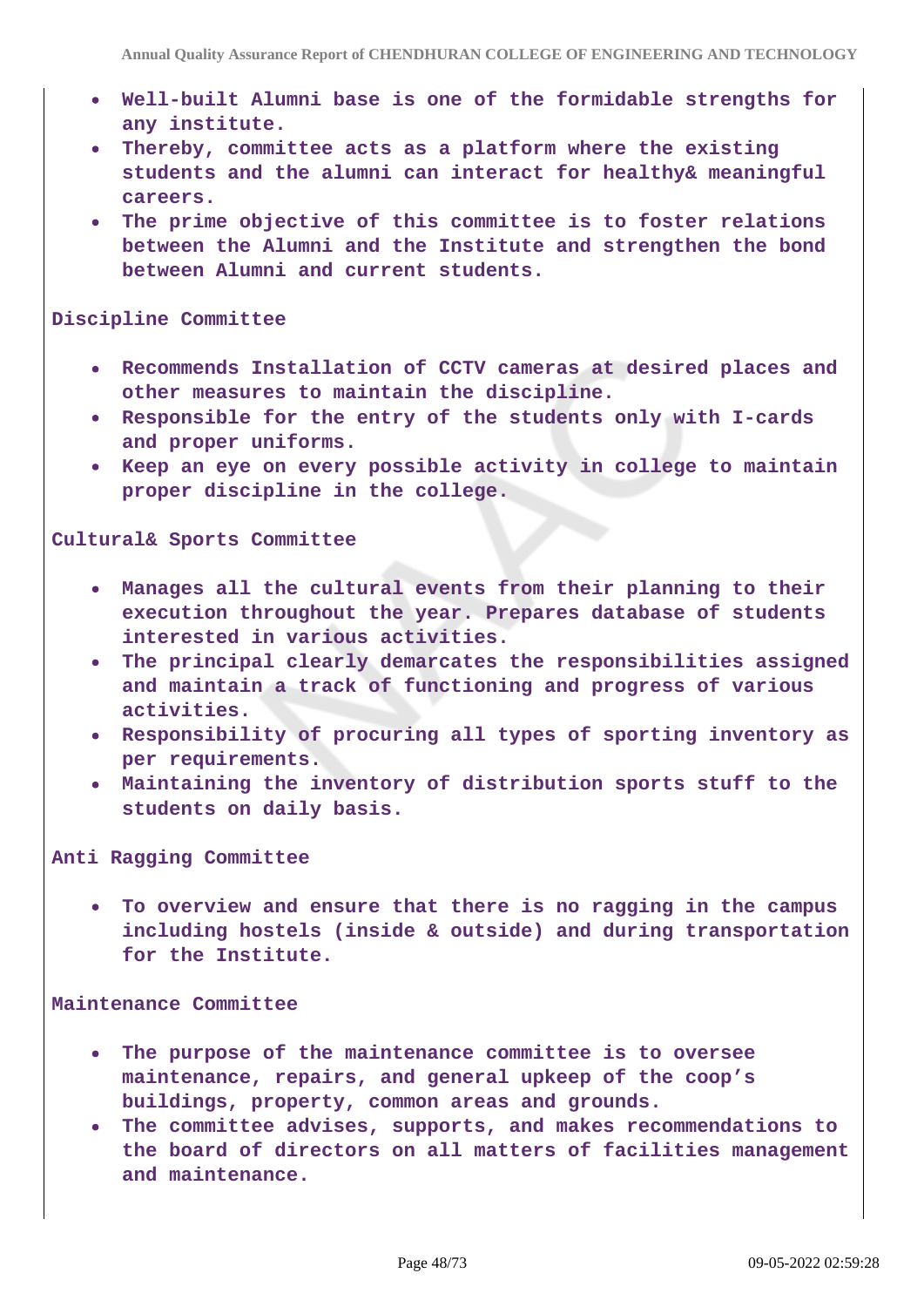### **Class Committee**

# **The Class Committee enables more students to participate in the management of their class by: exercising the responsibility of maintaining good order in the class and college, organizing and leading the class in the various class activities and college platforms.**

| <b>File Description</b>                  | Documents        |
|------------------------------------------|------------------|
| Paste link for additional<br>information | Nil              |
| Upload any additional<br>information     | No File Uploaded |

### **6.2 - Strategy Development and Deployment**

6.2.1 - The institutional Strategic/ perspective plan is effectively deployed

**Over the past 14 years the college has shown tremendous growth. If this is to be sustained, strategies must be formulated, communicated and implemented effectively. Both perspective and strategic plan documents are available in the institution. The following plans are projected after a discussion on the basis of analysis, assessment and estimates. Keeping in mind, the short term, medium term and long term development plans, the college always adopts a bottom-up approach with a strategic directive given from the top administration management.**

**Strategic Plan:** 

**To maintain continuously good academic performance.**

**To develop and execute effective teaching- learning process.**

**To encourage research culture in faculty and students.**

**To develop a comprehensive system of student mentoring and student support and ensure transparency in evaluation process of students.**

**To empower faculty about emerging trends in their profession for academic advancement.**

**To facilitate a friendly, efficient and flawless administrative set up ensuring a smooth day to day functioning.**

**Implementation:**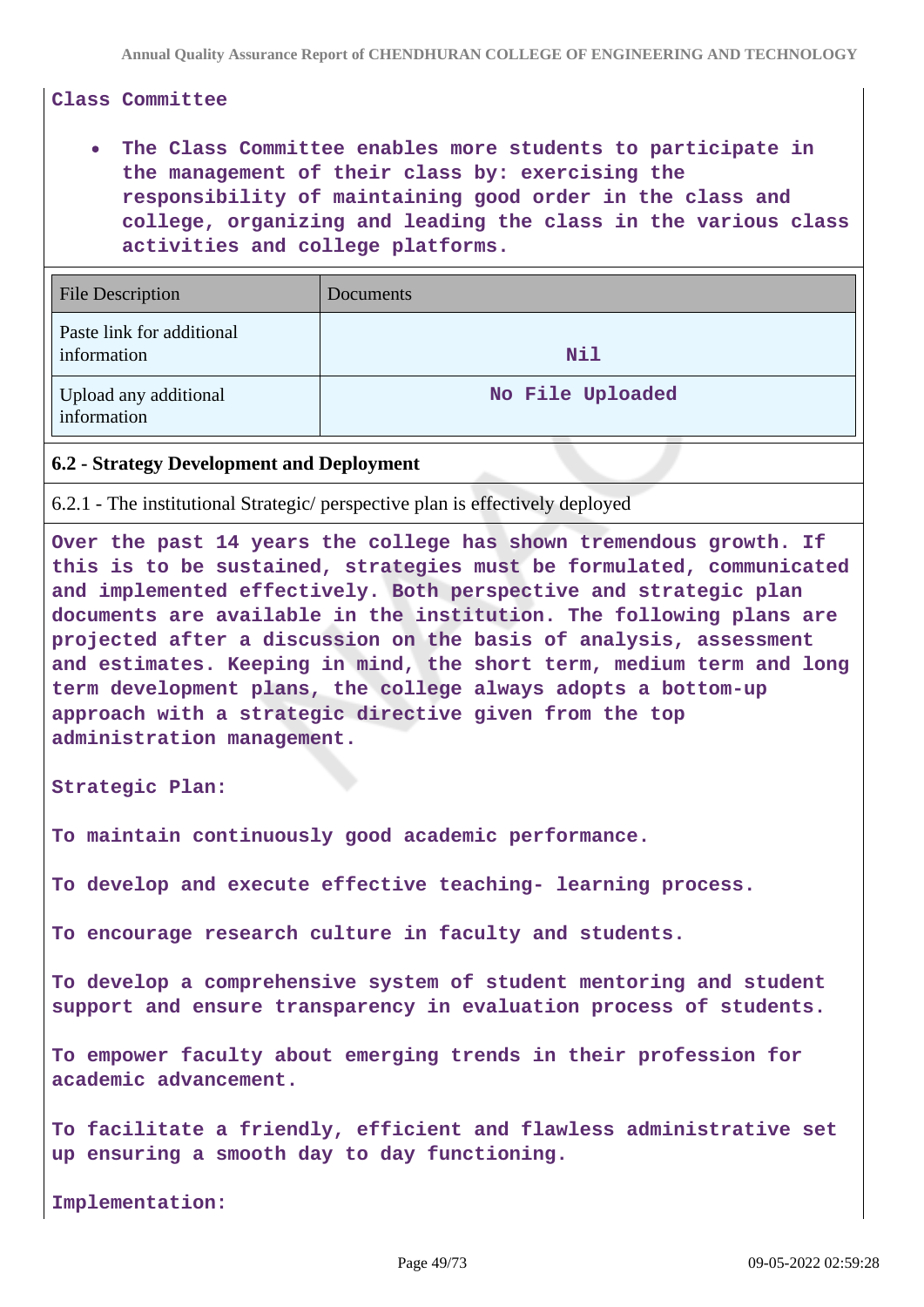**Extension activities were carried out through Y, RC, NSS.**

**Staff Development Programmes were conducted and permitted to attend to enhance the skill and knowledge of the teaching and non-teaching staff.**

**More students from the socially deprived society were admitted with nominal fee, merit scholarship.**

**The college established functional Memorandum of Understanding with various organizations for skill development training.**

**Motivate all the Faculty to enroll on PhD and getting funded projects on 2021.**

**To encourage the students participating in co-curricular/ extracurricular activities.**

**To encourage the Faculty for Paper publishing & UGC approved national and international journal Publishing.**

| <b>File Description</b>                                   | Documents        |
|-----------------------------------------------------------|------------------|
| Strategic Plan and deployment<br>documents on the website | No File Uploaded |
| Paste link for additional<br>information                  | Nil              |
| Upload any additional<br>information                      | No File Uploaded |

6.2.2 - The functioning of the institutional bodies is effective and efficient as visible from policies, administrative setup, appointment and service rules, procedures, etc.

**The overall planning and development of the institution is done by the Board of Management under the President ship of the Provincial and locally executed under the directions of the Principal of the College.**

**The day-to-day administrative affairs of the college are managed by the Executive Board of Management, the Principal and the Head of the departments is members, and assisted by the Administrative Committee consisting of experienced members of the faculty.**

**The Chief Executive Officer (CEO) is the administrative head of the institution shouldering the responsibilities of administration, appointments and infrastructure, for the growth of the institute.**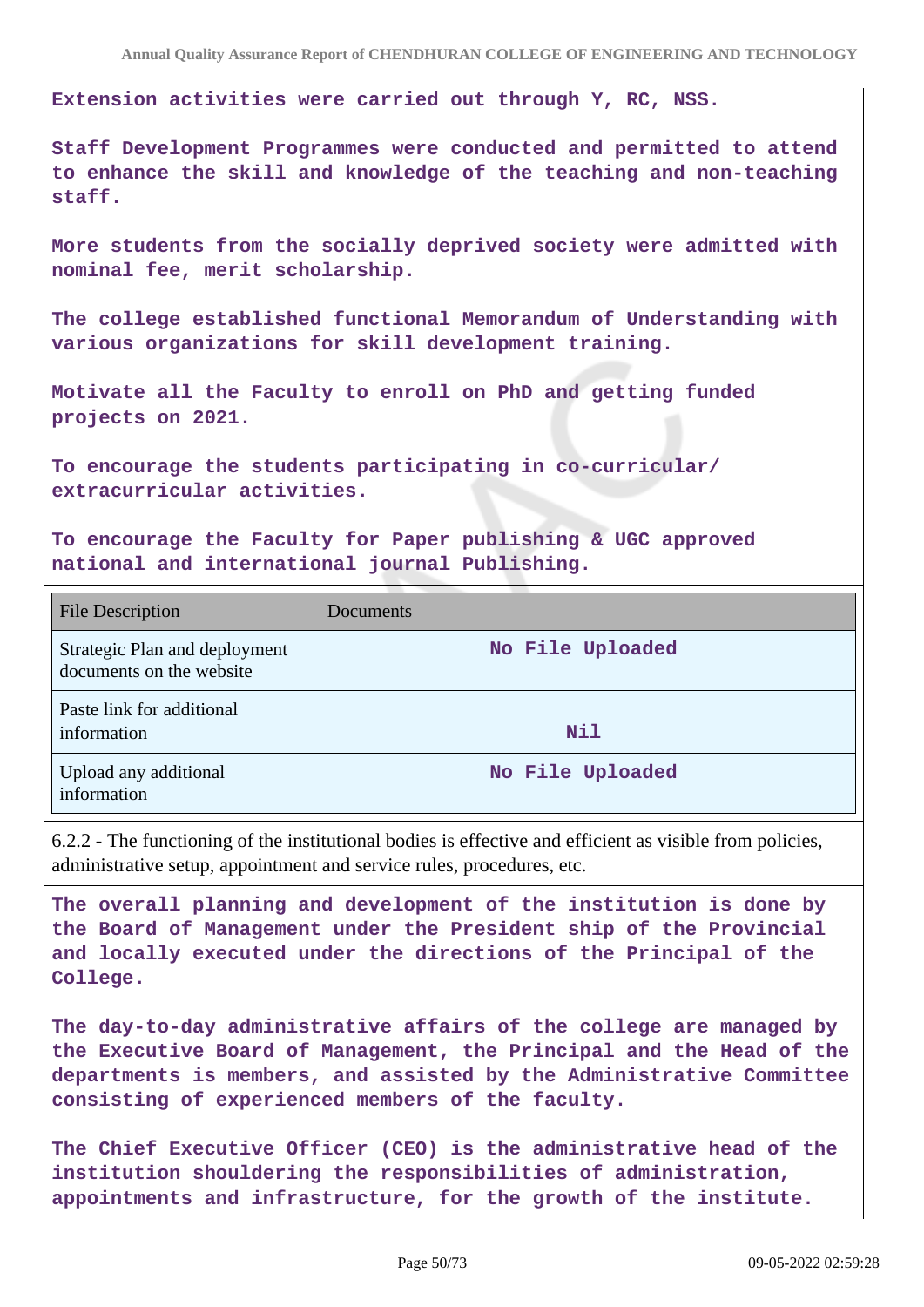**The Principal is the academic head, ensuring the proper conduct of all the academic, research and extension activities.**

**The Statutory Bodies are constituted and meetings are conducted as per the UGC, AICTE, DOTE, Anna University State Government and University guidelines.**

**The Board of Management nominates other academicians and experts in to these Bodies to strengthen the functioning of the College.**

**The programmes, courses and activities are periodically evaluated by the College and reported in the appropriate Bodies for proper implementation.**

**There is a written Job Description for each office and given to the officials at the time of appointment.**

**The office of the Examination cell has compiled all the rules and regulations of the evaluation system under Anna University, Chennai.**

**The Management encourages the faculty to participate in various committees. This enhances the leadership qualities and skills.**

**The Grievance redressal committees have been formed for both staff and the students. The power delegation and decentralisation of authority enrich the effective and efficient functioning of the institution in all its spheres of planning, decision-making and implementation.**

**The Management plays a crucial role in enriching the bottom-up approach in planning and execution of various academic activities.**

| <b>File Description</b>                                                                                                                                           | Documents |                       |
|-------------------------------------------------------------------------------------------------------------------------------------------------------------------|-----------|-----------------------|
| Paste link for additional<br>information                                                                                                                          |           | Nil                   |
| Link to Organogram of the<br>institution webpage                                                                                                                  |           | Nil                   |
| Upload any additional<br>information                                                                                                                              |           | No File Uploaded      |
| 6.2.3 - Implementation of e-governance in<br>areas of operation Administration Finance and<br><b>Accounts Student Admission and Support</b><br><b>Examination</b> |           | C. Any 2 of the above |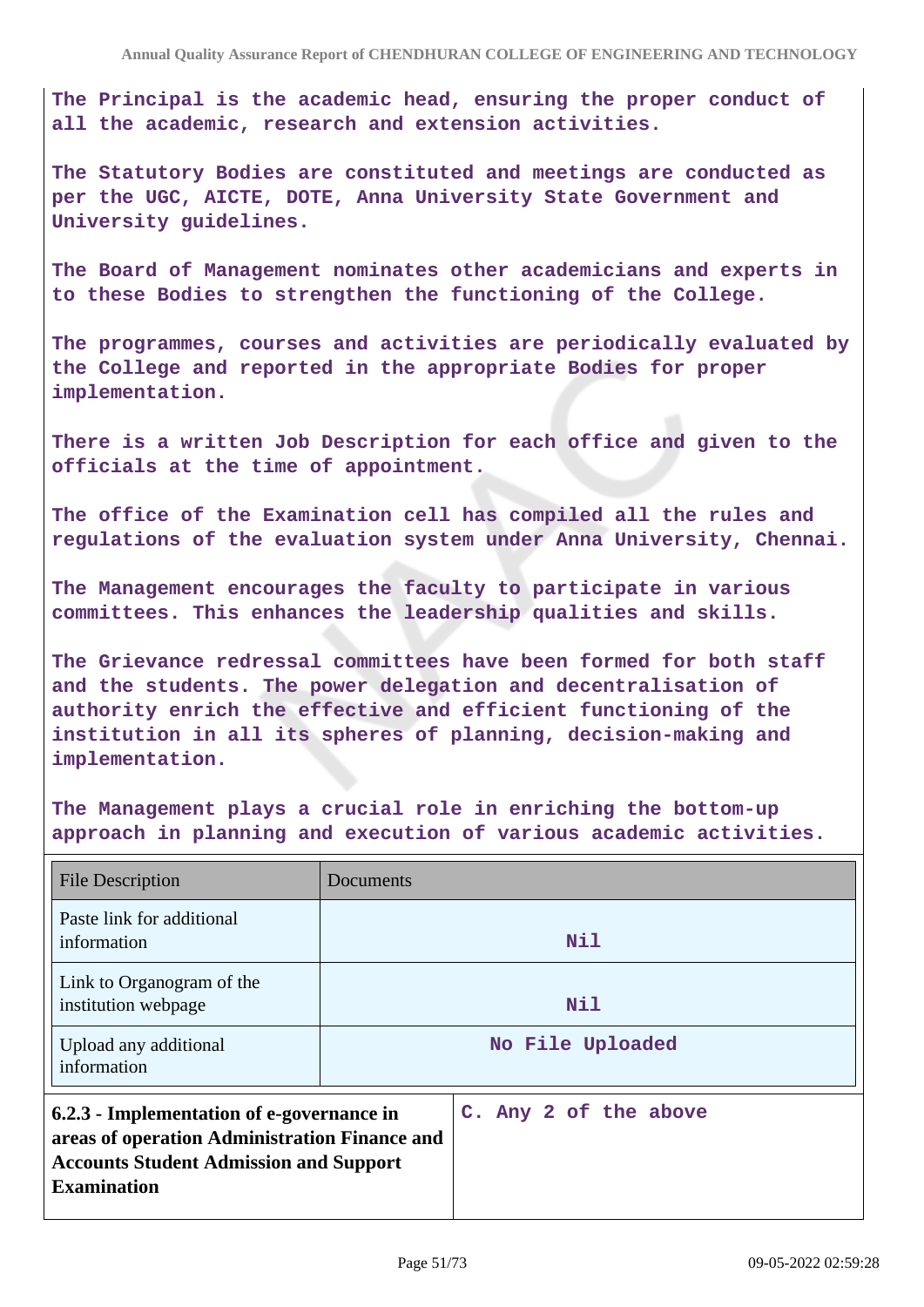| <b>File Description</b>                                                                                      | Documents        |
|--------------------------------------------------------------------------------------------------------------|------------------|
| <b>ERP</b> (Enterprise Resource)<br>Planning)Document                                                        | No File Uploaded |
| Screen shots of user inter faces                                                                             | No File Uploaded |
| Any additional information                                                                                   | No File Uploaded |
| Details of implementation of e-<br>governance in areas of operation,<br>Administration etc(Data<br>Template) | View File        |

## **6.3 - Faculty Empowerment Strategies**

6.3.1 - The institution has effective welfare measures for teaching and non- teaching staff

### **I. Welfare measures for teaching staff:**

### **1. Employees Provident Fund as per PF rules:**

**All the teachers are given PF benefits right from the day of their joining in the college. This is done as per requirements by AICTE and keeping in view the financial safety of employees or their dependents.**

**2. Encouragement faculty for doing part time Ph.D:**

**All faculty members in this category are given on duty when they go for consultation with their guides They also sent on duty for appearing their examinations as well. This is a satisfying experience to the management.**

**3. Medi claim-Health Insurance** 

**The college has provided the health insurance policy for all the employees without any contribution from the employees in this regard. The students are also covered by insurance and the commitments of the college every year. ESI provides medical benefits as well as other benefits as the college is providing the premium for all the employees.**

#### **4. Maternity Leave**

**The women employees are extended the maternity leave as per the service rules of the institution.**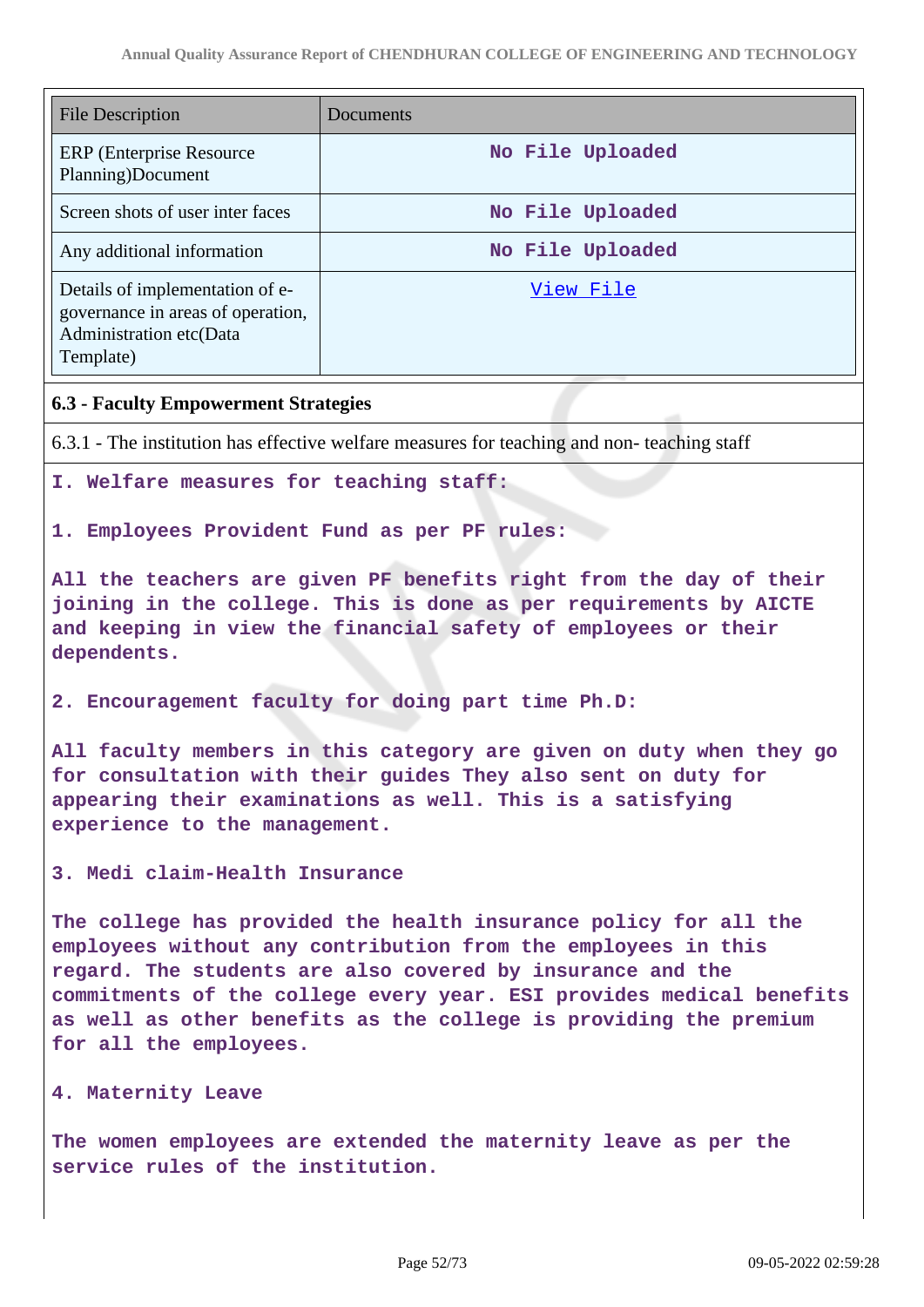# **6. Free health check-up camps are organized by the medical centre of the college with the help of many corporates in Medical sector.**

**7. There are many non-teaching technical staff who have improved their qualifications with the help of the college on part time.**

| <b>File Description</b>                  | Documents        |
|------------------------------------------|------------------|
| Paste link for additional<br>information | Nil              |
| Upload any additional<br>information     | No File Uploaded |

**6.3.2 - Number of teachers provided with financial support to attend conferences/ workshops and towards membership fee of professional bodies during the year**

**6.3.2.1 - Number of teachers provided with financial support to attend conferences/workshops and towards membership fee of professional bodies during the year**

**3**

| <b>File Description</b>                                                                                                          | Documents        |
|----------------------------------------------------------------------------------------------------------------------------------|------------------|
| Upload any additional<br>information                                                                                             | No File Uploaded |
| Details of teachers provided with<br>financial support to attend<br>conference, workshops etc during<br>the year (Data Template) | View File        |

**6.3.3 - Number of professional development /administrative training programs organized by the institution for teaching and non-teaching staff during the year**

# **6.3.3.1 - Total number of professional development /administrative training Programmes organized by the institution for teaching and non teaching staff during the year**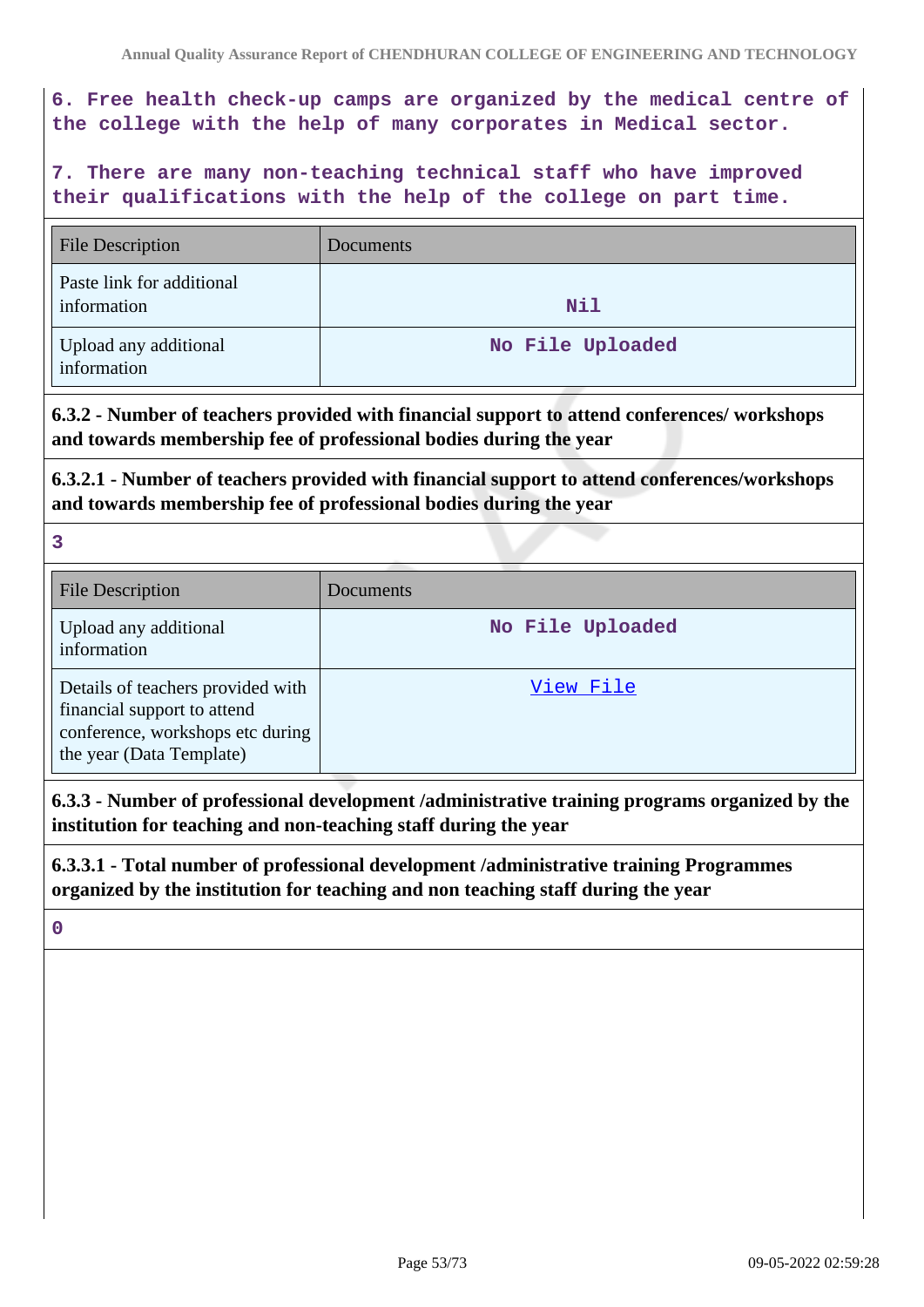| <b>File Description</b>                                                                                                                                                  | Documents        |
|--------------------------------------------------------------------------------------------------------------------------------------------------------------------------|------------------|
| Reports of the Human Resource<br>Development Centres (UGCASC<br>or other relevant centres).                                                                              | No File Uploaded |
| <b>Reports of Academic Staff</b><br>College or similar centers                                                                                                           | No File Uploaded |
| Upload any additional<br>information                                                                                                                                     | No File Uploaded |
| Details of professional<br>development / administrative<br>training Programmes organized<br>by the University for teaching<br>and non teaching staff (Data)<br>Template) | No File Uploaded |

**6.3.4 - Number of teachers undergoing online/face-to-face Faculty development Programmes (FDP) during the year (Professional Development Programmes, Orientation / Induction Programmes, Refresher Course, Short Term Course etc.)**

**6.3.4.1 - Total number of teachers attending professional development Programmes viz., Orientation / Induction Programme, Refresher Course, Short Term Course during the year**

**15**

| <b>File Description</b>                                                                                    | Documents        |
|------------------------------------------------------------------------------------------------------------|------------------|
| <b>IQAC</b> report summary                                                                                 | No File Uploaded |
| Reports of the Human Resource<br>Development Centres (UGCASC<br>or other relevant centers)                 | No File Uploaded |
| Upload any additional<br>information                                                                       | No File Uploaded |
| Details of teachers attending<br>professional development<br>programmes during the year<br>(Data Template) | View File        |

6.3.5 - Institutions Performance Appraisal System for teaching and non- teaching staff

**Response:**

**The institution has performance based appraisal system for the assessment of teaching and nonteaching staff. The appraisal report is based on the annual performance of the employees on the basis of their academic, research and other extra- curricular activities.**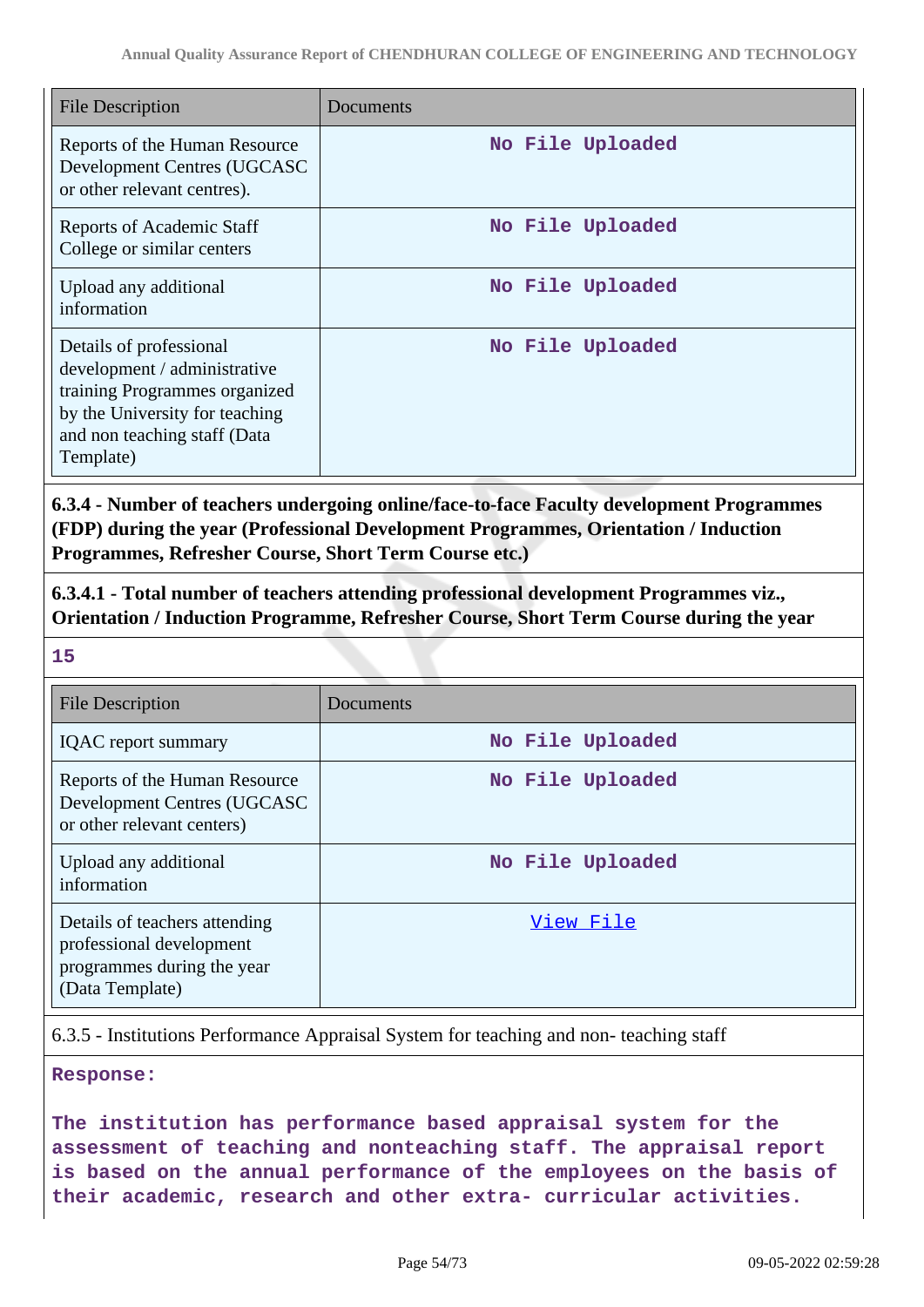### **Performance appraisal system for teaching staff:**

**The teacher, as a person and teacher as performer, is also one of the mandatory assessment for his/her performance is appraised through his/her implementation of innovative methodologies in classroom lectures, seminars, tutorials, course delivery, question paper setting and evaluation, updating of materials etc. Besides, student feedback and pass percentage of the course are also considered. The performance of the faculty is evaluated based on professional contribution to academics, contribution to short term training courses, performing invigilation duties, contribution to College administrative bodies such as college academic council, Research and development, and planning, NAAC, etc. The above set performance appraisal report is filled by employee in a given prescribed proforma which includes all the above set related to points and sub points. Filled in the prescribed format is revised by HOD to assess the attitudinal / behavioral / professional aspects of the faculty concerned.**

**Performance appraisal system for non- teaching staff:** 

**A few strategies are observed in appraising non-teaching staff's performance this includes technical contribution of individuals such as subject knowledge, awareness, productivity, quality, innovation willingness to learn, diligence etc. besides they also assess the behavioral aspects like group behavior, acceptability, punctuality etc.**

| <b>File Description</b>                  | Documents        |
|------------------------------------------|------------------|
| Paste link for additional<br>information | Nil              |
| Upload any additional<br>information     | No File Uploaded |

### **6.4 - Financial Management and Resource Mobilization**

6.4.1 - Institution conducts internal and external financial audits regularly Enumerate the various internal and external financial audits carried out during the year with the mechanism for settling audit objections within a maximum of 200 words

#### **Response:**

**The Institution has established a mechanism for conducting internal and external audits on the financial transactions every year to ensure financial compliance. Internal audit is conducted half yearly by the internal financial committee of the institution. The**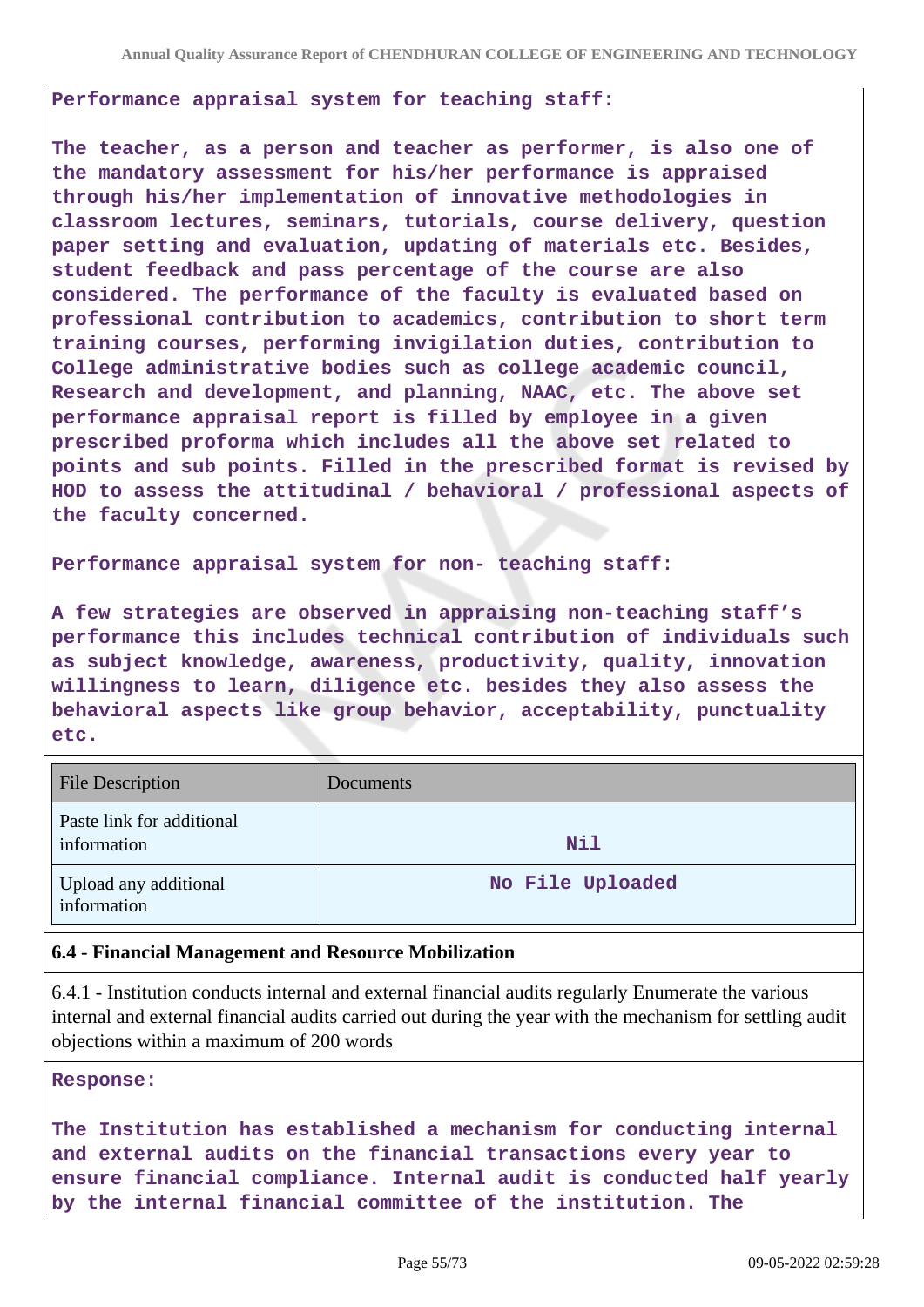**committee thoroughly verifies the income and expenditure details and the compliance report of internal audit is submitted to the management of the institution through principal. External audit is conducted once in every year by an external agency.**

**The mechanisms used to monitor effective and efficient use of financial resources are as below:** 

**College budget includes recurring expenses such as salary, electricity, internet charges, maintenance cost, stationery, other consumable charges etc., and non – recurring expenses like lab equipment purchases, furniture and other development expenses.**

**The expenses will be monitored by the accounts department as per the budget allocated by the management.**

**The depreciation costs of various things purchased in the preceding years are also worked out.**

**Process of the internal audit:**

**All vouchers are audited by an internal financial committee on half yearly basis. The expenses incurred under different heads are thoroughly checked by verifying the bills and vouchers. If any discrepancy is found, the same is brought to the notice of the principal. The same process is being followed for the last five years.**

**Process of the external audit:** 

**The accounts of the college are audited by chartered accountant regularly as per the government rules. The auditor ensures that all payments are duly authorized after the audit, the report is sent to the management for review. Any queries, in the process of audit would be attended immediately along with the supporting documents within the prescribed time limits. All these mechanisms exhibit the transparency being maintained in financial matters and adherence to financial discipline to avoid defalcation of funds or properties of the institution at all levels. The audited statement is duly signed by the authorities of the management and chartered accountant.**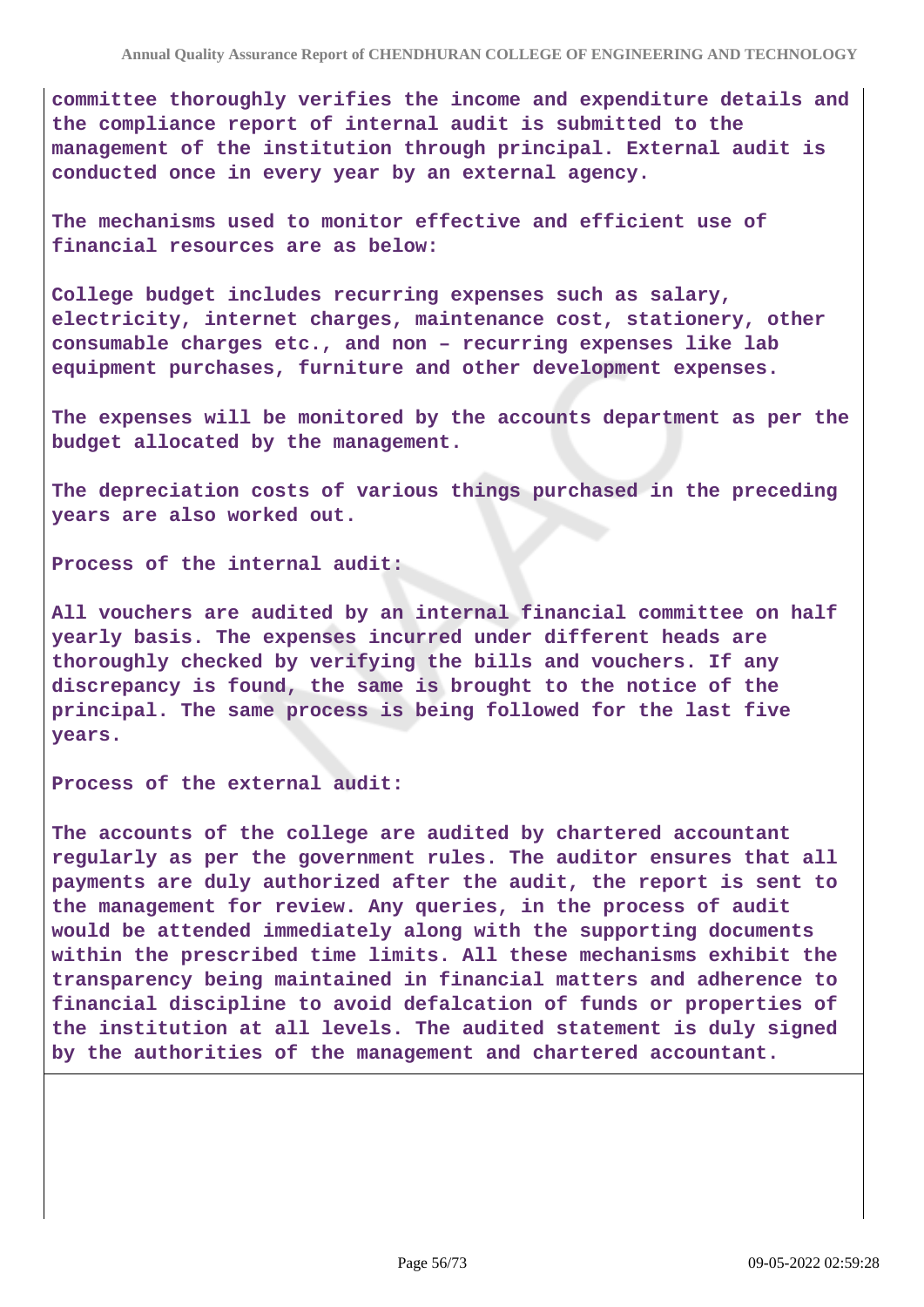| <b>File Description</b>                  | <b>Documents</b> |
|------------------------------------------|------------------|
| Paste link for additional<br>information | Nil              |
| Upload any additional<br>information     | No File Uploaded |

**6.4.2 - Funds / Grants received from non-government bodies, individuals, philanthropers during the year (not covered in Criterion III)**

**6.4.2.1 - Total Grants received from non-government bodies, individuals, Philanthropers during the year (INR in Lakhs)**

**1.01**

| File Description                                                                                                                               | Documents        |
|------------------------------------------------------------------------------------------------------------------------------------------------|------------------|
| Annual statements of accounts                                                                                                                  | No File Uploaded |
| Any additional information                                                                                                                     | No File Uploaded |
| Details of Funds / Grants<br>received from of the non-<br>government bodies, individuals,<br>Philanthropers during the year<br>(Data Template) | View File        |

6.4.3 - Institutional strategies for mobilization of funds and the optimal utilization of resources

**Response:-**

**Sources of funds are as follows:** 

**1.Fees:** 

**Fees charged as per the university and government norms from students of self financed courses.**

**2.Scholarship Grant:** 

**All the eligible students are receiving PMSS, FG and other scholarship from government.**

**Our resource mobilization policy and procedures are as follows:**

**The Principal and management takes care that purchases are**  $\bullet$ **done properly and in accordance with the rules.**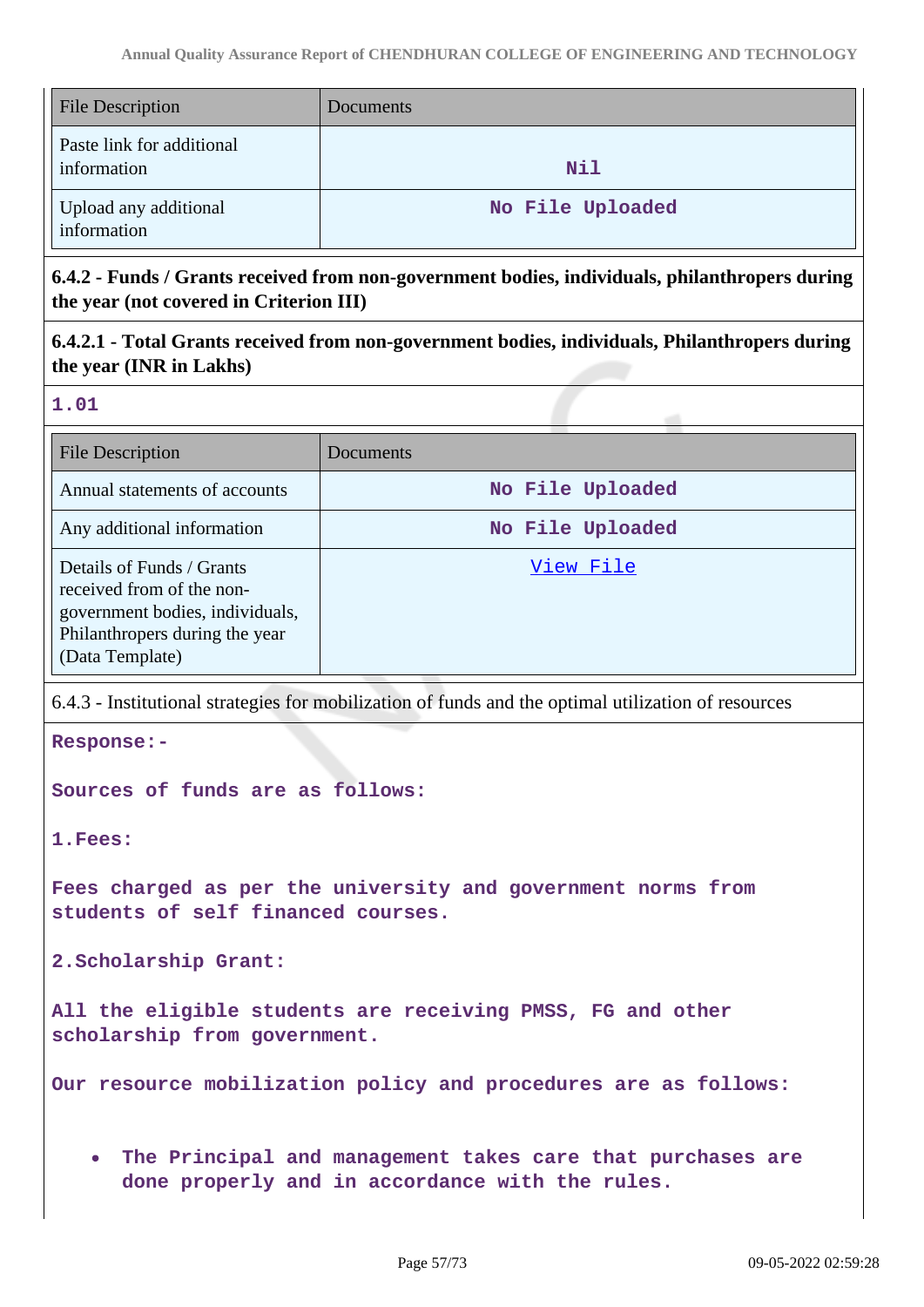- **The College Development Committee takes a review of the mobilization of funds and the utilization of these sources periodically in their meetings.**
- **Regular internal audits from the charted accountant and external audits from the government make sure that the mobilization of the resources is being done properly.**
- **The principal and IQAC coordinator looks after the proper utilization of classrooms and laboratories.**
- **The management, principal and HOD's are takes care that the resources in library are utilized optimally.**
- **Campus cleanness and its utilization is monitored by the Campus Cleanliness and Beautification team.**
- **To ensure the optimum utilization of resources, the management and principal issues directions.**

| <b>File Description</b>                  | Documents        |
|------------------------------------------|------------------|
| Paste link for additional<br>information | Nil              |
| Upload any additional<br>information     | No File Uploaded |

## **6.5 - Internal Quality Assurance System**

6.5.1 - Internal Quality Assurance Cell (IQAC) has contributed significantly for institutionalizing the quality assurance strategies and processes

**The IQAC Cell of the college works towards improving and maintaining the quality of education, identifying and suggesting new ways of using teaching aids, developing suitable infrastructure, and offering suggestions for the new self-finance courses. IQAC is an effective and efficient internal coordinating and monitoring mechanism. The IQAC plays a vital role in maintaining and enhancing the quality of the institution and suggests quality enhancement measures to be adopted. The IQAC meets every quarterly to plan, direct, implement and evaluate the teaching, research, and publication activities in the College. The sub-committees dealing with various activities and departments implement the IQAC guidelines and report the feedback. The IQAC strives to spread quality culture through quality enhancement initiatives and best practices. Significant improvements in quality have been made by institutionalizing the following IQAC initiatives: Strategic planning of key areas and assigning responsibilities –**

**1. Academic results**

**2. Student technical training**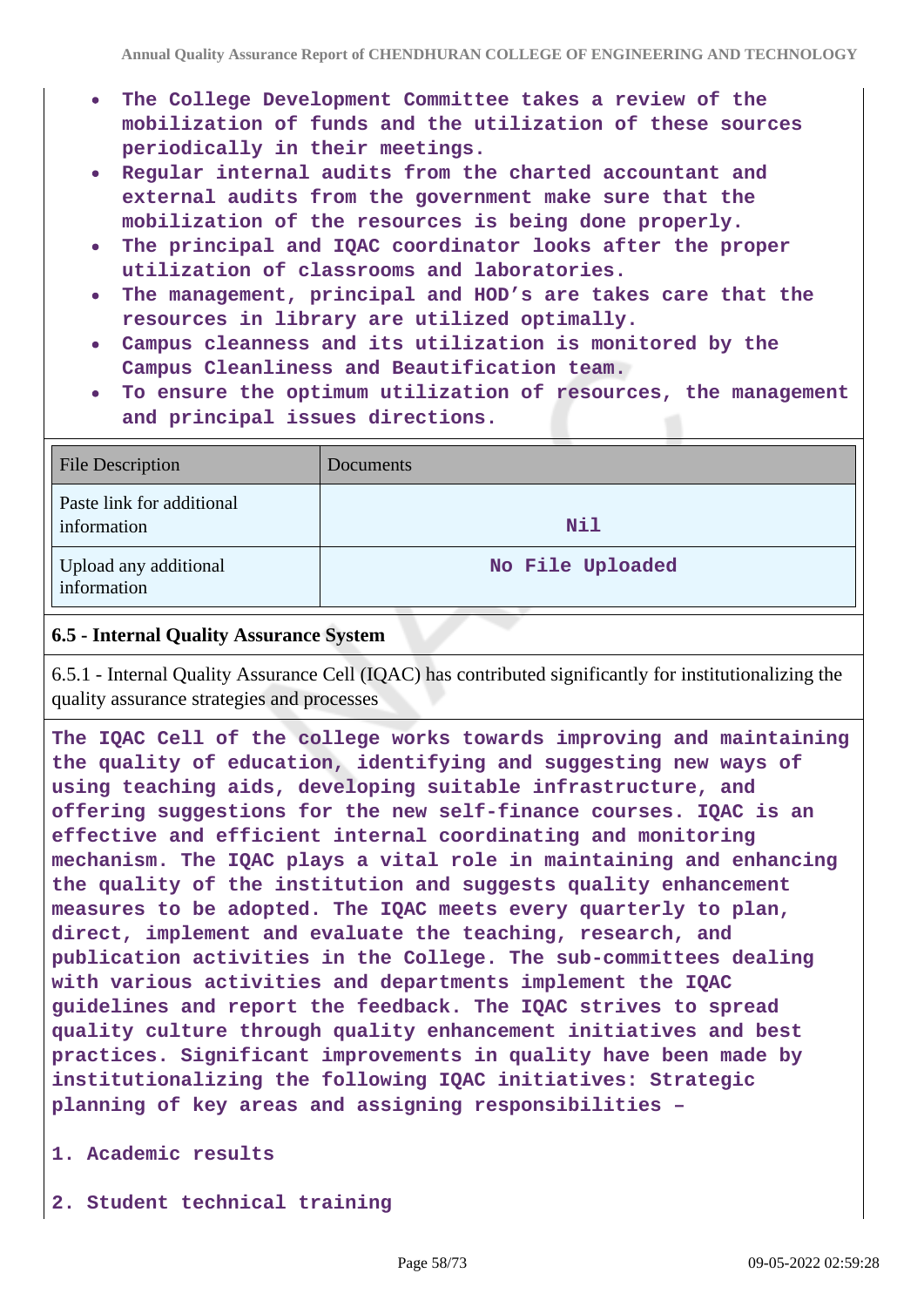**Annual Quality Assurance Report of CHENDHURAN COLLEGE OF ENGINEERING AND TECHNOLOGY**

```
3. Student soft skills development
4. Placement support
5. Students welfare
6. Research and development
7. Interaction with industry
Monitoring and mentoring of academic and administrative activities.
Academic inspections are carried out periodically to assess the
quality of academics. The inspections involve:
1. Review of healthy academic practices
2. Mechanisms to identify and reform academic practices
3. Review of departmental facilities
4. Facilitate implementation of innovative methods in the
departments
5. Self-development of faculty members.
```

| <b>File Description</b>                  | Documents        |
|------------------------------------------|------------------|
| Paste link for additional<br>information | Nil              |
| Upload any additional<br>information     | No File Uploaded |

6.5.2 - The institution reviews its teaching learning process, structures & methodologies of operations and learning outcomes at periodic intervals through IQAC set up as per norms and recorded the incremental improvement in various activities

**After establishing the IQAC in the college, started working towards quality education and inculcating quality culture among the students and staff. The IQAC has also contributed towards institutionalizing the quality assurance strategies and developed various processes as follows:**

**Promote industrial involvement in academic practices by organizing industrial training, industrial visits, workshops, and guest lecturers from industry experts, MOUs, etc.**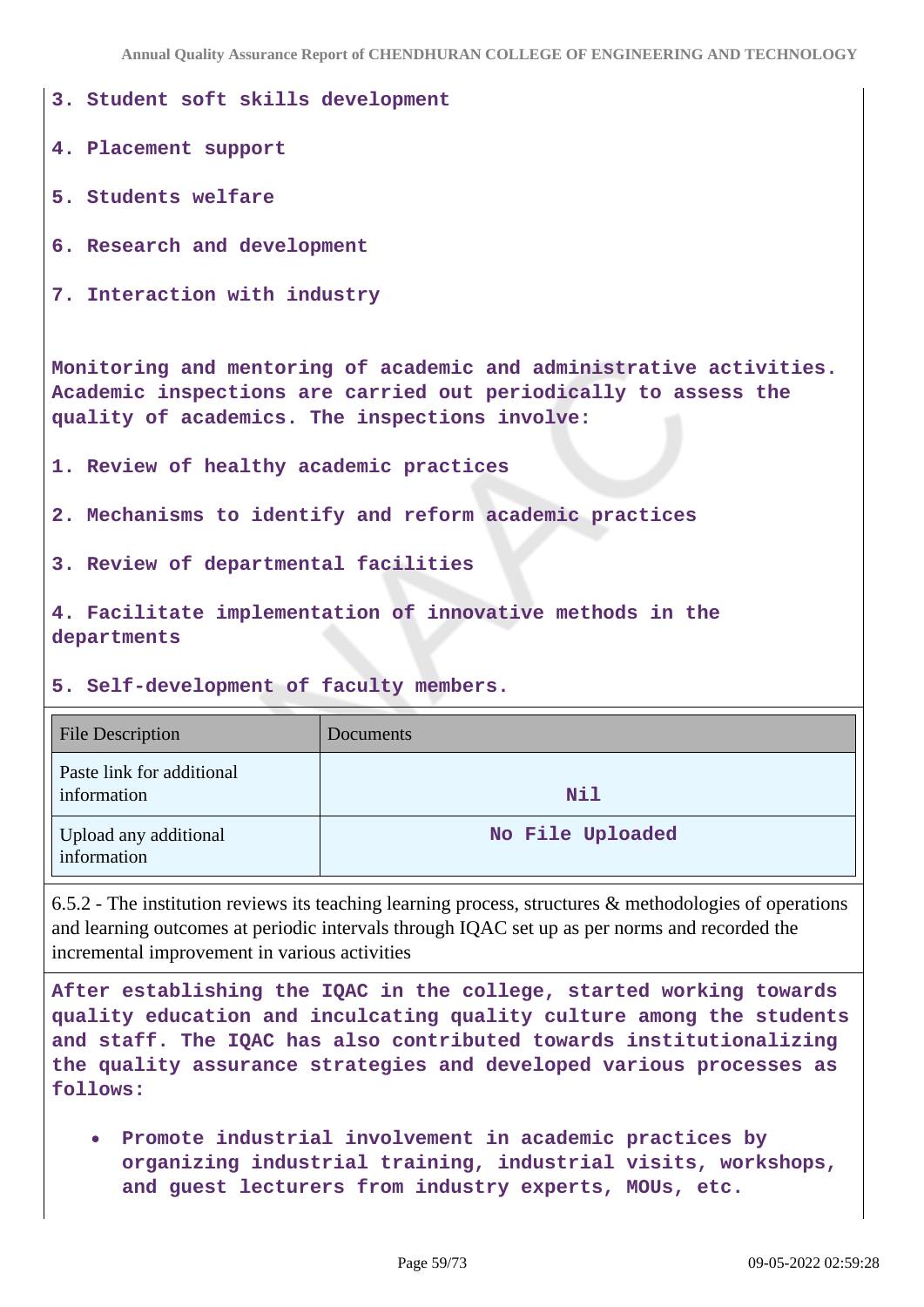- **Implementation of Outcome-based learning education in each program.**
- **Introduces the aptitude classes and soft skill classes for**  $\bullet$ **students to enhance personality and employability.**
- **Participation of college in NAAC and AISHE, and various other quality audits recognized by the state, national and international agencies.**
- $\bullet$ **Conducting quality programs i.e., seminars, webinars, guest lectures, conferences, etc.**
- **Establishment of various processes to take feedback/surveys from various stakeholders.**
- **To implement and enhance the use of ICT tools to strengthen**  $\bullet$ **the teaching-learning process.**
- **Establishment of the Mentor-mentee process and its effective implementation.**
- **To submit the Annual Quality Assurance Report (AQAR) annually to the NAAC.**
- **To institutionalize the best efforts to make the campus ragging-free and develop the discipline in the students along with the establishment of grievance redressal cell.**
- **Motivate the staff members to do the research work and try to getting funded projects in government and non government sectors.**

**Other than these initiatives IQAC works on improving the teachinglearning process and supports adopting. The IQAC improve the teaching-learning process through standard academic practices, these academic practices include:**

- **Preparation and adherence of academic calendar**  $\bullet$
- **Preparation of nominal roll, attendance sheets.**
- **Course allocation load and timetable preparation**
- **Mentor-Mentee distribution**  $\bullet$
- **Course delivery (Online / Offline class)**
- **Preparation of course file**  $\bullet$
- **Conduction of seminar, projects, industrial training**
- **Monitoring of class delivery**
- **Attendance monitoring of students**  $\bullet$
- **Syllabus coverage status updation.**  $\bullet$
- **Setting up the question paper**
- **Conduction of internal examinations**
- **Evaluation of answer scripts**
- **Slow and advanced learners coaching and appreciation.**  $\bullet$
- **Industrial visits & guest Lectures.**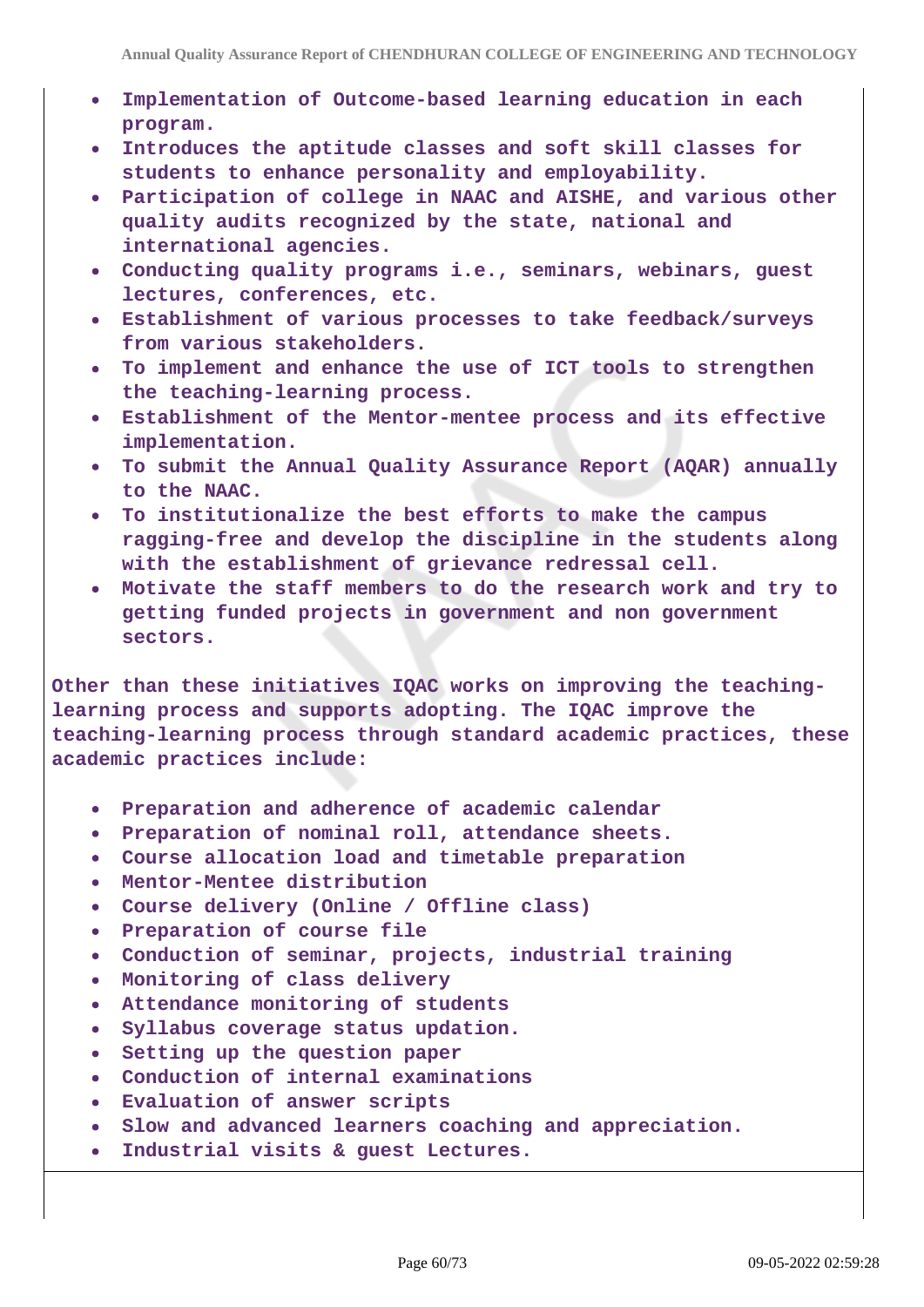| <b>File Description</b>                                                                                                                                                                                                                                                                                                                                                                                              | Documents        |                       |  |  |  |  |
|----------------------------------------------------------------------------------------------------------------------------------------------------------------------------------------------------------------------------------------------------------------------------------------------------------------------------------------------------------------------------------------------------------------------|------------------|-----------------------|--|--|--|--|
| Paste link for additional<br>information                                                                                                                                                                                                                                                                                                                                                                             | Nil              |                       |  |  |  |  |
| Upload any additional<br>information                                                                                                                                                                                                                                                                                                                                                                                 | No File Uploaded |                       |  |  |  |  |
| 6.5.3 - Quality assurance initiatives of the<br>institution include: Regular meeting of<br><b>Internal Quality Assurance Cell (IQAC);</b><br>Feedback collected, analyzed and used for<br>improvements Collaborative quality initiatives<br>with other institution(s) Participation in NIRF<br>any other quality audit recognized by state,<br>national or international agencies (ISO<br><b>Certification, NBA)</b> |                  | C. Any 2 of the above |  |  |  |  |

| <b>File Description</b>                                                                         | Documents        |
|-------------------------------------------------------------------------------------------------|------------------|
| Paste web link of Annual reports<br>of Institution                                              | Nil              |
| Upload e-copies of the<br>accreditations and certifications                                     | No File Uploaded |
| Upload any additional<br>information                                                            | No File Uploaded |
| <b>Upload details of Quality</b><br>assurance initiatives of the<br>institution (Data Template) | View File        |

## **INSTITUTIONAL VALUES AND BEST PRACTICES**

## **7.1 - Institutional Values and Social Responsibilities**

7.1.1 - Measures initiated by the Institution for the promotion of gender equity during the year

### **Safety and security**

**Safety of girls is a top priority at every college campus. Nowadays, safe and supportive campus community is both an obligation and a challenge for college administrators and students. Institute should provide a comprehensive range of security amenities especially for girls within the premises, through a dedicated team of security personnel. It is a common phenomenon that most of the outstation students enrolling for different courses come out of their homes and cities for the first time in their life. It is therefore of utmost importance for institutions to provide them a comfortable and safe**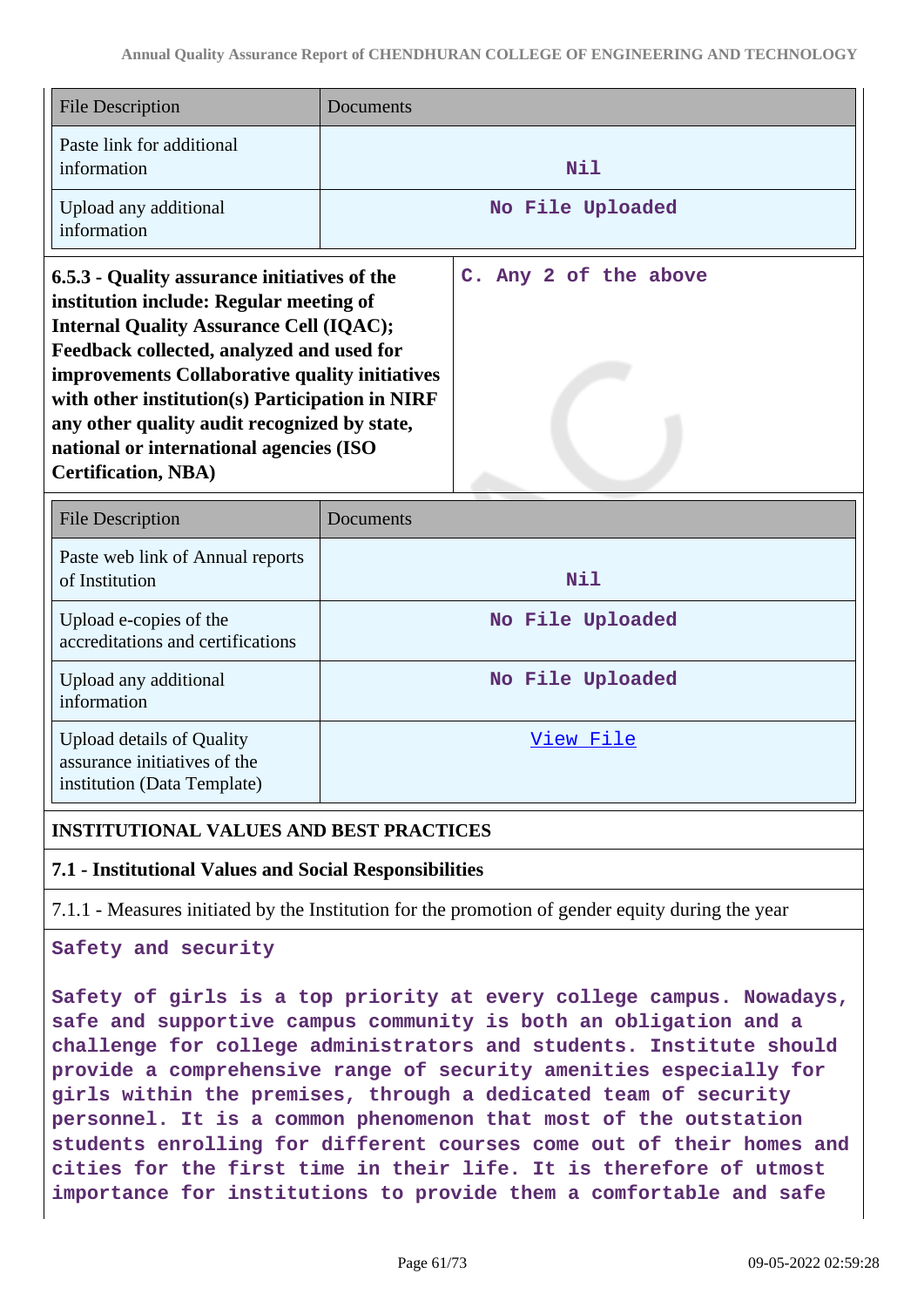**ambience of 'feel at home' within the campus.**

**According to a poll, 86% of parents believe that the safety of the campus is one of the most important factors in choosing one institution over the other. This problem can only be solved through awareness and prevention programs, dialogue and action. The following actions have been taken to ensure safety of the girl students.**

#### **CCTV Camera**

**24 hour CCTV surveillance is maintained in the college. It helps to keep a check on antisocial activities. Students and other employees in the college too remain cautious about the surveillance. Discipline is also maintained and it also provides a sense of security to the students and even their guardians. Students wear identity cards at all times to ensure their identity. The institution takes good care of the students in every aspect**

**Visitor register** 

**The institute keeps visitor log register to record the details of any person entering the college premise.**

#### **Restricted Entry**

**For security of the girls in the college campus and to restrict unwanted entry, proper boundary wall with fencing have been constructed. Signboards have been placed outside hostels to ensure restricted entry.**

**Outing system**

**It is mandatory for all the students to get their out passes and leave forms duly signed by the wardens and supervisors. In some cases wardens contact their parents before granting them permission. There are strict entry times of all girls' hostels.**

**Health facilities in hostel**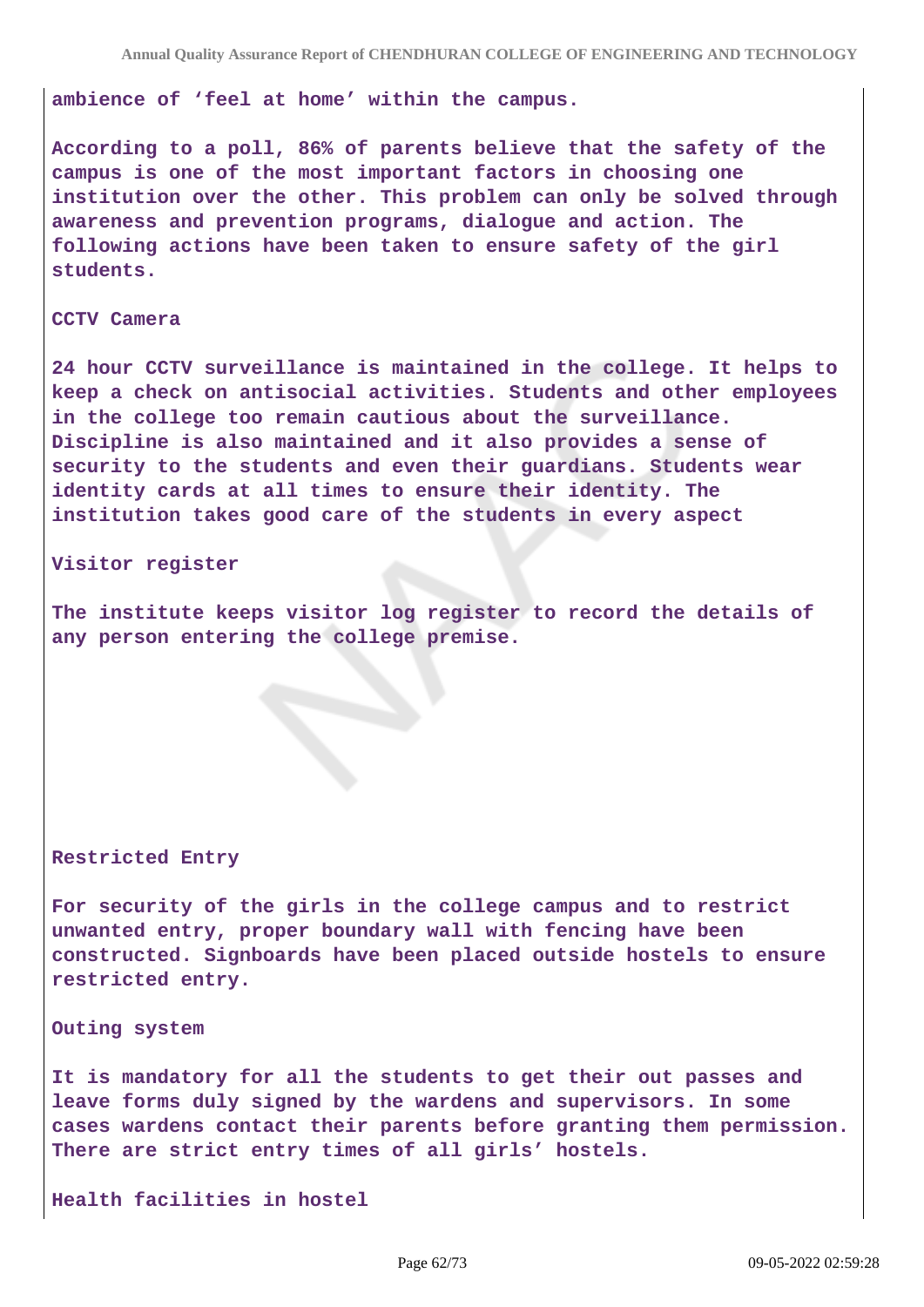**College also provides different timings for girls in the central gym situated in the college campus. Girls' hostel too has separate gym. Here, the girls can come and do exercise any time as per their convenience. Various facilities are available for them to keep themselves physically fit.**

#### **Medical facility in campus**

**College also considers health extremely important and thus has kept a van available 24x7. College also has security provisions to attend to any emergency conditions. Fire extinguishers are placed at different blocks inside the campus for providing the security.**

### **Discipline in campus**

**There is a Discipline Committee in the institution to take care of safety and security of the students. It also keeps an eye on the working of all the employees as well as the activities of the students within the institution.**

### **Hostel warden**

**Hostel wardens are very much considerate and careful. They act as counsellors and guardians to the hostellers.**

| <b>File Description</b>                                                                                                                                                                                                                             | Documents |                       |  |  |  |
|-----------------------------------------------------------------------------------------------------------------------------------------------------------------------------------------------------------------------------------------------------|-----------|-----------------------|--|--|--|
| Annual gender sensitization<br>action plan                                                                                                                                                                                                          | Nil       |                       |  |  |  |
| Specific facilities provided for<br>women in terms of: a. Safety and<br>security b. Counseling c.<br>Common Rooms d. Day care<br>center for young children e. Any<br>other relevant information                                                     | Nil       |                       |  |  |  |
| 7.1.2 - The Institution has facilities for<br>alternate sources of energy and energy<br>conservation measures Solar energy<br>Biogas plant Wheeling to the Grid Sensor-<br>based energy conservation Use of LED bulbs/<br>power efficient equipment |           | C. Any 2 of the above |  |  |  |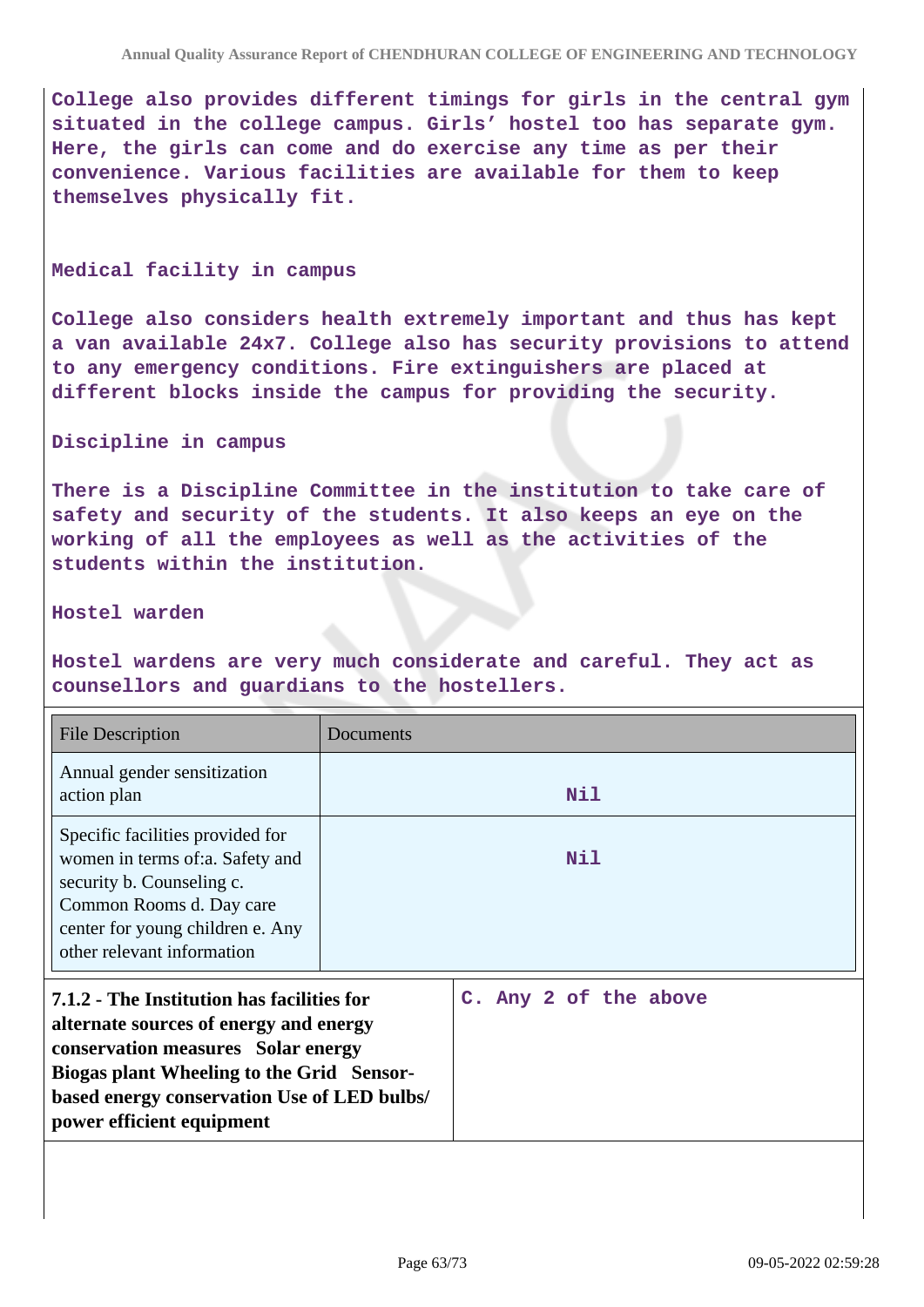| <b>File Description</b>        | Documents        |
|--------------------------------|------------------|
| Geo tagged Photographs         | No File Uploaded |
| Any other relevant information | No File Uploaded |

7.1.3 - Describe the facilities in the Institution for the management of the following types of degradable and non-degradable waste (within 200 words) Solid waste management Liquid waste management Biomedical waste management E-waste management Waste recycling system Hazardous chemicals and radioactive waste management

- **Solid waste management**
- **Liquid waste management**  $\bullet$
- **Biomedical waste management**
- **E-waste management**
- **Waste recycling system**
- **Hazardous chemicals and radioactive waste management**

**There are different types of wastes disposed in the college for which there is a proper system functioning. The following wastes are being disposed by the college:**

**Solid Waste Management:** 

**College has a place on its campus where the solid wastes materials are disposed. The college also manages its solid waste management system. However, there does not exist more waste from college. Separate Line Liquid Waste Management- The waste water is carried out through the pipeline.**

**Waste recycling system:**

**Waste water are used for irrigation purpose in the Campers However, there is rain water harvesting system in the college.**

| File Description                                                                                  | Documents             |  |  |  |
|---------------------------------------------------------------------------------------------------|-----------------------|--|--|--|
| Relevant documents like<br>agreements / MoUs with<br>Government and other approved<br>agencies    | No File Uploaded      |  |  |  |
| Geo tagged photographs of the<br>facilities                                                       | No File Uploaded      |  |  |  |
| 7.1.4 - Water conservation facilities available<br>in the Institution: Rain water harvesting Bore | C. Any 2 of the above |  |  |  |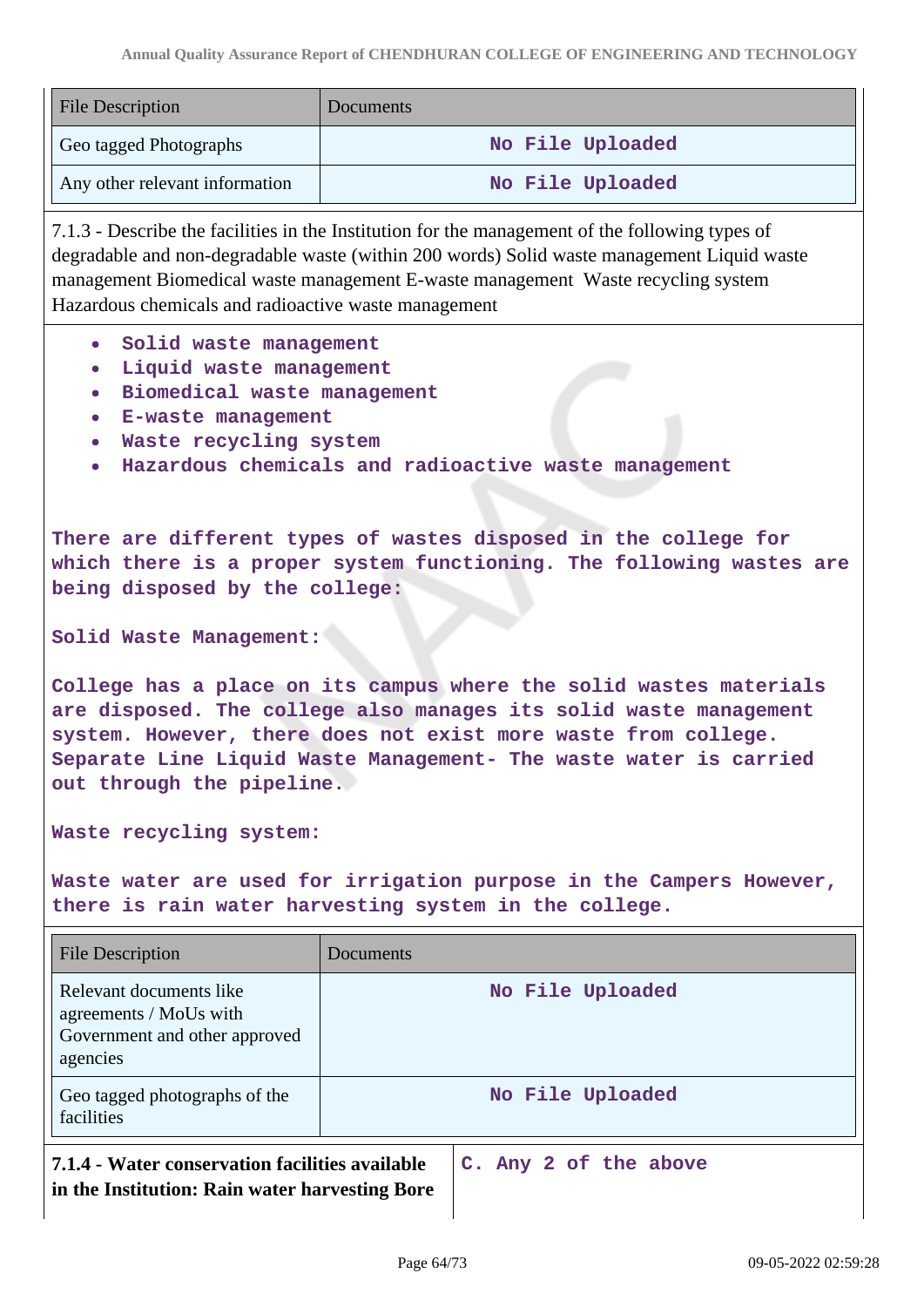**well /Open well recharge Construction of tanks and bunds Waste water recycling Maintenance of water bodies and distribution system in the campus**

| <b>File Description</b>                                                                                                                                                                                                                                                                             | Documents                                                                                    |  |  |  |  |  |
|-----------------------------------------------------------------------------------------------------------------------------------------------------------------------------------------------------------------------------------------------------------------------------------------------------|----------------------------------------------------------------------------------------------|--|--|--|--|--|
| Geo tagged photographs / videos<br>of the facilities                                                                                                                                                                                                                                                | No File Uploaded                                                                             |  |  |  |  |  |
| Any other relevant information                                                                                                                                                                                                                                                                      | No File Uploaded                                                                             |  |  |  |  |  |
| 7.1.5 - Green campus initiatives include                                                                                                                                                                                                                                                            |                                                                                              |  |  |  |  |  |
| 7.1.5.1 - The institutional initiatives for<br>A. Any 4 or All of the above<br>greening the campus are as follows:<br><b>1. Restricted entry of automobiles</b><br>2. Use of bicycles/ Battery-powered<br>vehicles<br>3. Pedestrian-friendly pathways<br>4. Ban on use of plastic<br>5. Landscaping |                                                                                              |  |  |  |  |  |
| <b>File Description</b>                                                                                                                                                                                                                                                                             | Documents                                                                                    |  |  |  |  |  |
| Geo tagged photos / videos of the<br>facilities                                                                                                                                                                                                                                                     | No File Uploaded                                                                             |  |  |  |  |  |
| Various policy documents /<br>decisions circulated for<br>implementation                                                                                                                                                                                                                            | No File Uploaded                                                                             |  |  |  |  |  |
| Any other relevant documents                                                                                                                                                                                                                                                                        | No File Uploaded                                                                             |  |  |  |  |  |
|                                                                                                                                                                                                                                                                                                     | 7.1.6 - Quality audits on environment and energy are regularly undertaken by the institution |  |  |  |  |  |

| 7.1.6.1 - The institutional environment and<br>energy initiatives are confirmed through the<br>following 1. Green audit 2. Energy audit |  |  | D. Any 1 of the above |
|-----------------------------------------------------------------------------------------------------------------------------------------|--|--|-----------------------|
| 3. Environment audit 4. Clean and green<br>campus recognitions/awards 5. Beyond the<br>campus environmental promotional activities      |  |  |                       |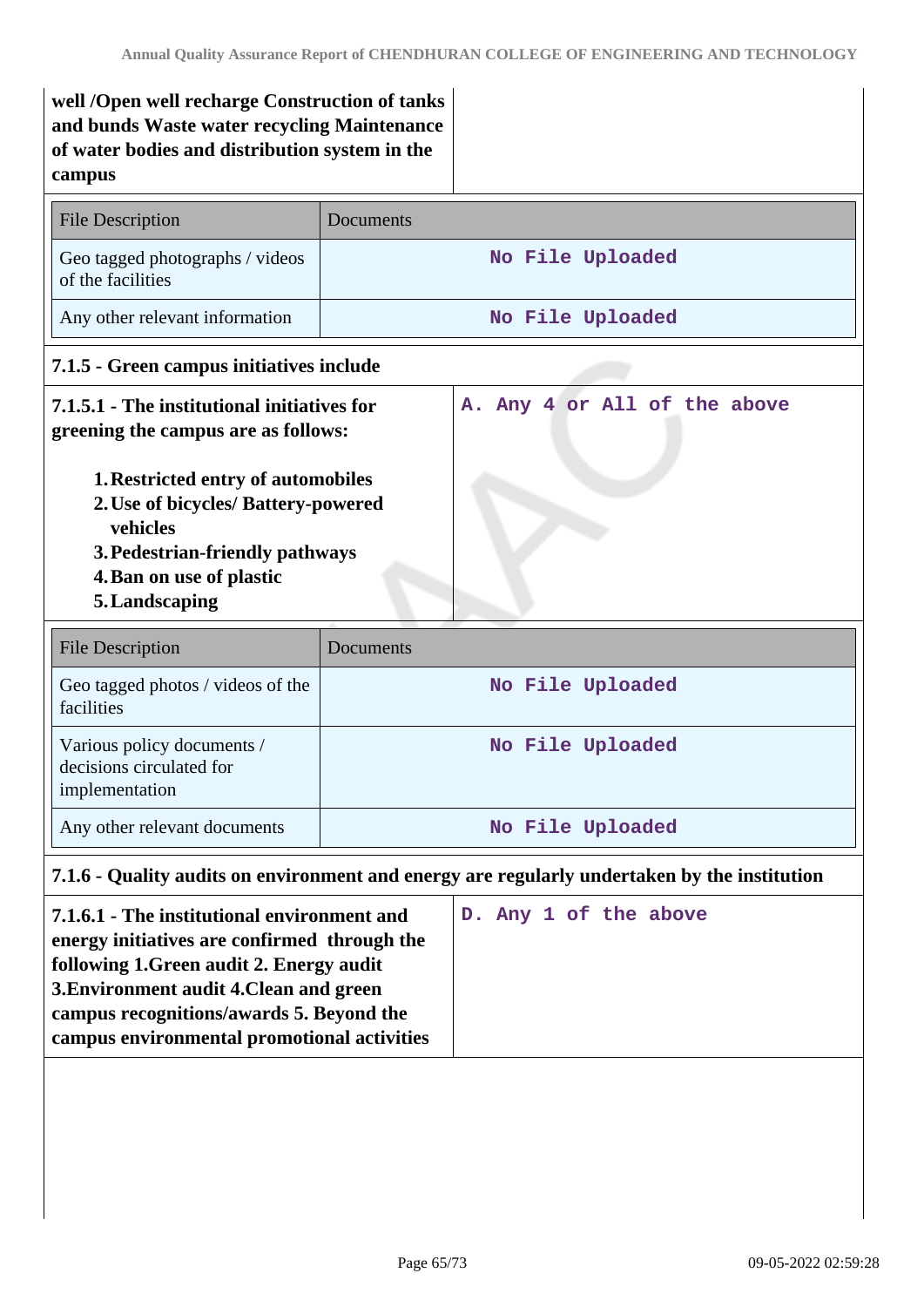| <b>File Description</b>                                                                                                                                                                                                                                | Documents             |  |  |  |  |
|--------------------------------------------------------------------------------------------------------------------------------------------------------------------------------------------------------------------------------------------------------|-----------------------|--|--|--|--|
| Reports on environment and<br>energy audits submitted by the<br>auditing agency                                                                                                                                                                        | No File Uploaded      |  |  |  |  |
| Certification by the auditing<br>agency                                                                                                                                                                                                                | No File Uploaded      |  |  |  |  |
| Certificates of the awards<br>received                                                                                                                                                                                                                 | No File Uploaded      |  |  |  |  |
| Any other relevant information                                                                                                                                                                                                                         | No File Uploaded      |  |  |  |  |
| 7.1.7 - The Institution has disabled-friendly,<br><b>barrier free environment Built environment</b><br>with ramps/lifts for easy access to classrooms.<br><b>Disabled-friendly washrooms Signage</b><br>including tactile path, lights, display boards | C. Any 2 of the above |  |  |  |  |

**and signposts Assistive technology and facilities for persons with disabilities (Divyangjan) accessible website, screen-**

**reading software, mechanized equipment 5. Provision for enquiry and information : Human assistance, reader, scribe, soft copies of reading material, screen reading**

| File Description                                                               | Documents        |
|--------------------------------------------------------------------------------|------------------|
| Geo tagged photographs / videos<br>of the facilities                           | No File Uploaded |
| Policy documents and<br>information brochures on the<br>support to be provided | No File Uploaded |
| Details of the Software procured<br>for providing the assistance               | No File Uploaded |
| Any other relevant information                                                 | No File Uploaded |

7.1.8 - Describe the Institutional efforts/initiatives in providing an inclusive environment i.e., tolerance and harmony towards cultural, regional, linguistic, communal socioeconomic and other diversities (within 200 words).

**Chendhuran College of Engineering and Technology has the repute of nurturing endurance and peace among the students through various academic and non academic activities conducted throughout the year by the Youth Red Cross, National Service Scheme, Rotract Club, etc. To start with, Conducting the "Pooja Celebration" on 13.10.2020 and**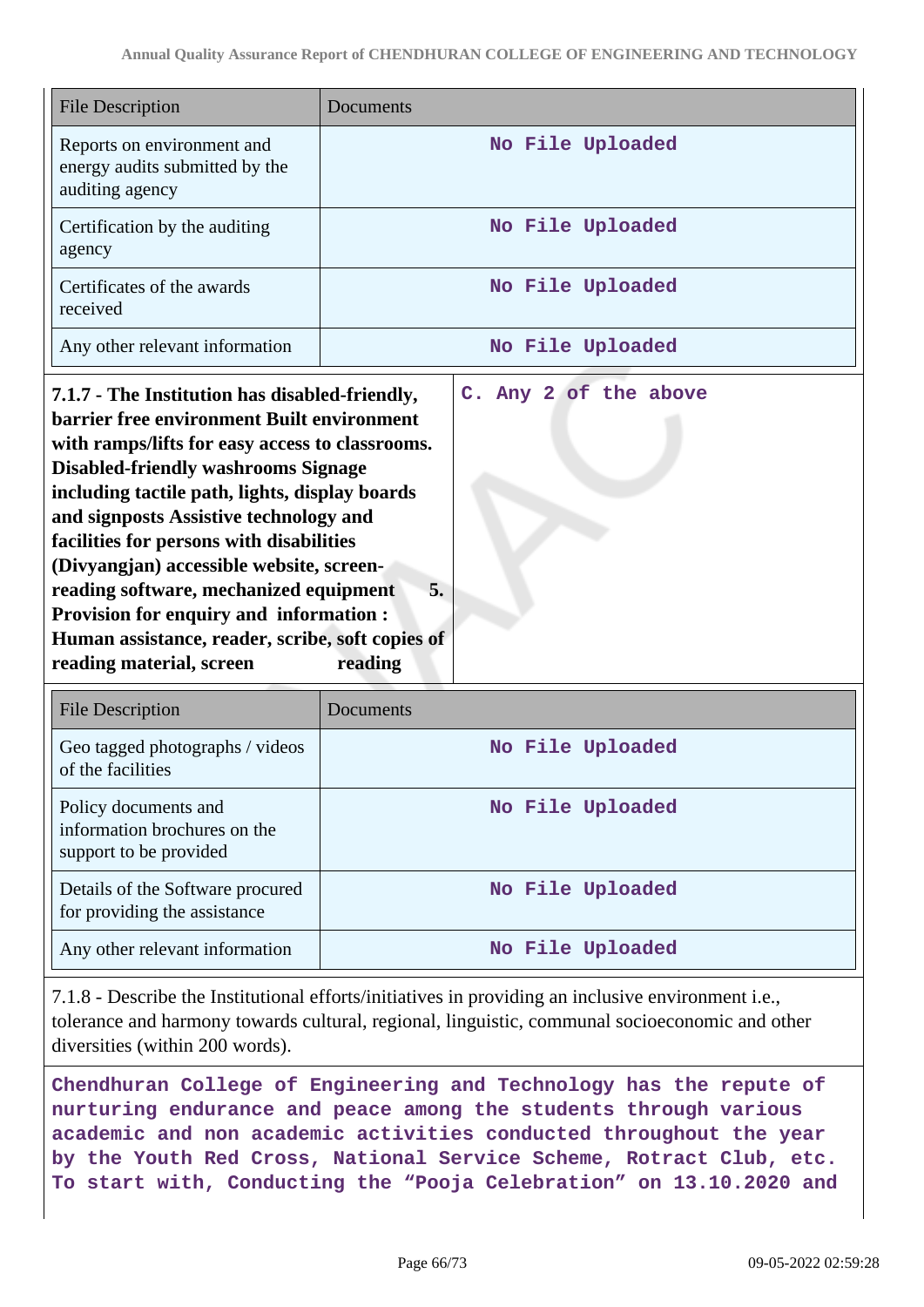**Organizing mini marathon for our former president Dr. APJ.Abdhul kalam 89th birthday on 13.10.2020.the international women's day celebration 2021 is conducted on 04.03.2021 for engorge and motivate the girls students. The earth day was celebrated by the department of computer science engineering on 30.11.2020. Rotract club activities develop the leadership and professional skills of students. Different programs and activities conducted like blood donation camp, tree plantation throughout the academic year help students develop mutual understanding and cooperation. Above all, the efforts taken by the institute to make students cross the barriers of culture, region, language, caste, creed and socioeconomic status of people prove to be successful.**

| <b>File Description</b>                                                                                                                      | Documents        |
|----------------------------------------------------------------------------------------------------------------------------------------------|------------------|
| Supporting documents on the<br>information provided (as<br>reflected in the administrative<br>and academic activities of the<br>Institution) | No File Uploaded |
| Any other relevant information                                                                                                               | No File Uploaded |

7.1.9 - Sensitization of students and employees of the Institution to the constitutional obligations: values, rights, duties and responsibilities of citizens

**Chendhuran students and all the stake holders are sensitized to become responsible citizens of India throughout the year by taking oath on days like Independence day 15.08.2020, Republic day 26.01.2021. The world's Aids day was organized by the intuition to spread the awareness of the issues of AIDS. The Disabled person day was celebrated on 03.12.2020 for aims to promote the rights and wellbeing of persons with disabilities in all spheres of society. Youth parliament was conducted for an integral part of the liberal public policy think-tank based in India which focuses on ideas and policies that cause human flourishment and India's Future Foundation, The staff members and students adopt a near village of the institute with minimal facilities every year. Through YRC, awareness related to health and hygiene is created among people and children. Rotract Club of Chendhuran conducts various activites all through the year to help people. Finnaly, Chendhuran College of Engineering and Technology takes up the responsibility to make its employees and students remain true citizens of India by conducting a wide range of activities.**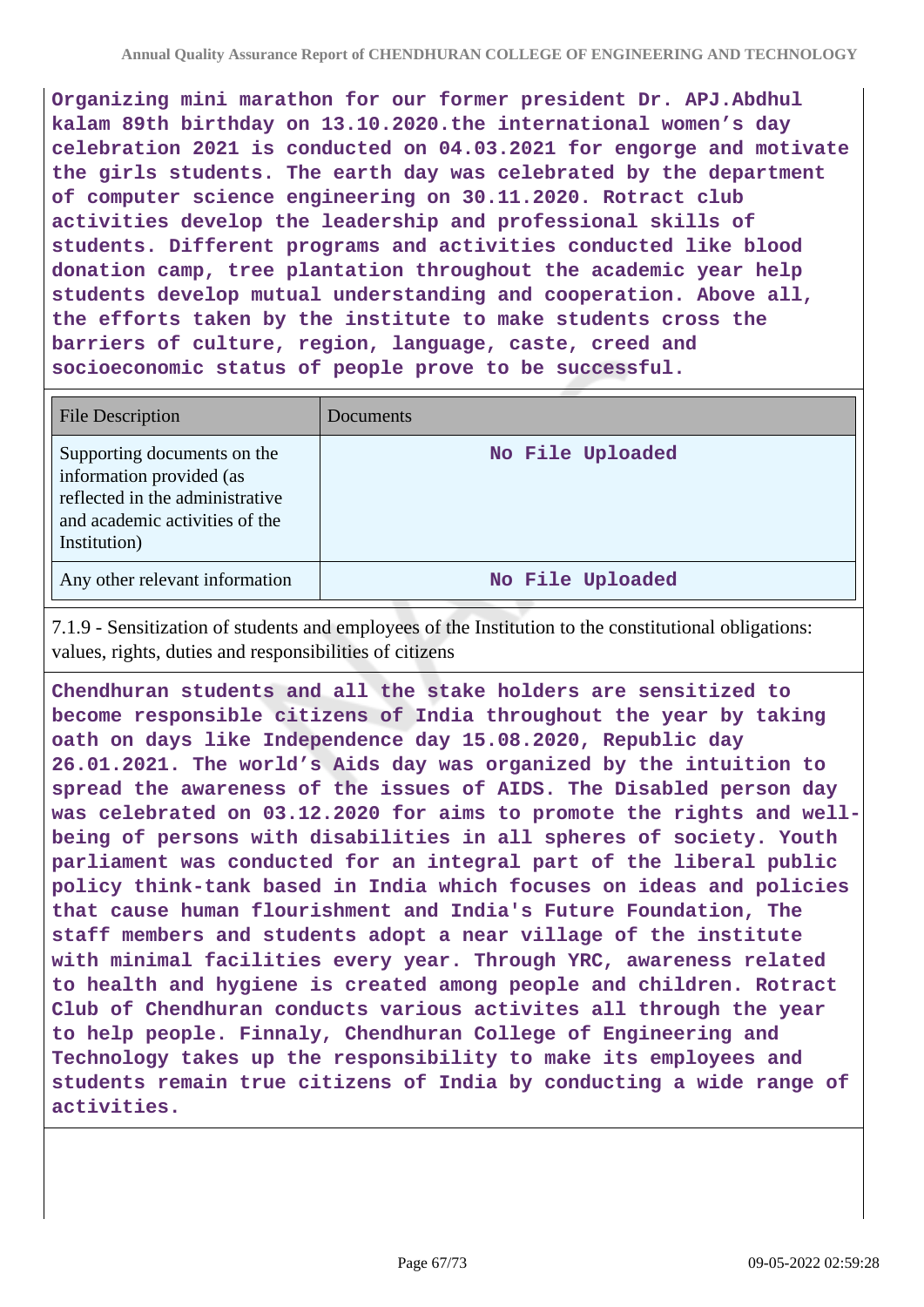| <b>File Description</b>                                                                                                                                                                                                                                                                                                                                                                                                                                                                                                         | Documents        |  |
|---------------------------------------------------------------------------------------------------------------------------------------------------------------------------------------------------------------------------------------------------------------------------------------------------------------------------------------------------------------------------------------------------------------------------------------------------------------------------------------------------------------------------------|------------------|--|
| Details of activities that inculcate<br>values; necessary to render<br>students in to responsible citizens                                                                                                                                                                                                                                                                                                                                                                                                                      | Nil              |  |
| Any other relevant information                                                                                                                                                                                                                                                                                                                                                                                                                                                                                                  | <b>Nil</b>       |  |
| C. Any 2 of the above<br>7.1.10 - The Institution has a prescribed code<br>of conduct for students, teachers,<br>administrators and other staff and conducts<br>periodic programmes in this regard. The Code<br>of Conduct is displayed on the website There is<br>a committee to monitor adherence to the Code<br>of Conduct Institution organizes professional<br>ethics programmes for students,<br>teachers, administrators and other staff<br>4.<br>Annual awareness programmes on Code of<br><b>Conduct are organized</b> |                  |  |
| <b>File Description</b>                                                                                                                                                                                                                                                                                                                                                                                                                                                                                                         | Documents        |  |
| Code of ethics policy document                                                                                                                                                                                                                                                                                                                                                                                                                                                                                                  | No File Uploaded |  |
| Details of the monitoring<br>committee composition and<br>minutes of the committee<br>meeting, number of programmes<br>organized, reports on the various<br>programs etc., in support of the<br>claims                                                                                                                                                                                                                                                                                                                          | No File Uploaded |  |
|                                                                                                                                                                                                                                                                                                                                                                                                                                                                                                                                 |                  |  |

7.1.11 - Institution celebrates / organizes national and international commemorative days, events and festivals

**The institution celebrates national and international commemorative days such as Disabled person day, Dengue prevention day, Engineer's day, National voter's day, International youth day, World anti tobacco day etc.. Independence day and Republic day every year with vigor. NSS students take rigorous training and do march past on every Independence day and republic day. The management members and principal hoists the national flag and give the patriotic speeches to the students. Pooja's celebration is conducted every year in each departments, office, exam section to preserve our culture. Various competitions related to our culture are conducted to give awareness to all the students, teaching and non teaching staffs about our**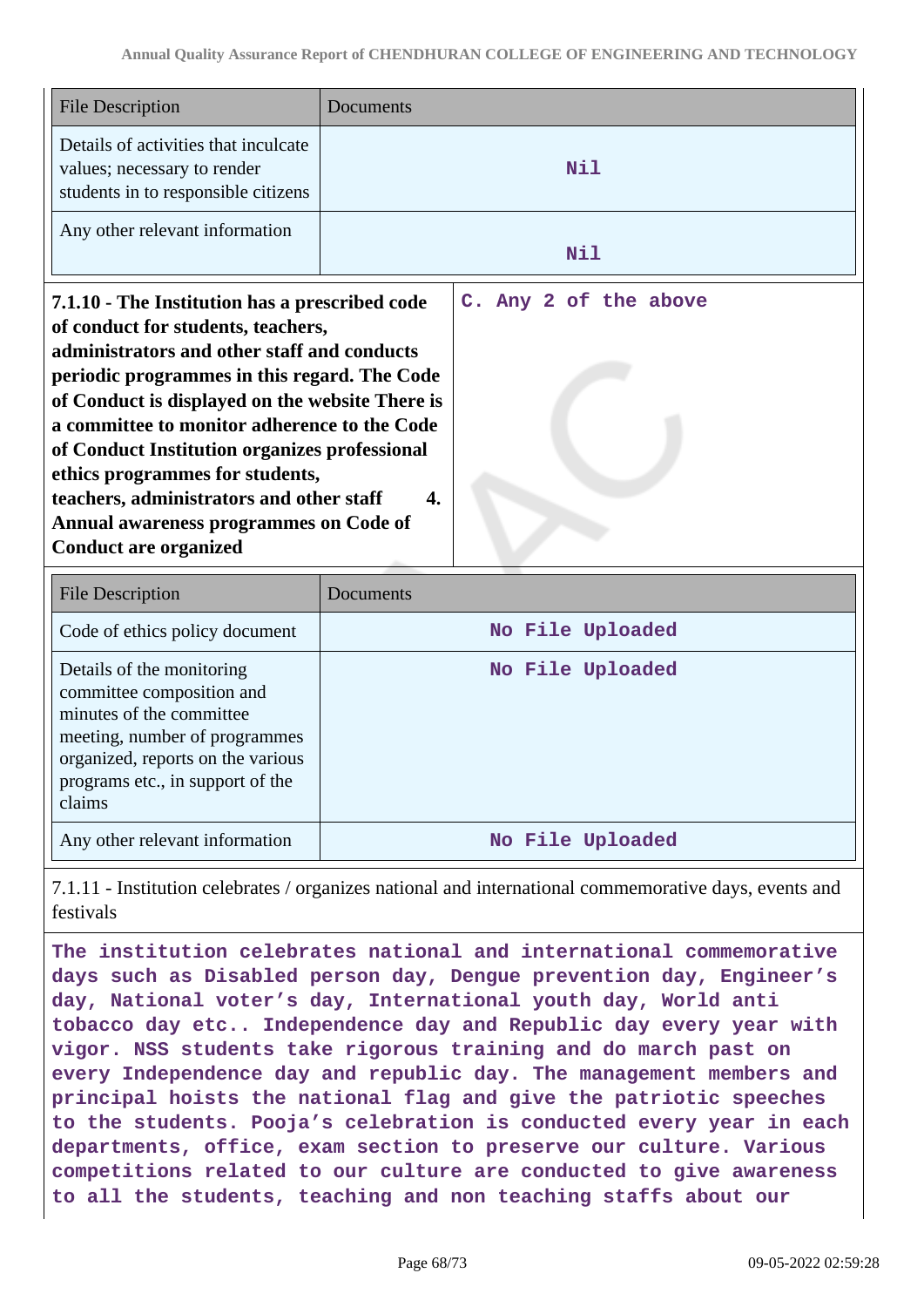### **culture.**

| <b>File Description</b>                                                                         | Documents        |
|-------------------------------------------------------------------------------------------------|------------------|
| Annual report of the celebrations<br>and commemorative events for<br>the last (During the year) | No File Uploaded |
| Geo tagged photographs of some<br>of the events                                                 | No File Uploaded |
| Any other relevant information                                                                  | No File Uploaded |

## **7.2 - Best Practices**

7.2.1 - Describe two best practices successfully implemented by the Institution as per NAAC format provided in the Manual.

**Best Practices-I**

**1.Title of the Practice: Infuse a Research Culture among Faculty and Students.**

- **2. Objectives of the Practice**
	- **To provide an exposure to recent research development and innovation in various engineering disciplines and fix their career goals.**
	- **To motivate the budding engineers to forecast the present and future problems of the technical fields, development for social need and estimate optimal solutions.**
	- **To identify the gap and bridge the industry-institute gap.**
	- **To encourage faculty members and students to publish their research articles.**

### **3. The Context**

**Exposure to the research trends will enable the faculty members and the students to provide creative, innovative and optimal solutions for the real world problems. For developing novel methods and out of the box solutions in societal context to the practical problems using multi disciplinary tools, a thorough understanding of the basic concepts is essential. There is a need for the institution to provide an ambience to meet such exacting expectations.**

**4. Practice**

**The institute management encourages all the faculty members to**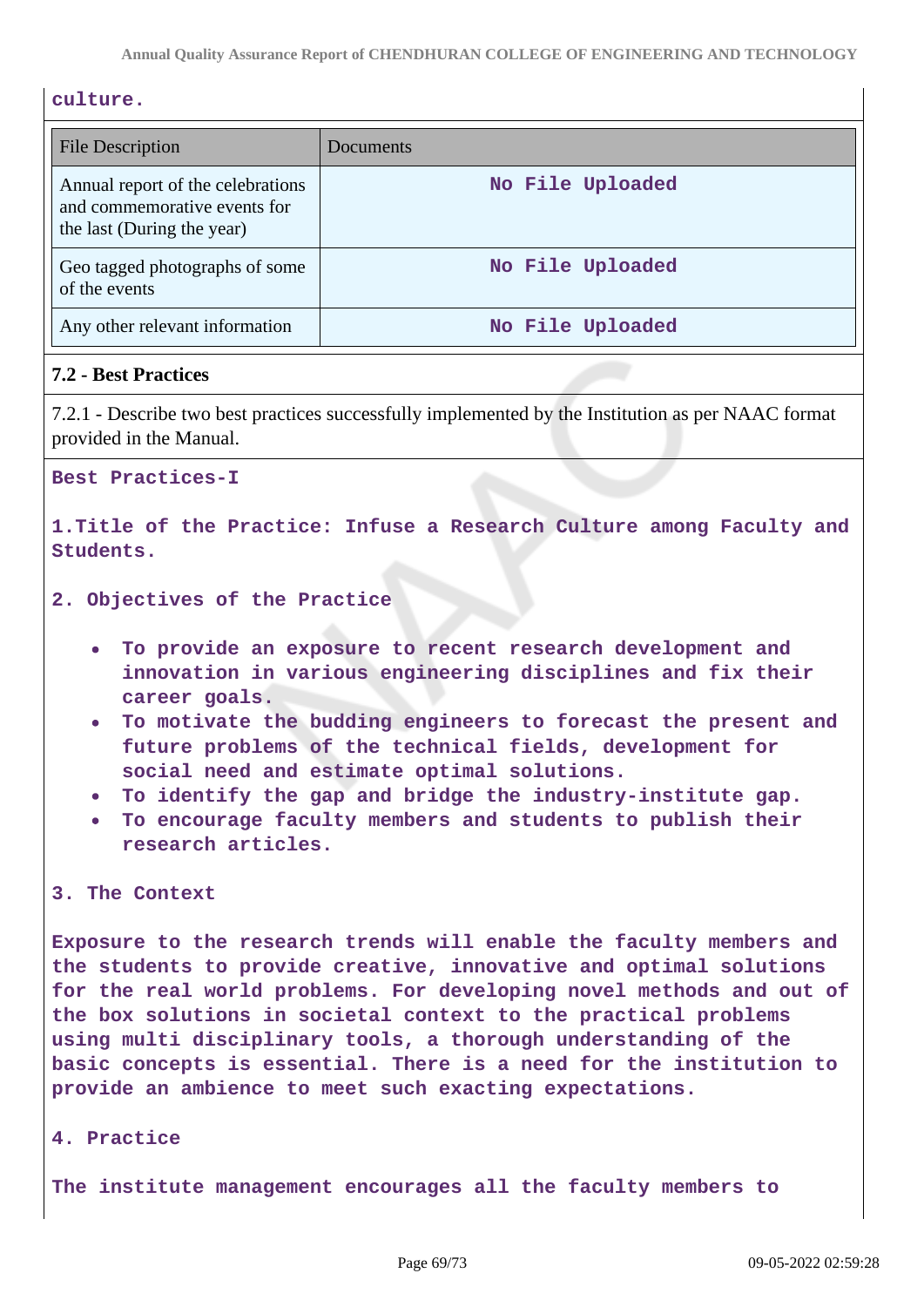**pursue research in their areas of specializations and publish their research articles. As the first step to provide an exposure to the recent research directions, an access is provided to the leading journals and transactions such as IEEE and ASME through digital library. Depending on the milestones achieved, the research scholars are recognized with cash awards. The idea of conducting "in- house final year projects" creates a possibility to see the results of their solution inside the campus itself. The internal competitions and Project exhibitions provide platforms for the students to develop their research-oriented thinking. Today's problems are multipronged. Therefore, they need a multi- disciplinary approach to finding solution(s). To bring objectivity into the judging of such multi-disciplinary projects are evaluated by technical experts from leading industries in that line or allied line of business. The inputs and feedback received from such experts go a long way in this institute students provide industry acceptable solutions. Mechanical Engineering departments obtained "Anna University Recognized Research Centre" status based on the Facilities available in their respective PG research labs. Through these research centres, registration of academic research works, Doctoral committee meetings, Comprehensive Viva – voce and Thesis Submission are being carried out. These research centres have also paved the way for Memorandum of Understandings with the Leading industries. All these have resulted in our student teams win laurels and recognitions in various competitions that are research based and expect the students to design thinking. Majority of these prizes are cash awards.**

### **5. Evidence of Success**

**The number of research publications in the indexed journals from our institution is many journal papers are published in reputed journals. Our Satff members have been awarded with the PhD Degrees through the AU recognized research centers of the Mechanical engineering departments. Many of the staff members are pursing the research works in part time and full time mode under the supervision of our faculty members recognized as research guides by the affiliating university. These are the irrefutable evidences for the fact that the institutions efforts at creating grass root research thinking are bearing fruit.**

### **6. Problems Encountered and Resources Required**

**Being affiliated to a university, students from our institution are expected to follow the traditional instructional method of learning and the common exam centric approach under**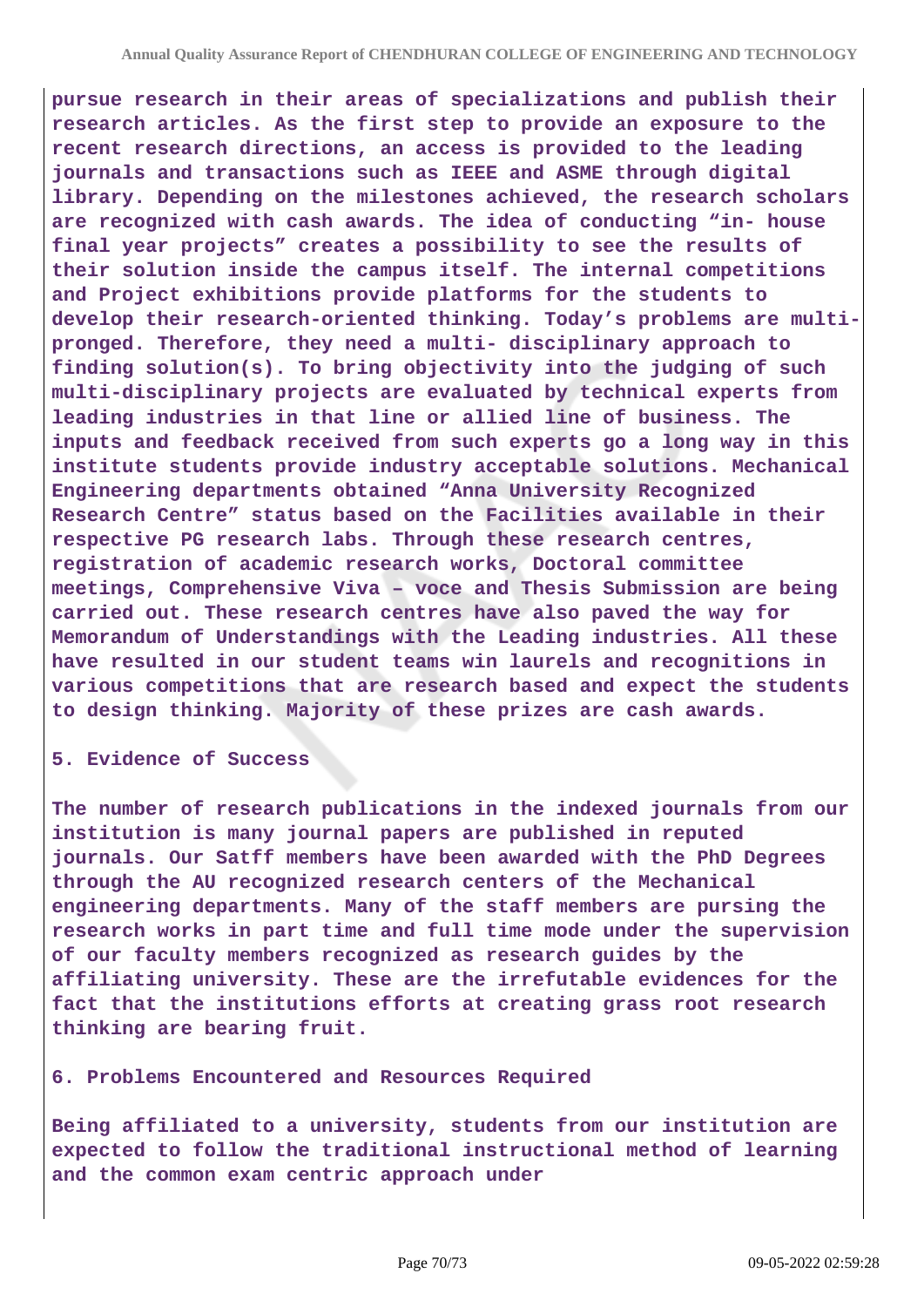**a tight academic schedule. Hence it becomes necessary that value added courses on the emerging trends and tools could be conducted only after college hours or during semester**

**holidays. For the development of prototypes of the research ideas, an exposure and thorough knowledge of the modern tools along with the abstract knowledge is required. Those budding aspirants have to balance between the usage of modern tools and the regular academics.**

**Best Practices-II**

**1.Title of the Practice: Students Mentoring Scheme**

**1. Goal of the Practice**

**The goal is to establish the excellent relationship between the Mentor (Faculty Advisor) and the Mentee (Students) and to help the mentees attain their aims, goals and future plans.**

**2. The Process**

**The students are assigned due to ratio of faculty mentors from their first year. Mentors create a better environment and all facilities for their mentees and the mentees can approach their mentors for educational, personal guidance and knowledge enhancement.**

**3. Impact of the Practice**

**The mentors closely monitor their mentee performance and provide an ongoing support. They also provide awareness and guidance about comparative examinations and courses required for placements. A mentor encourages the students for pursuing higher studies and encourages entrepreneurship. Each and every detail regarding the student is note down in their mentor record otherwise known as Students Bio data card to maintain a hard copy for references. Frequent counseling sessions help the student in expressing their opinions and problems with ease. Counseling is done after tests and after the end semester exam results. Mentor books are updated with their results, achievements, certifications, attendance, scholarships and project details.**

#### **4. Problems encountered**

**In the absence of a mentor for a brief period of time, the duties are handed over to another faculty and informed to the respective students.**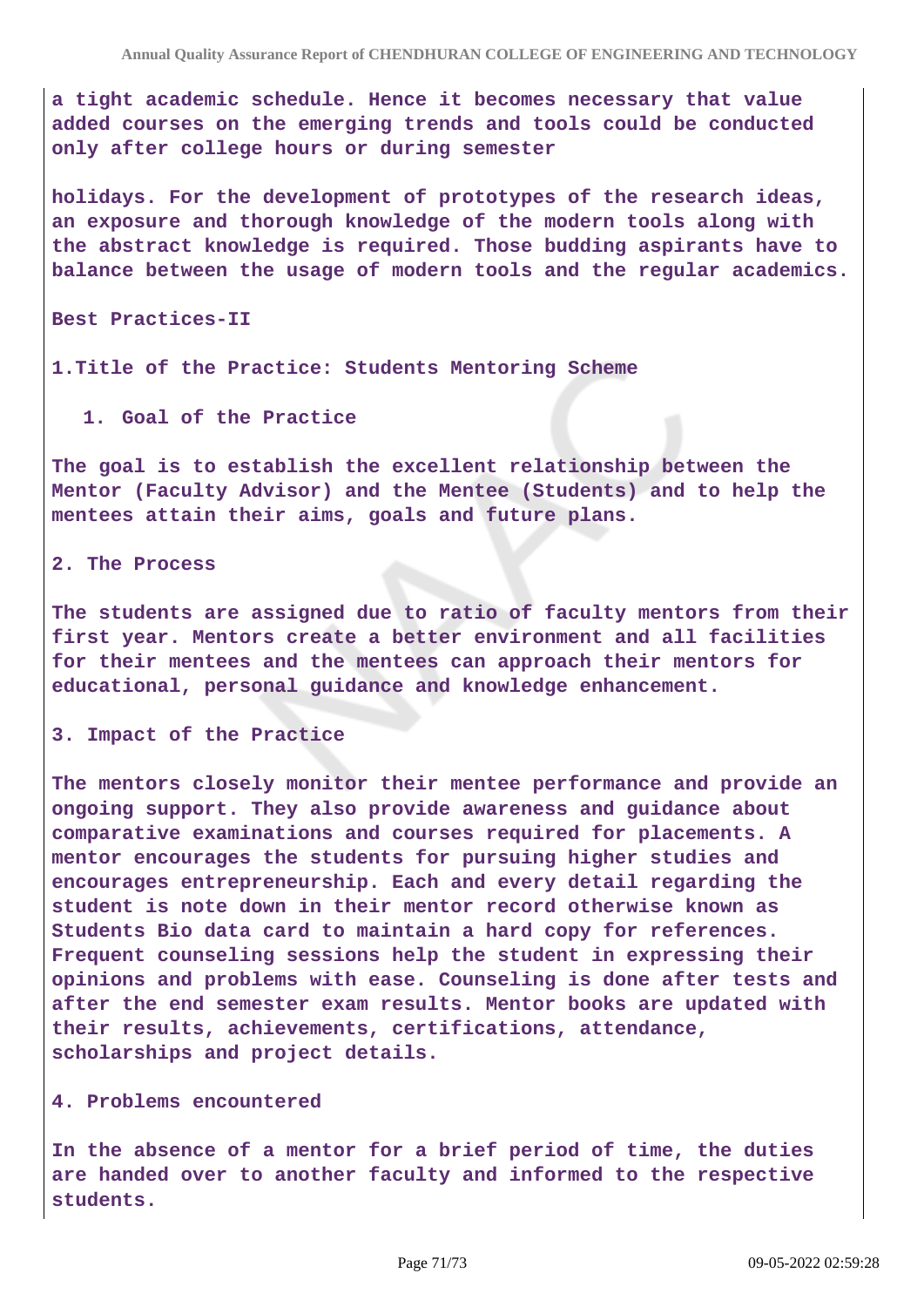**Annual Quality Assurance Report of CHENDHURAN COLLEGE OF ENGINEERING AND TECHNOLOGY**

### **5. Resources required**

# **To make the mentoring system effective, training is imparted to faculty on counseling and handling the students.**

| <b>File Description</b>                                                                                                   | Documents |  |
|---------------------------------------------------------------------------------------------------------------------------|-----------|--|
| Best practices in the Institutional<br>website                                                                            | Nil       |  |
| Any other relevant information                                                                                            | Nil       |  |
| <b>7.3 - Institutional Distinctiveness</b>                                                                                |           |  |
| 7.3.1 - Portray the performance of the Institution in one area distinctive to its priority and thrust within<br>200 words |           |  |
| 1. The Institute of Laboratory was created by excellent mode.                                                             |           |  |
| 2. The College has good Institute - Industry relationships, there is<br>good                                              |           |  |
| relationship between institute and all stake holders.                                                                     |           |  |
| 3. Guidance is given to students to participate in extracurricular<br>activates and                                       |           |  |
| Competitive exams.                                                                                                        |           |  |
| 4. Faculty members are motivated for Journal publications in Quality<br>reputed                                           |           |  |
| Journals and it is advised to get funded projects from government<br>and non                                              |           |  |
| government sectors.                                                                                                       |           |  |
| 5. The Institute is surrounded by enormous green trees and efforts<br>are eco friendly.                                   |           |  |
| 6. The management of the institute is identified the poor students<br>in rural areas to                                   |           |  |
| supporting by scholarships to their studies.                                                                              |           |  |

**7. Some of the students are even first generation literates in their**